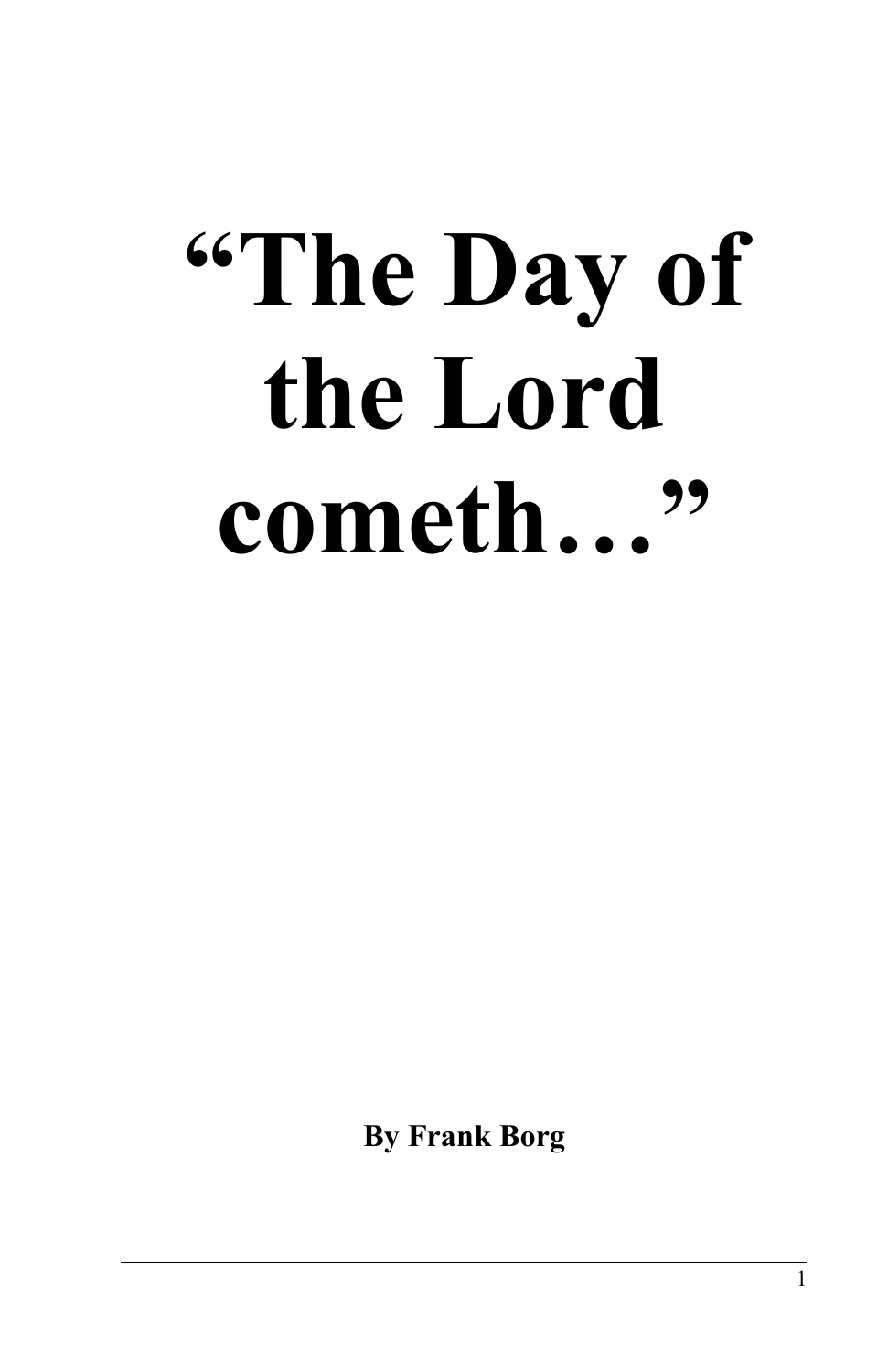# **"The Day of the Lord cometh…"**

FIRST EDITION, November 2009 SECOND EDITION, September 2010 COPYRIGHT 2009, 2010

# Faithful Church of God in Laodicea http://www.fcogl.org

All Rights Reserved

#### **This booklet is not to be sold.**

It is a free educational service in the public interest, published by the Faithful Church of God in Laodicea.

**Faithful Church of God in Laodicea** *All Rights Reserved*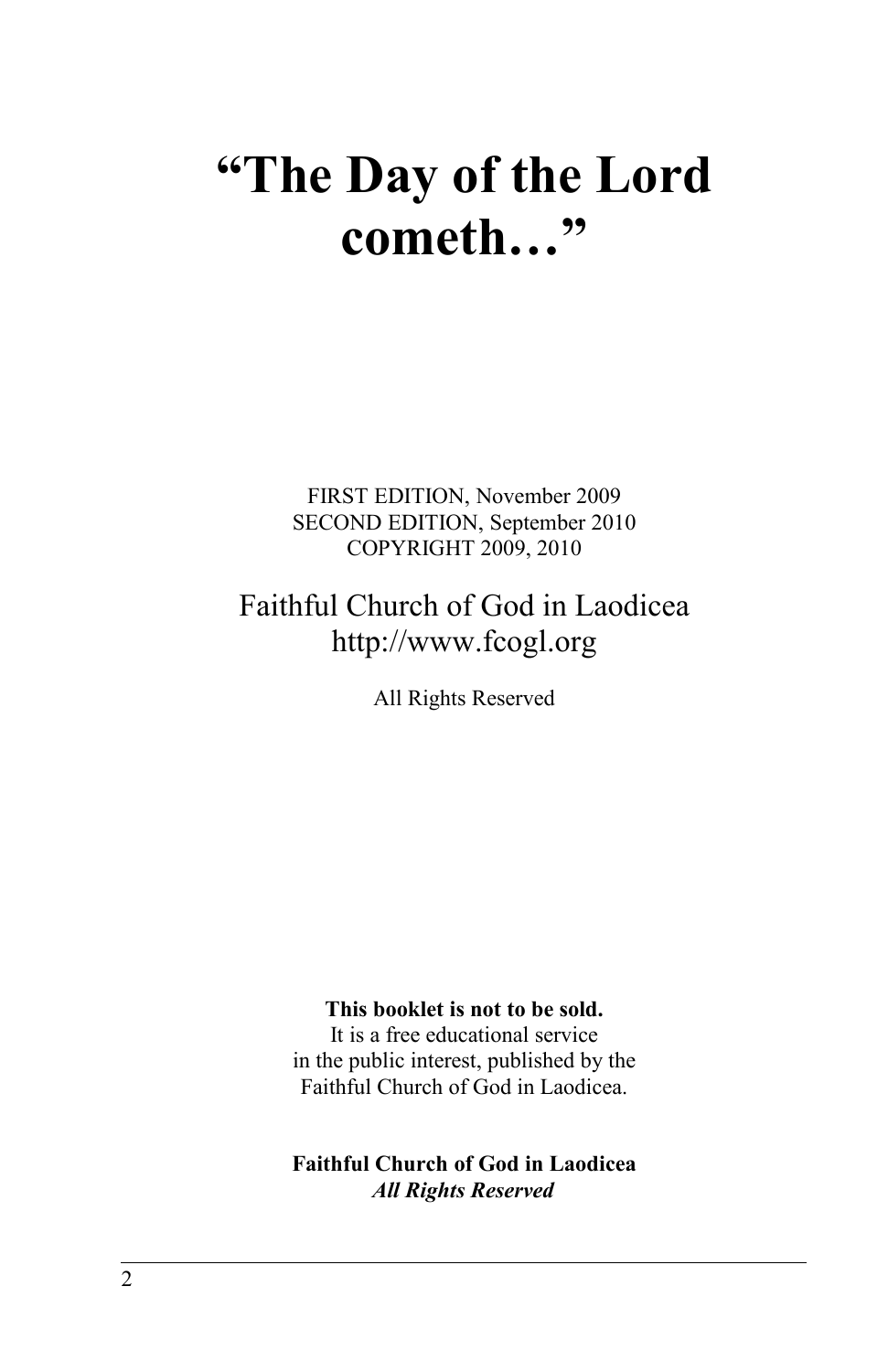**od has given His people an urgent message of repentance at this time! His message is directly aimed at you and me. In God's** od has given His people an urgent message is<br>directly aimed at you and me. In God's<br>abundant and unlimited mercy, He warns us to *listen, take heed* **and** *act* **immediately on what He has to say before it is too late. God's urgent message tells us how we can be protected from the coming destruction about to befall the "sleeping virgins", the nations of Israel and the rest of mankind. Repentance is key to avoid being taken captive in the coming Great Tribulation.** 

**God's faithful people must now sound a trumpet and alarm in Zion, or God's Church:** 

> **"Blow ye the trumpet in Zion, and sound an alarm in my holy mountain: let all the inhabitants of the land tremble: for the day of the LORD cometh, for it is nigh at hand" (Joel 2:1).**

**Brethren of God, please take the time to read this very urgent message and get ready for the soon-coming time when Christ will come 'as a thief in the night' (Rev. 3:3, 16:15).**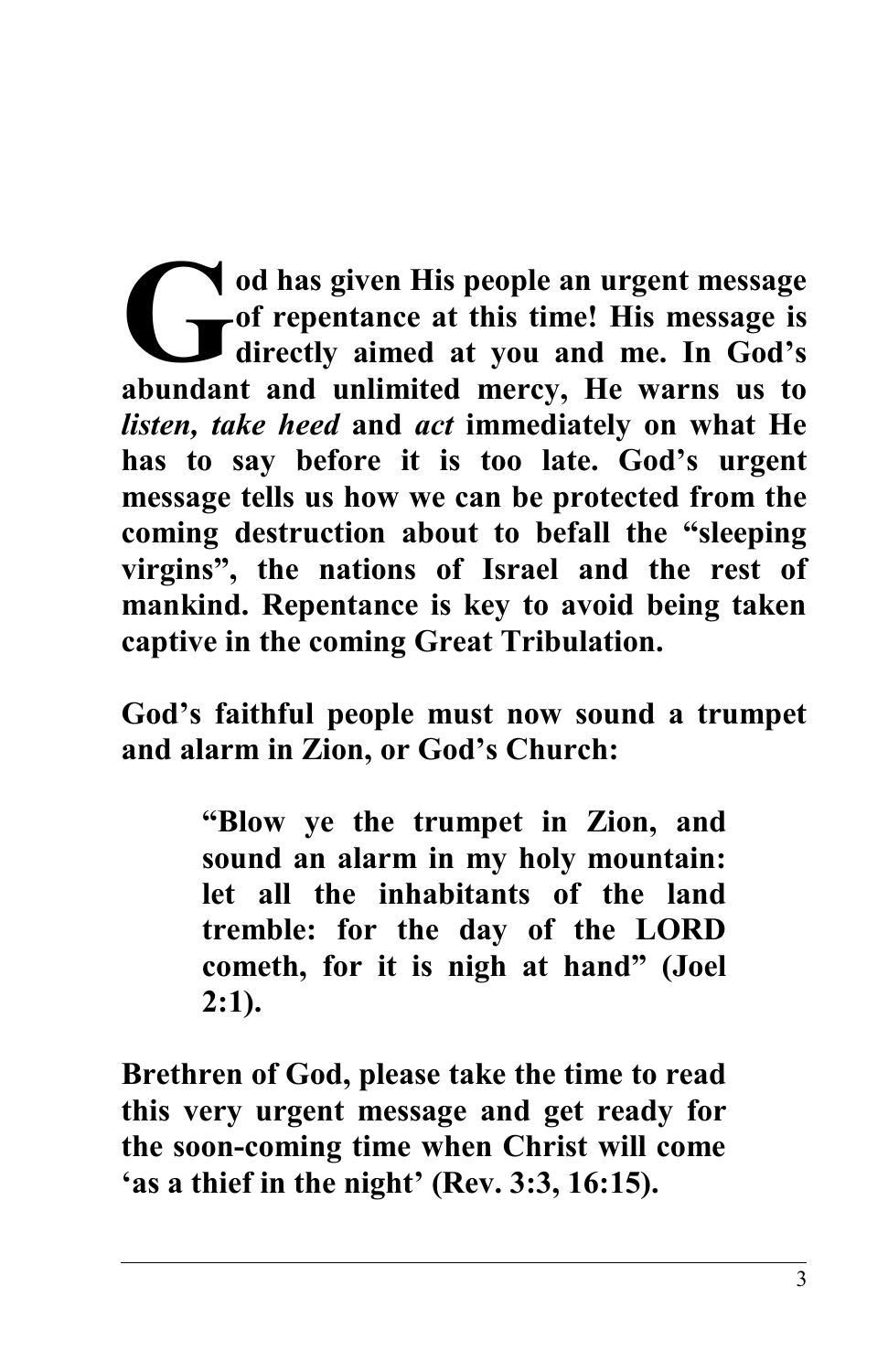# **Table of contents**

| <b>Chapter 1</b> | The Day of the Lord vs. the Day of the<br>Lord's Wrath | Pg. $5$ |
|------------------|--------------------------------------------------------|---------|
| <b>Chapter 2</b> | "As a thief in the night"                              | Pg. 12  |
| <b>Chapter 3</b> | Symbols and the Day of the Lord                        | Pg. 20  |
| <b>Chapter 4</b> | God gives a strong warning to His<br>people!           | Pg. 29  |
| <b>Chapter 5</b> | "Keep the Word of My Patience"                         | Pg.41   |
| <b>Chapter 6</b> | Day of the Lord begins Midnight Cry<br>goes out!       | Pg.45   |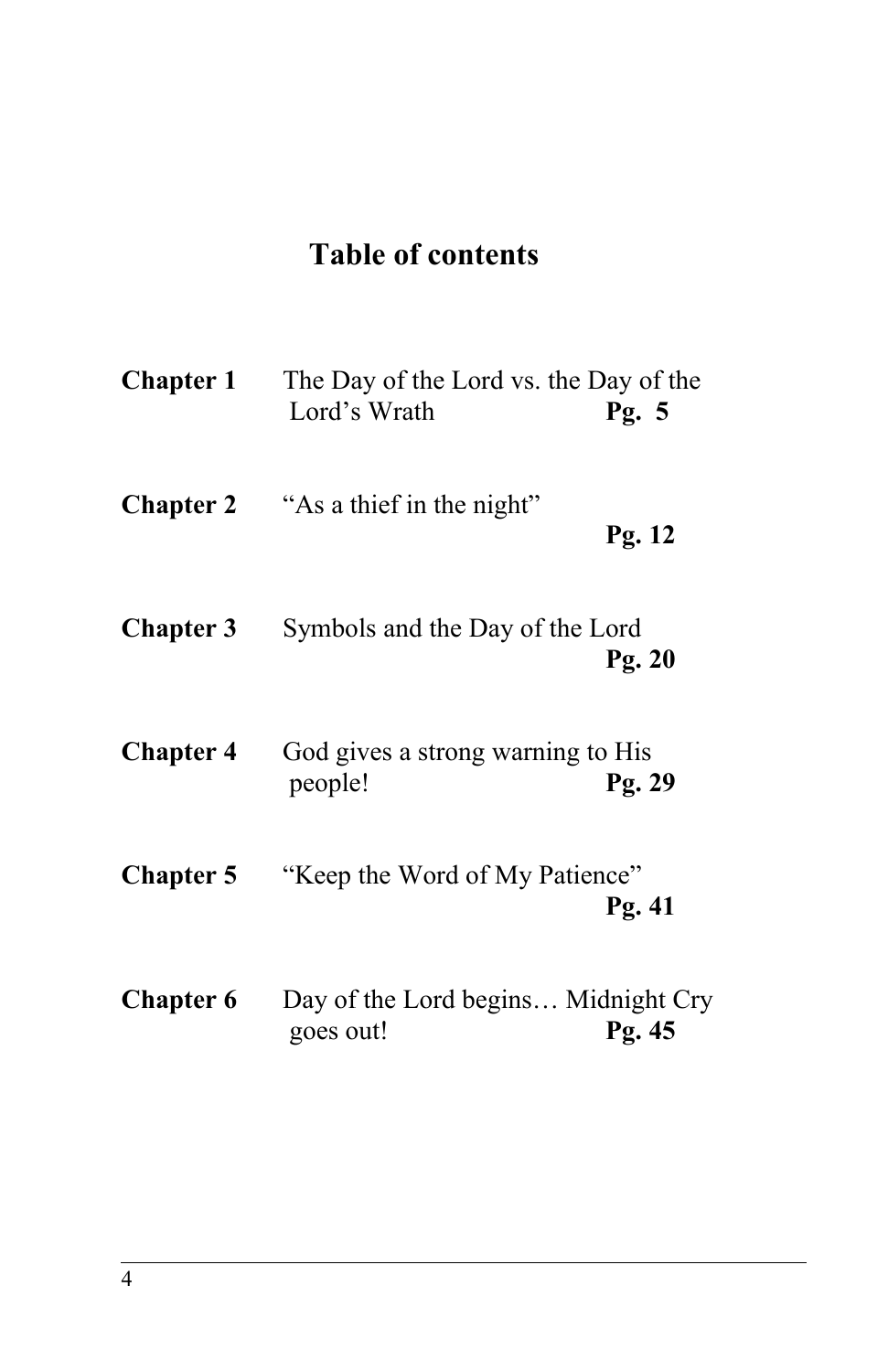# **Chapter 1 The Day of the Lord vs. the Day of the Lord's Wrath**

 number of Old Testament prophecies discuss the soon coming 'Day of the Lord' (Joel 1:15, 2:1; Mal. 3:1 Letc). Many scriptures in the New Testament also number of Old Testament prophecies discuss the soon<br>coming 'Day of the Lord' (Joel 1:15, 2:1; Mal. 3:1<br>discuss this Day, clearly indicating that it will come 'as a thief in the night'. Notice, both 1 Thess. 5:2 and 2 Pet. 3:10 state that *"the Day of the Lord so comes as a thief in the night"*. This suggests that this event will take place *quickly* and at a time when it is *least expected*.

Historically, the Church of God believed that the 'Day of the Lord' will be the last year of the three and a half years of Great Tribulation, during which the final of seven seals would be opened culminating in the return of Jesus Christ (Rev. 16). Until recently, and presumably without even realizing it, the Church mistakenly believed that the final year of Great Tribulation would come 'as a thief in the night' (2 Pet. 3:10).

Interestingly, other scriptures clearly state that *Christ* will come 'as a thief in the night'. Notice carefully: "I *[Christ]* will come on thee as a thief" (Rev. 3:3). Rev. 16:15 also states: "Behold, I *[Christ]* come as a thief". These two scriptures confirm that *Christ* will come to His temple (Mal. 3:1) 'as a thief'!

#### **Christ** *and* **the Day of the Lord come 'as a thief'**

The scriptures we have just discussed demonstrate that both the *Day of the Lord* and *Christ* will come 'as a thief'. Are these scriptures talking about two separate events coming 'as a thief'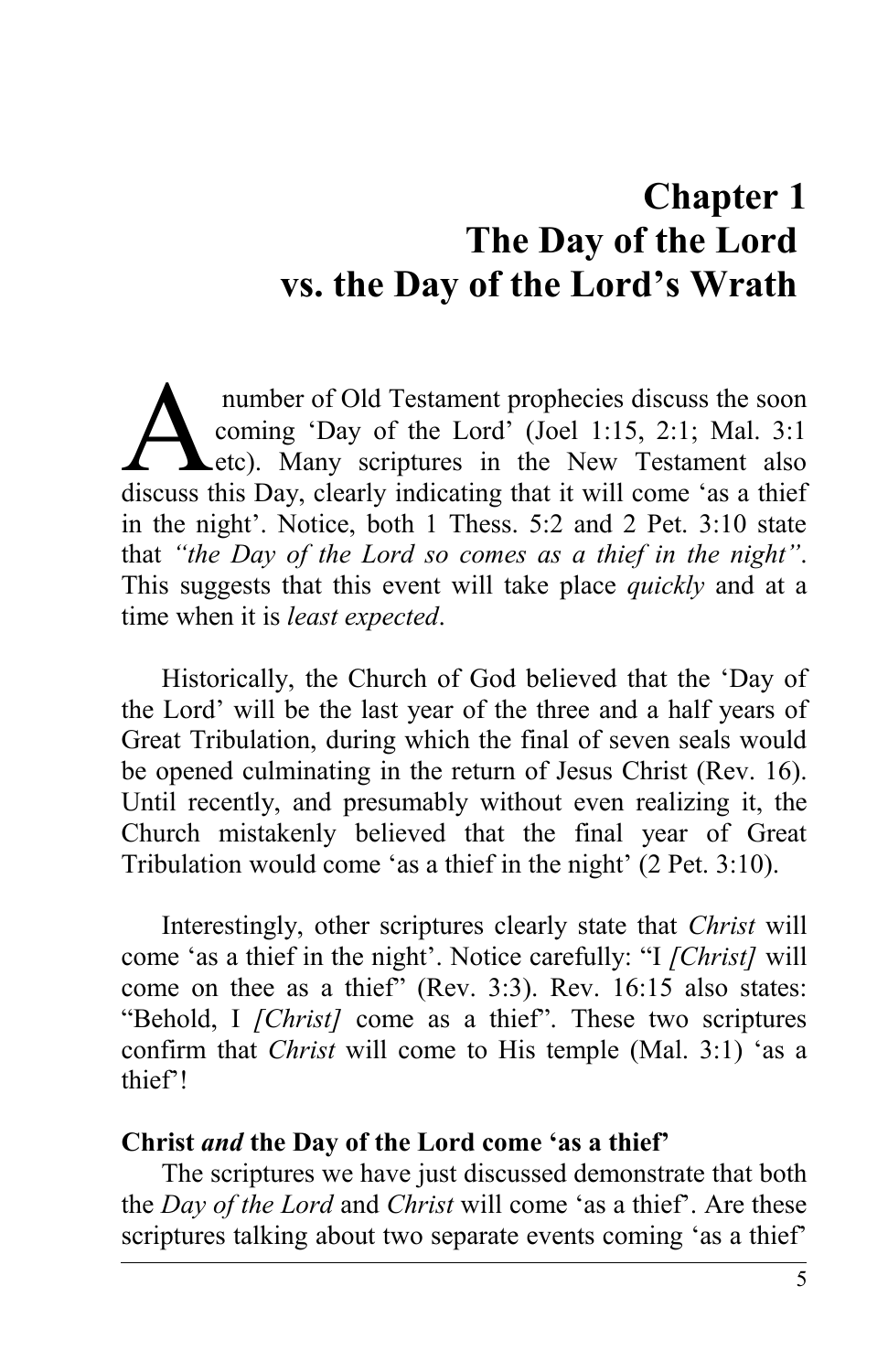which will take place within a year of each other, one marking the beginning of the final year of Great Tribulation and the other marking the return of Christ on a future Feast of Trumpets?

If we allow scripture to guide us in answering this most important question, we will see that the Biblical answer on both counts is a resounding 'NO!' As we proceed, it will become plainly evident that the last year of Great Tribulation will *not* come 'as a thief', nor will the return of Christ to rule all nations on a future Feast of Trumpets come 'as a thief'. Those of God's people who are plunged into the Great Tribulation (Rev. 3:16) and the world at large will be warned *in advance* of both of these two events.

It is important to note that God's Church has had an incorrect understanding as to the meaning of the *Day of the Lord* and its starting point. Until 1997, the Church had totally misunderstood the meaning of the *Day of the Lord* coming 'as a thief' and *Christ* coming 'as a thief'. It was only when God gave deeper understanding on this subject that this Truth was clarified to those in God's Church who would listen to His Voice. We will see that both the *Day of the Lord* 'coming as a thief' and *Christ* 'coming as a thief' are one and the same event which will occur *just* before the Great Tribulation begins! As we proceed, we will show how scripture defines and supports this fact.

# **Two Witnesses**

At this juncture, let us briefly consider the commission and work of the Two Witnesses: We know that the Two Witnesses will be brought on the scene by God to fulfill a specific commission (Rev. 11:3). Their work will span 1260 days during which they will cry aloud to the Laodiceans who would have been spewed out of God's mouth into the Great Tribulation (Rev. 3:16) and to the nations of Israel. In an effort to gain the attention of these people, and in order to stir them to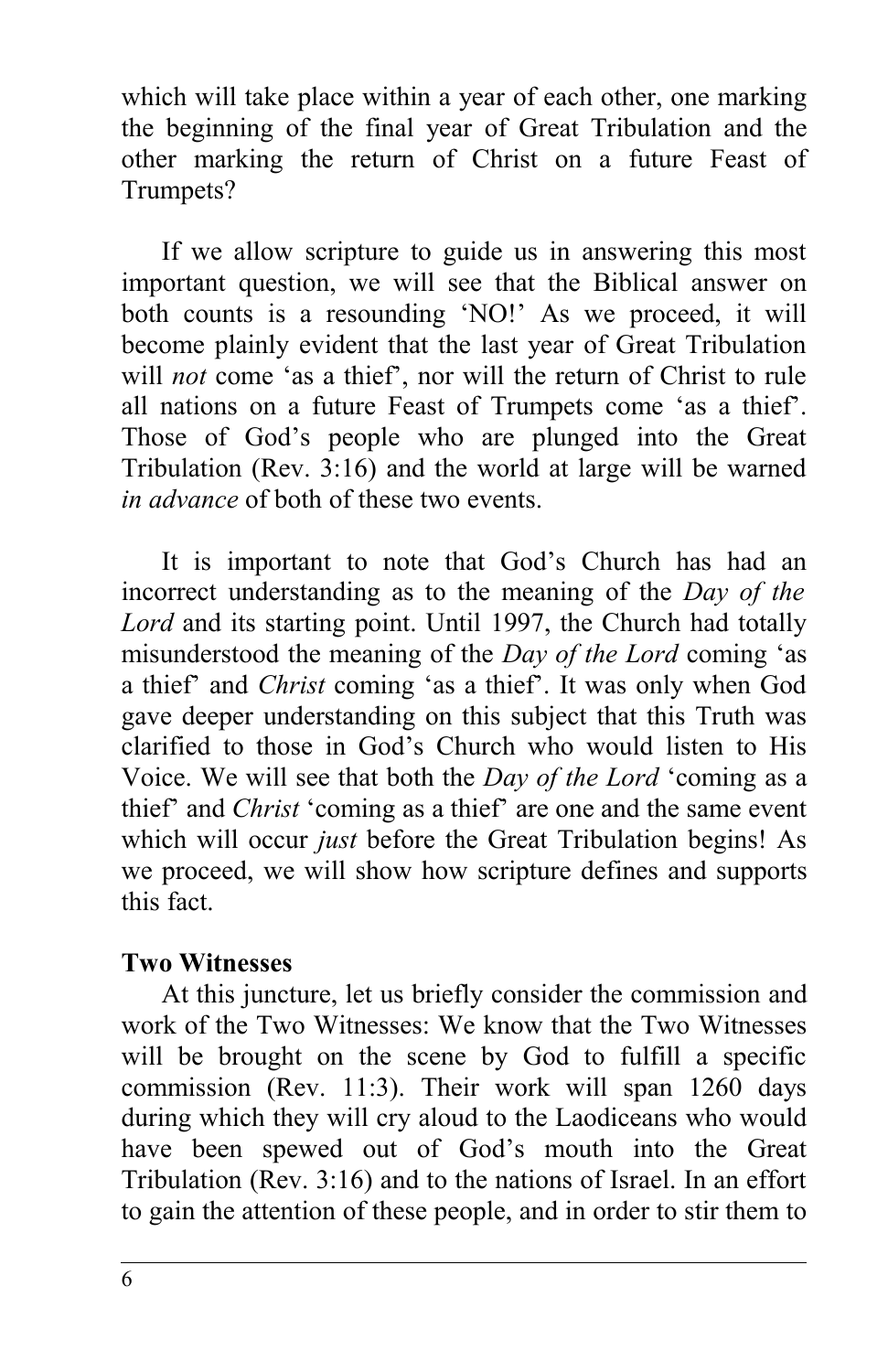look to God and seek repentance, God will grant the Two Witnesses the power to perform mighty miracles. Notice:

> "And if any man will hurt them, fire proceedeth out of their mouth, and devoureth their enemies: and if any man will hurt them, he must in this manner be killed. These have power to shut heaven, that it rain not in the days of their prophecy: and have power over waters to turn them to blood, and to smite the earth with all plagues, as often as they will" (Rev. 11:5-6).

As already indicated, the main message of the Two Witnesses will be to warn the "sleeping virgins" who would have just been plunged into the time of greatest trouble brought about by the sudden destruction resulting from the opening of the first four seals, which will be very quickly compounded by the Great Tribulation (Rev. 3:16). Once the Great Tribulation begins, their *cry* will be one of repentance toward God and that the Bridegroom is about to come (on a Day of Pentecost) to collect His Bride (Matt. 25:1-12; Matt. 24:30-31; 1 Cor. 15:52). The Two Witnesses will also cry aloud that on a subsequent Feast of Trumpets, Christ will return to the Mount of Olives with His Bride, already married (Zech. 14:4). This will be the point of their commission (Rev. 11:3)!

Knowing that the commission of the Two Witnesses will last 1260 days, won't God's people in the Great Tribulation be able to figure out the exact day of the return of Christ, if they begin to count from the day that the Two Witnesses come on the scene? Wouldn't the Two Witnesses warn about the time of the return of Christ? Of course they would! This would be the purpose of their ministry! Once the two Witnesses come on the scene and the Great Tribulation begins, everyone will come to know the exact day of the beginning of the last year of Great Tribulation (or Day of the Lord's Wrath), and also the exact day of the return of Christ! If God's people are forewarned of upcoming events through the ministry and prophecies of the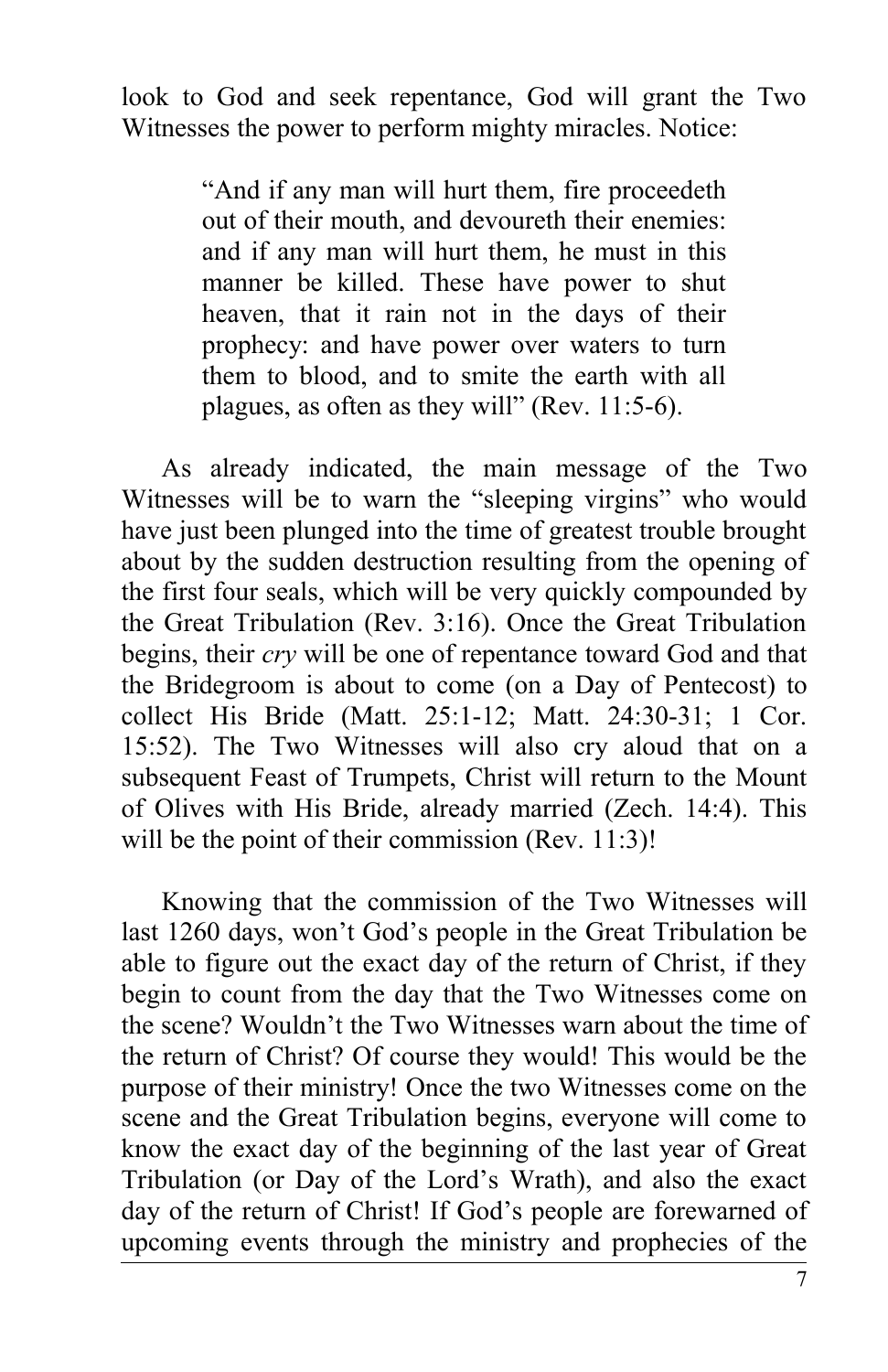Two Witnesses, would Christ's return come as a total surprise to them, 'as a thief in the night'? ABSOLUTELY NOT! Understand: The people in the Great Tribulation will be forewarned, so the return of Christ would not be an unexpected event! It would certainly not come upon an unsuspecting people 'as a thief' if they hear the prophecies of the Two Witnesses and take heed of the message they deliver. Certainly, God's people in the Great Tribulation should recognize the Two Witnesses and their prophecies, and will know *exactly* when Christ is to return! All they would have to do is listen *and count!* Matt. 25 indicates that at least half of the 'virgins' in the Great Tribulation will wake up and do whatever it takes to make it into the Kingdom. The last year of Great Tribulation (or Day of the Lord's Wrath) and Christ's return will not overtake these people 'as a thief'!

#### **'As a thief' vs. 'every eye shall see Him'?**

Notice what Matt. 24:30 states: 'They will *see* the Son of Man coming in the clouds with *power and great glory*'. Rev. 1:7 confirms, 'He comes with clouds and *every eye shall see Him'*. This is talking about the time when Christ will come in the clouds with great fanfare, with a shout (1 Thess. 4:16) and at the sound of a trumpet at the first resurrection (1 Cor. 15:52). On the other hand, Rev. 16:15 discusses an event when Christ comes quietly, secretly, without the sound of a trumpet, unannounced, and 'as a thief': "Behold, I come as a thief. Blessed *is* he that watcheth, and keepeth his garments, lest he walk naked, and they see his shame" (Rev. 16:15). Isn't it so very obvious that Rev. 1:7 and Rev. 16:15 are discussing two *separate* events? Christ coming when 'every eye shall see Him' (Rev. 1:7) is discussing one event, while Christ coming unnoticed, or 'as a thief' (Rev. 16:15), is altogether discussing another event.

Let us reason this through and understand what scripture is telling us: wouldn't you agree that Christ coming 'as a thief' (Rev. 16:15) and 'Christ coming in the clouds with great power and glory' (Matt. 24:30; Rev. 1:7) are speaking about two

8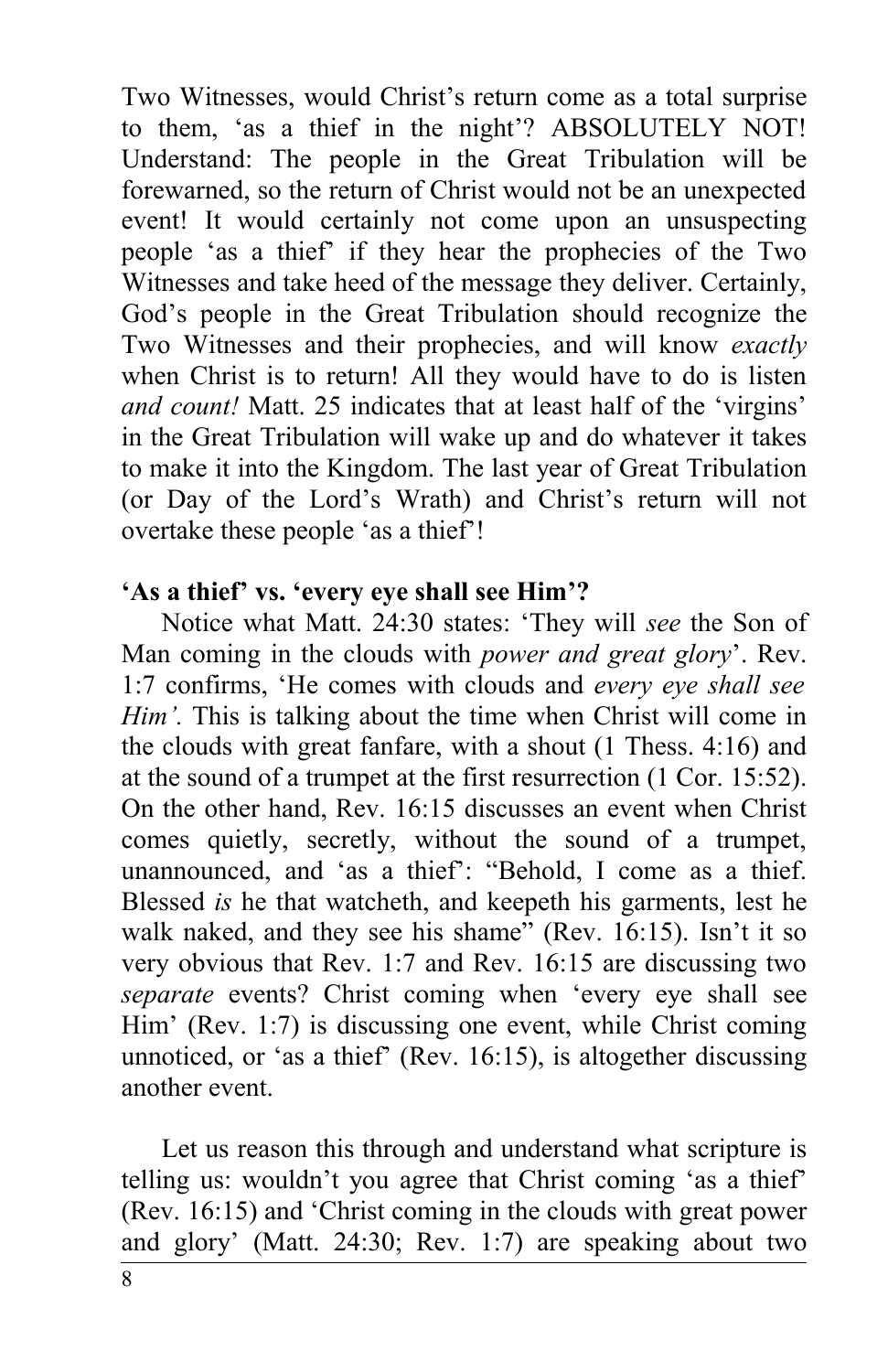different events? Without doubt, Christ cannot come 'as a thief' if a trumpet is blown to herald and announce His return! If so, it would be a preposterous claim to state that He comes quietly, and secretly 'as a thief' (Rev. 1:7, 16:15)! Evidently, this *must* be talking about two different events! Please understand that when Christ comes 'as a thief', He comes to 'take' His elect to a place of protection (Matt. 24:40-41). He does this secretly and quietly. Christ coming in the clouds when every eye shall see Him is discussing Christ coming for His Bride at the resurrection (1 Cor. 15:51).

# **"In the spirit on the Lord's Day"**

Mr. Herbert W. Armstrong wrote an interesting article entitled "How the WCG came into being". This appeared in the Good News magazine of November  $6<sup>th</sup>$ , 1978. In this article, he wrote the following:

"The apostle John relates, 'I was in the Spirit on the Lord's Day…' (Revelation 1:10). In other words, John was taken IN VISION, by the Spirit of God, into the far future DAY OF THE LORD. From the time of Adam to now approximately 6,000 years - we have been in the day of MAN, deceived and led by Satan. The period foretold in more than 30 prophecies called the "Day of the Lord" is the time when God supernaturally intervenes and *begins* taking over the world - starting very shortly, perhaps one to three years, before the second coming of Christ to RULE ALL NATIONS. The apostle John, in vision, was taken into this "Day of the Lord" called "the Lord's day" in Revelation 1:10. This period "the Day of the Lord," especially that phase of it PRIOR to Christ's coming (*although it shall continue through the millennium*), is the THEME of the book of Revelation<sup>"</sup>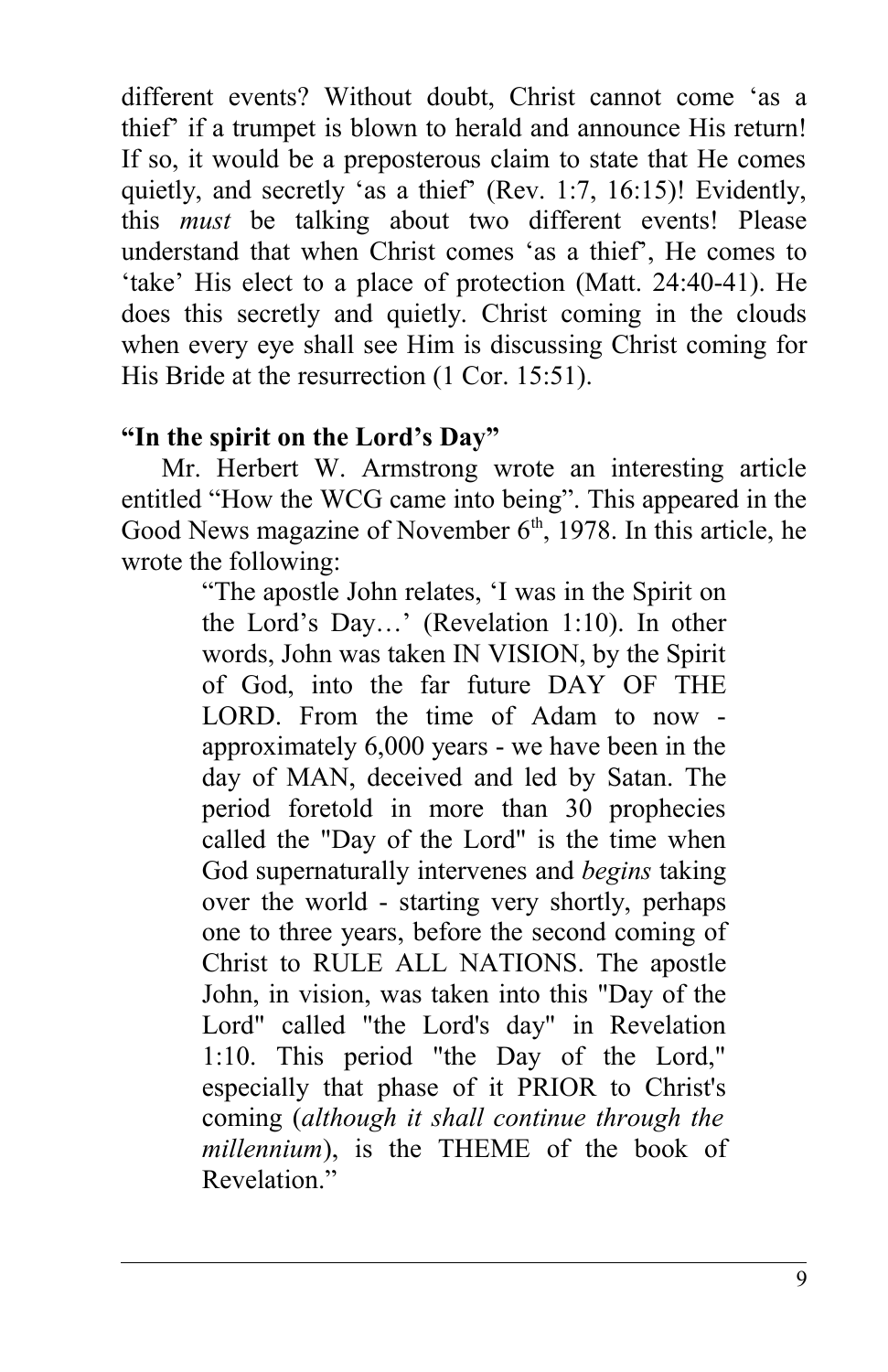Read again what Mr. Armstrong wrote and take careful note of what he states. What he was saying was that the theme of the book of Revelation is describing the time period of the *Day of the Lord*. In this article, he also indicated that the Day of the Lord would begin *before* the Great Tribulation! Although from future writings of his we can see that he didn't ever again discuss this thought, what he wrote in this one article was indeed prophetical and is scripturally supported. Since 1997, it has been scripturally explained that Christ coming to His temple 'as a thief' will mark the beginning of the *Day of the Lord*. (Study the following scriptures carefully as support for this important Truth which must be understood without delay (Mal. 3:1-2; Rev. 3:3; Rev. 16:15; 1 Thess. 5:2; 2 Pet. 3:10).

# **Day of the Lord vs. Day of the Lord's Wrath**

Consider further: Matthew 24:38, 50; Luke 12:46 and other scriptures tell us that the *Day of the Lord* will come as a 'thief in the night' *and* at a time when people 'are eating, drinking, and giving in marriage'. In other words, this event is to occur at a time when God's people are least expecting it and when life is going on as usual. However, after two and a half years of experiencing the horrors of the Great Tribulation – at the beginning of the *Day of the Lord's Wrath* – it would hardly be a time when people will be 'eating, drinking and giving in marriage' and carrying on a normal life! At this time the earth will be plagued with chaos and destruction, and not carrying on with normal life as usual. The 'Day of the Lord' will begin at a time when things are going on as normal and when it is least expected (Matt. 24:38, 50; Luke 12:46).

In 1997, God also showed His people that the *Day of the Lord* and the *Day of the Lord's Wrath* are two different events. All seven seals are opened during the *Day of the Lord* (see Rev. 1:10, Rev 4 onwards), while the *Day of the Lord's Wrath* is the seventh seal to be opened within the *Day of the Lord*.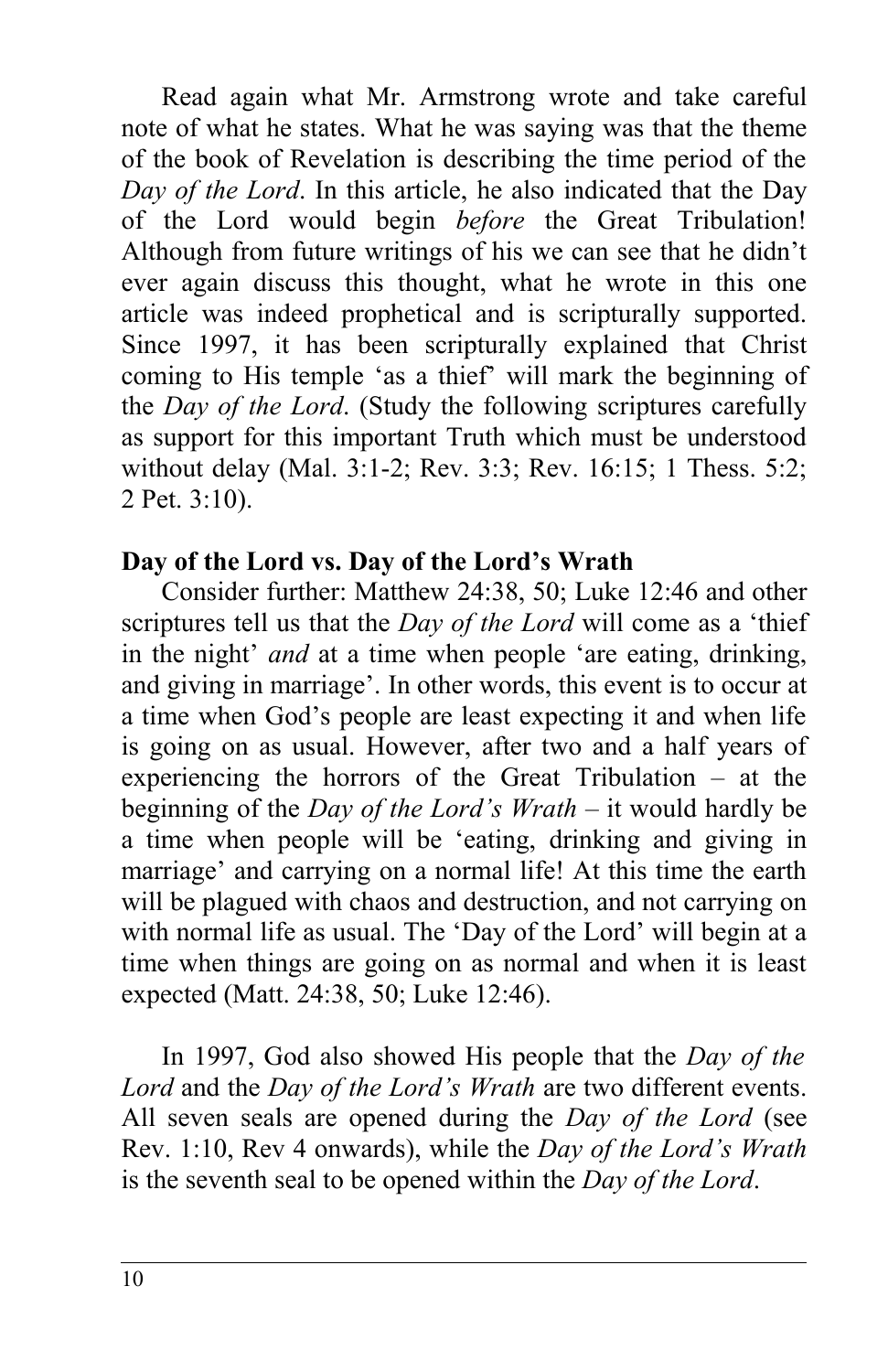In Rev. 1:10, the apostle John projects himself into the *Day of the Lord*. Here he states: "I was in the Spirit on the Lord's Day" (or the Day of the Lord). In Rev. 4, he further continues that same thought and goes on to mostly describe events which are to take place during the same *Day of the Lord*. He clearly states that the seven seals outlined in the Book of Revelation, including the four horsemen (Rev. 6:1-8 – first four seals), Great Tribulation (Rev.  $6:9-11$  – fifth seal), heavenly signs (Rev. 6:12-17 – sixth seal) and Day of the Lord's Wrath (Rev. 8:6 to Rev. 16:21 – seventh seal) all take place *within and during* the Day of the Lord. With this said and understood it is evident that the *Day of the Lord* must begin *prior* to the Great Tribulation with the *Day of the Lord's Wrath* ending the final year of Great Tribulation.

# **Recapitulation**

- When the Bible discusses Christ coming quietly, and 'as a thief' (Rev. 3:3; Rev. 16:15), it is discussing a separate event to when Christ comes 'in the clouds' and 'with the sound of a trumpet' (1 Thess. 4:16; Rev. 1:7) at the first resurrection (1 Cor. 15:52).
- Christ coming 'as a thief' (Rev. 3:3; Rev. 16:15) is discussing the same event as the Day of the Lord coming 'as a thief' (1 Thess. 5:2; 2 Pet. 3:10), just prior to the beginning of the Great Tribulation (1 Thess. 5:3 etc).
- The *Day of the Lord* begins *before* the Great Tribulation as can be easily proven by the fact that the Great Tribulation is the fifth of seven seals (Rev. 6:9- 11), *all of which* are opened *during* the Day of the Lord (Rev. 1:10; Rev 4 onwards).
- The *Day of the Lord* (Rev. 1:10; 1 Thess. 5:2; 11 Pet. 3:10) and the *Day of the Lord's Wrath* (Rev. 16) are two separate events. The *Day of the Lord's Wrath* is the last of seven seals which is opened and fulfilled *during* the *Day of the Lord*.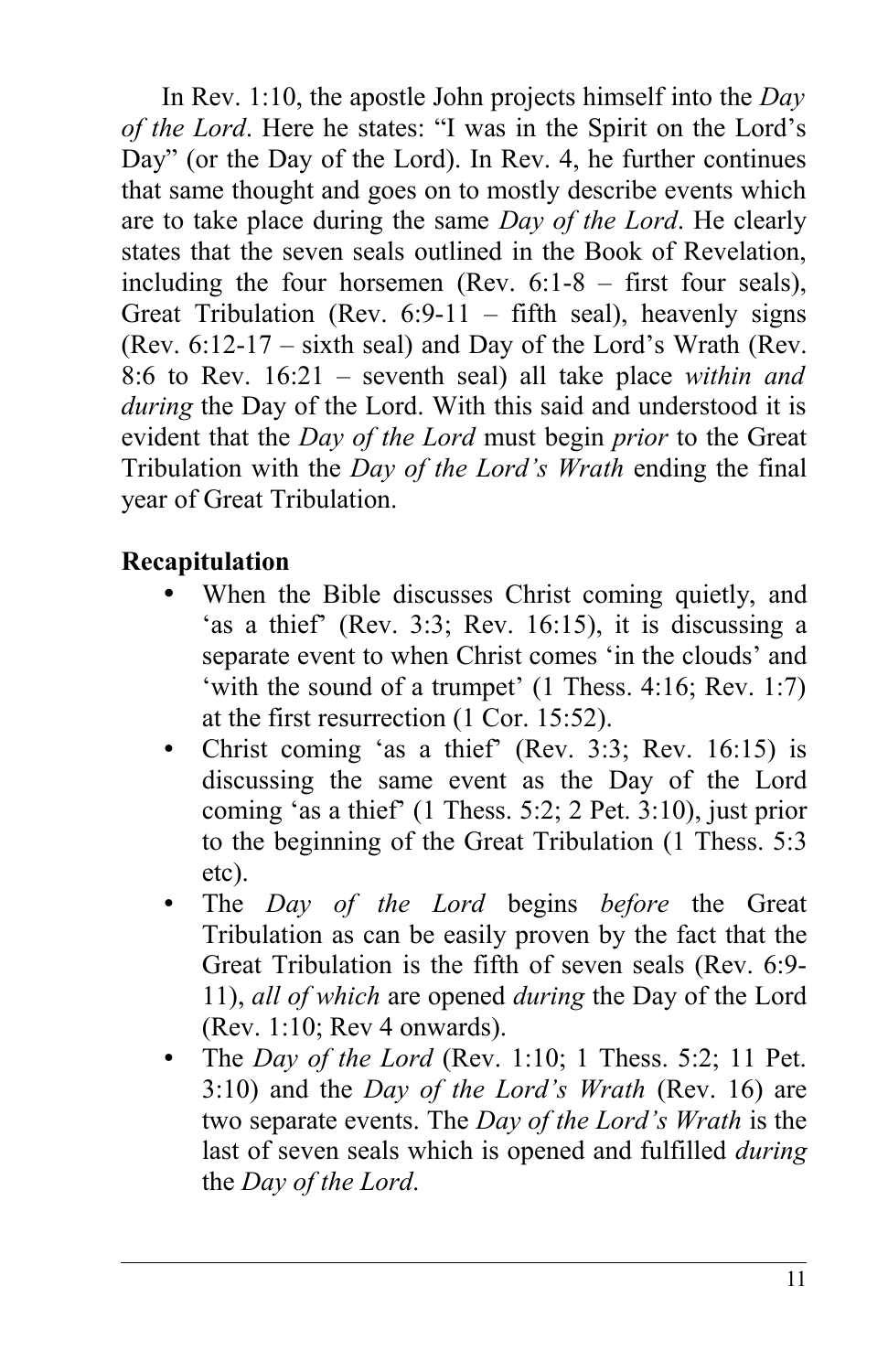# **Chapter 2 "As a thief in the night"**

s outlined in the first chapter of this book, the Book of Revelation primarily discusses events which are prophesied to occur *during* the *Day of the Lord*. God's Soutlined in the first chapter of this book, the Book of Revelation primarily discusses events which are prophesied to occur *during* the *Day of the Lord*. God's Church has historically and mistakenly believed that whenev the Bible refers to the *Day of the Lord*, it specifically refers to the final year of Great Tribulation. This is clearly not the case when you realize that the *Day of the Lord's Wrath* is the seventh seal opened *within* the *Day of the Lord* (Rev. 1:10; Rev. 4; Rev. 16).

The fact that the *Day of the Lord* and the *Day of the Lord's Wrath* are two separate events is pivotal, deeper understanding which has opened up so many urgent Bible prophecies pertaining to the time which we live in today and the days immediately ahead! However, some dangerously claim that we are already in the *Day of the Lord*. This claim has no scriptural support and carelessly sends a false signal - a false sense of direction nullifies the need for a powerful warning work, which God commands His loyal people to perform, before Christ comes 'as a thief' to mark the beginning of the Day of the Lord (see Joel 1:15, 2:1; Mal. 3:1; 1 Thess. 5:2; 2 Pet. 3:10; Rev. 3:3; Rev. 16:15). Teaching that Christ has already come to the secret chambers of His inner court (or Church) translates into a lukewarm attitude towards the Work of God (Rev. 3:14-22)! Take a look at what God states about those who claim Christ is already here:

> "Then if any man shall say unto you, Lo, here *is* Christ, or there; believe *it* not. For there shall arise false Christs, and *false prophets*, and shall shew great signs and wonders; insomuch that, if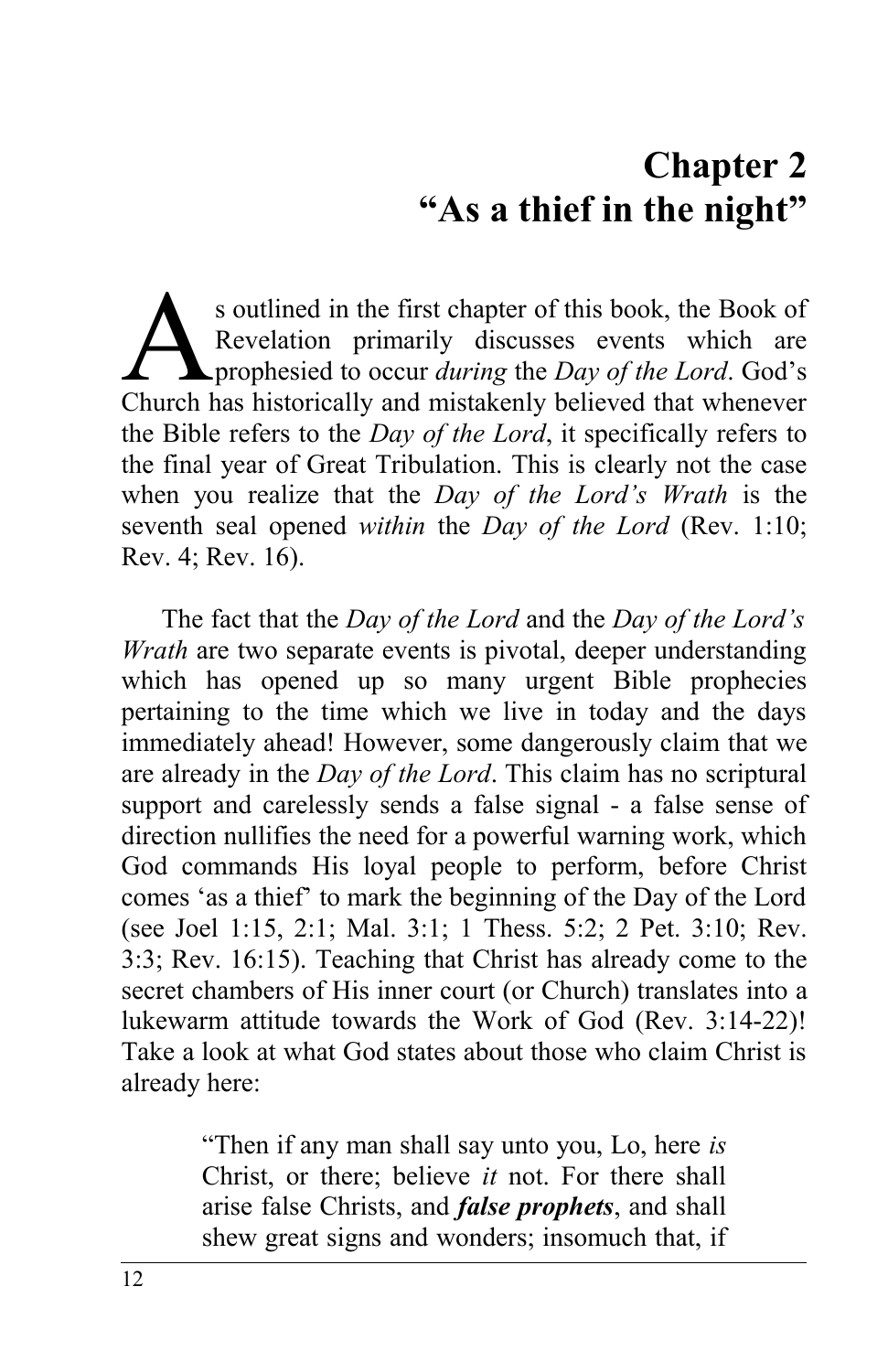*it were* possible, they shall deceive the very elect. Behold, I have told you before. **Wherefore if they shall say unto you,** Behold, he is in the desert; go not forth: **behold,** *he is* **in the secret chambers; believe** *it* **not**" (Matt. 24:23-26).

Clearly, after Christ comes 'as a thief in the night' it will be made evident to those in God's Church, otherwise scriptures as Matt. 24:36 wouldn't have been inspired to be written.

In this chapter, we will go on to discuss some crucial scriptures which give context to the scriptures that speak about Christ coming 'as a thief in the night'. We will also demonstrate that when this event takes place, there will be evidence to prove it just happened.

## **"As a thief in the night"**

Scripture states that Christ will come to His temple *suddenly*, 'as a thief in the night' (Mal. 3:1; Rev. 3:3; Rev. 16:15). This indicates that Christ will come to His temple at a time when the majority will not be expecting it. Notice:

"If therefore thou shalt not watch, I will come on thee as a thief, and thou shalt not know what hour I will come upon thee" (Rev. 3:3).

- "Behold, I come as a thief. *Blessed is he that watcheth, and keepeth his garments*, lest he walk naked, and they see his shame" (Rev. 16:15).

These verses indicate that **Christ will only come 'as a thief' upon those who are** *not* **watching and those who do not keep their garments.** However, after the event, there will be little doubt in God's people's minds that this event would have occurred. Notice what God tells us about this in Matthew 24:

> "But as the days of Noe *were,* so shall also the coming of the Son of man be\*. For as in the days that were *before* the flood they were eating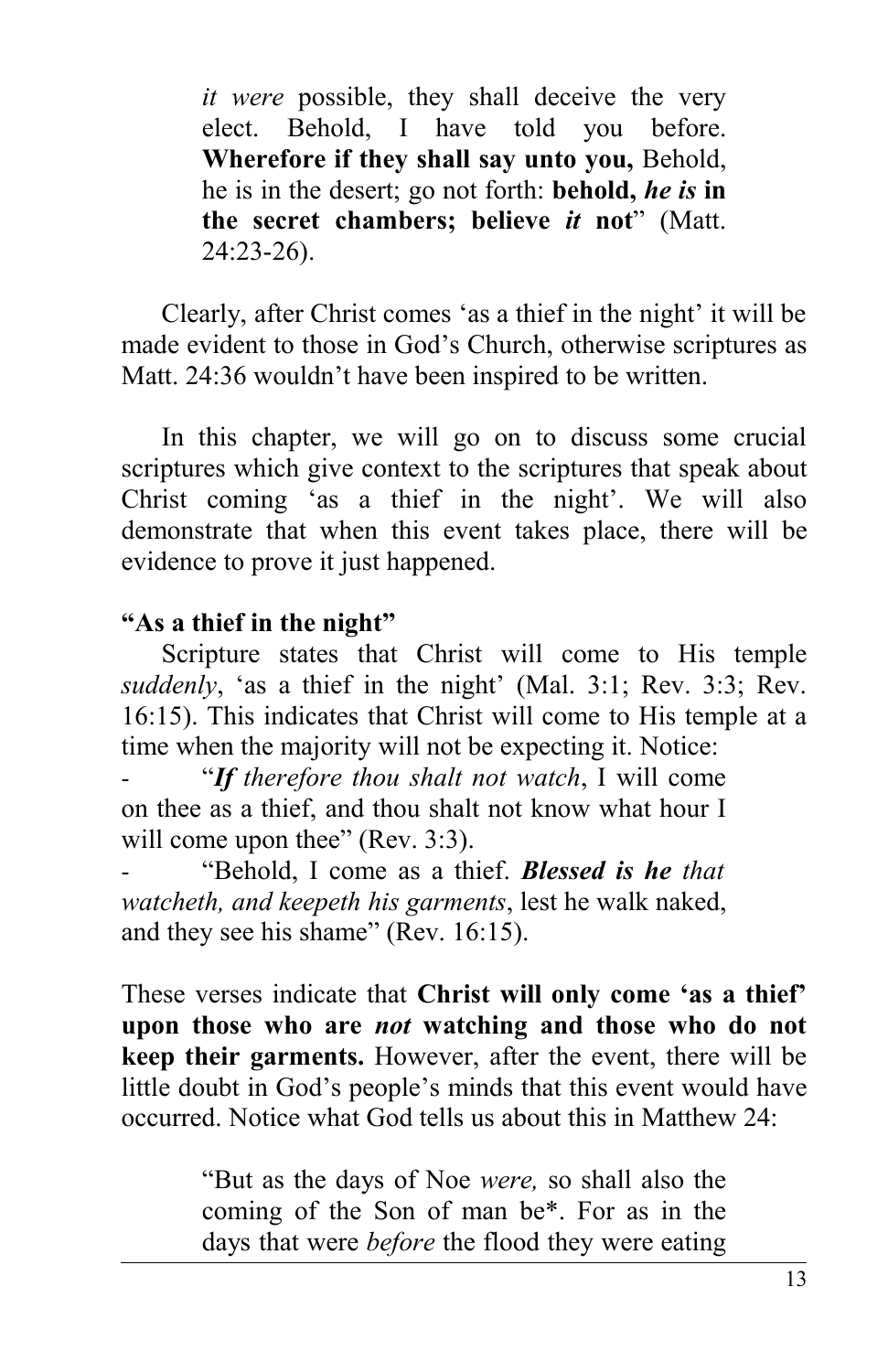and drinking, marrying and giving in marriage *[i.e. this is the calm before the storm], until* the day that Noe entered into the ark, And knew not *until* the flood came, and took them all away; so shall also the coming of the Son of man be\*. Then shall two be in the field; the one shall be taken, and the other left. Two women shall be grinding at the mill; the one shall be taken, and the other left. Watch therefore: for ye know not what hour your Lord doth come\*" (vs. 37-42).

*[note: \*this is referring to Christ suddenly coming to His temple as a thief (Mal. 3:1; Rev. 16:15)].*

Consider: Before a thief breaks into a building, the lives of the owners of the building would be going on as normal. They would carry on with their routine just as normal. Meanwhile, the thief would no doubt be closely studying his target. Before breaking-in, a professional thief would study the building which he is planning on robbing. He would make it a point to figure out the best strategy to enter the building and then exit it after he has completed his mission. He would ensure the best place and method of entry and exit. He would extensively carry out as much groundwork as possible *beforehand* to ensure he knows the most obvious location within the building to find the item(s) that he plans 'to take'. Not only would he carefully study the building but he would also study the movements of all the individuals who come in and go out of the building on a daily basis. He would make it a point to know their habits, routines and precise time of their moves throughout a typical day. (Without even knowing it, this would be the 'calm before the storm' as far as the owners of the building are concerned).

Suddenly, without warning, the professional thief who already precisely knows his mission, would break-in and accomplish his job quickly and efficiently. Once his mission is accomplished, he will ensure that he leaves his targeted location before anyone can see or catch him. A thief always finds himself in a race against time so that he could accomplish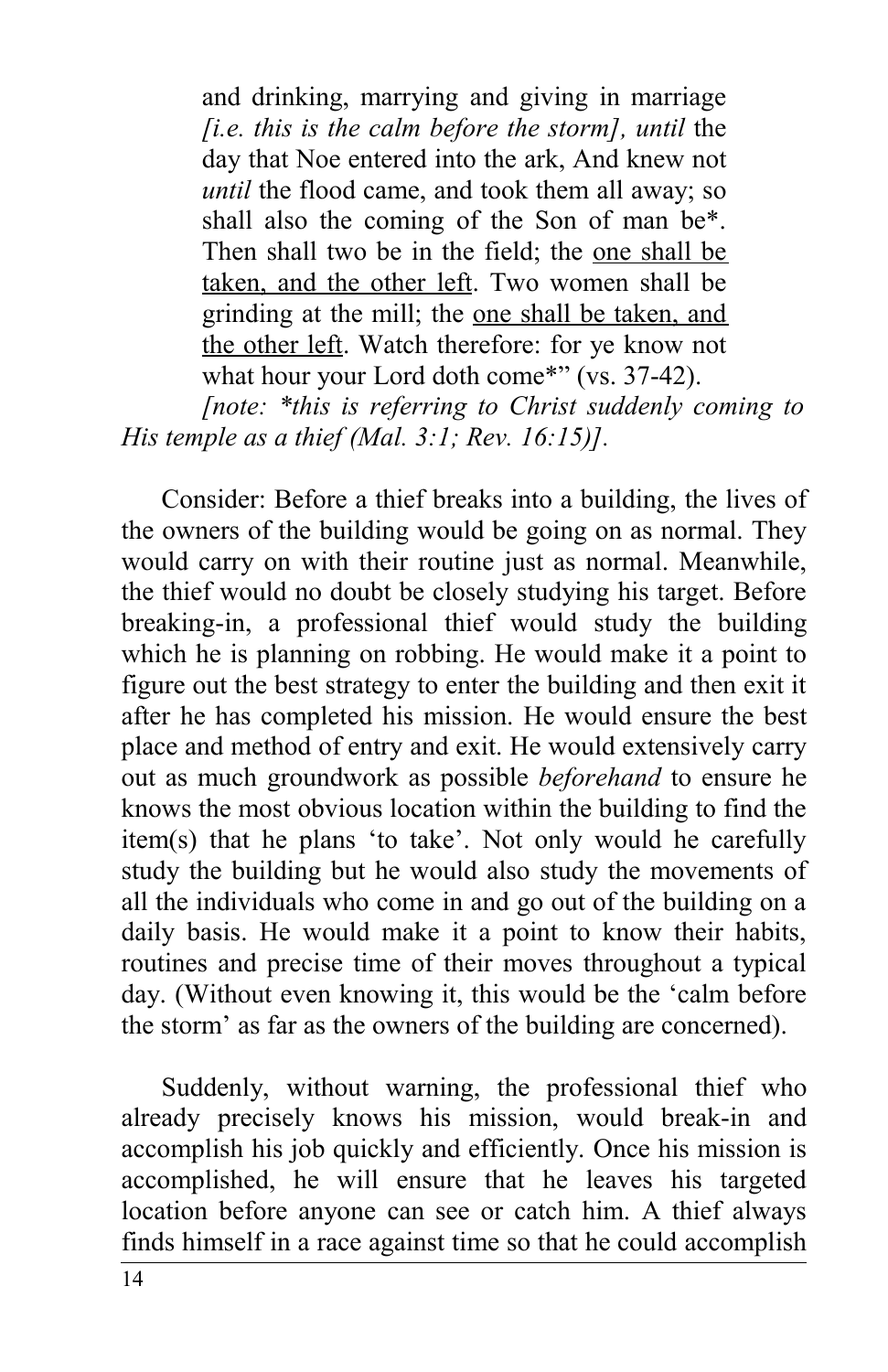his mission and leave the scene without being caught in the act. Speed (and secrecy) would be of the essence!

Logic dictates that soon after the event - almost immediately - *all* those having involvement with the robbed building would find out about the break-in. It wouldn't be long before everyone having direct involvement with the building would hastily scurry around in panic and fright to search and see exactly what was taken and what was left. In little time more and more people would find out about what had just taken place because there would be a sense of anxiety and alarm among those who own, or have involvement with, the building which was just robbed. There would be shock and panic that a thief broke in and took various prized possessions. Once the burglary is committed, there would be no doubt in anyone's mind that it would have just taken place.

## Notice Luke 17:34-36:

"I tell you, IN THAT NIGHT there shall be two men in one bed; the one shall be taken, and the other shall be left. Two women shall be grinding together; the one shall be taken, and the other left. Two men shall be in the field; the one shall be taken, and the other left".

#### **Judgment now on the house of God**

The separation (or 'taking') spoken of in Luke 17:34-36 (and Matt. 24:40-41) takes place 'in *that night': "*In that night….one shall be taken, the other left"*.* Which *'in that night'* is this referring to? Isn't it talking about the night in which Christ comes 'as a thief *in the night'*, marking the beginning of the Day of the Lord (1 Thess. 5:2)? Doesn't the separation take place 'in that (one) night'?

Brethren of God! **LISTEN to the urgent point God is trying to convey to all His people!** God has been discerning and studying each of us throughout our calling, conversion, baptism and life! He has been - and continues to - closely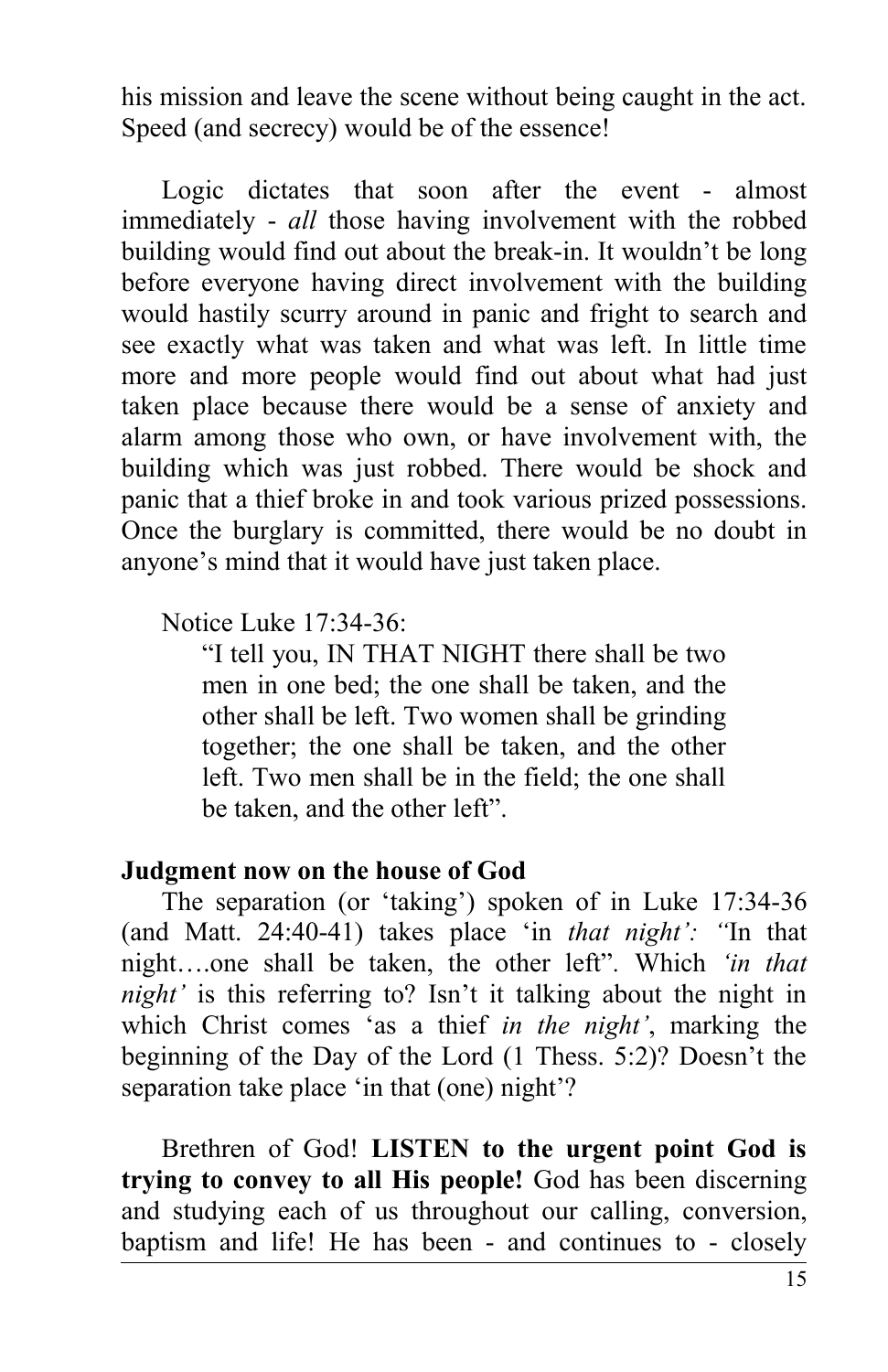watch each of us, evaluating the decisions we make, discerning who is in submission to Him, who is listening to His Voice. He perceives and considers our every action and choice that is made. This is the time when God is assessing our impulses, desires, motives, and spoken words. God is right now judging His people – and He is doing this in great detail! He is no doubt closely watching how husbands and wives fulfill their marital vows, obligations and commitments toward each other within their marriages; how parents tend to their childrearing and children to their responsibilities as they honor their parents and elders. He is keenly watching to see how we react to life's circumstances including our work ethics, how we handle business decisions, how we deal with associates, friends, brethren and more. He is closely evaluating how we use the Holy Spirit He has made available to us and that we exercise it to where we allow it to produce its fruits (Gal 5:22-23). He wants to see that we are growing spiritually and building the character of God (Phil 2:5; Eph. 4:15)! **Judgment is** *now* **upon the house of God (1 Pet. 4:17)! This is our final chance and God is discerning us now to see who He will take to a place of protection** and who He will leave as He comes to His temple suddenly, 'as a thief in the night' to mark the beginning of the *Day of the Lord* (Mal. 3:1; Matt. 24:40-42)! We need to be asking ourselves serious and urgent questions! Are we *obeying* Him? Do we *fear* disobeying Him? Do we *listen* to His Voice and *act* upon it? Are we demonstrating total *submission* and *loyalty* to Him? Are we *resisting* the pulls of the flesh and desperately working to *change* our carnal, human nature? We need to fight the strong urge of 'sitting on the fence' or getting 'as close to the edge as possible' in areas of the ways of the world (1 John 2:16)! We must be so very careful of falling asleep and becoming blinded to the Truth, being led astray by our own human nature, or by 'well meaning' men and leaders (Rev. 2:2). It is time to fervently 'prove all things' (1 Thess. 5:21) and ensure that all that we believe and accept is coming right out of the mind of God and written within the pages of His Word! It is how well we 'measure up' which will ultimately determine whether we are 'taken' to a place of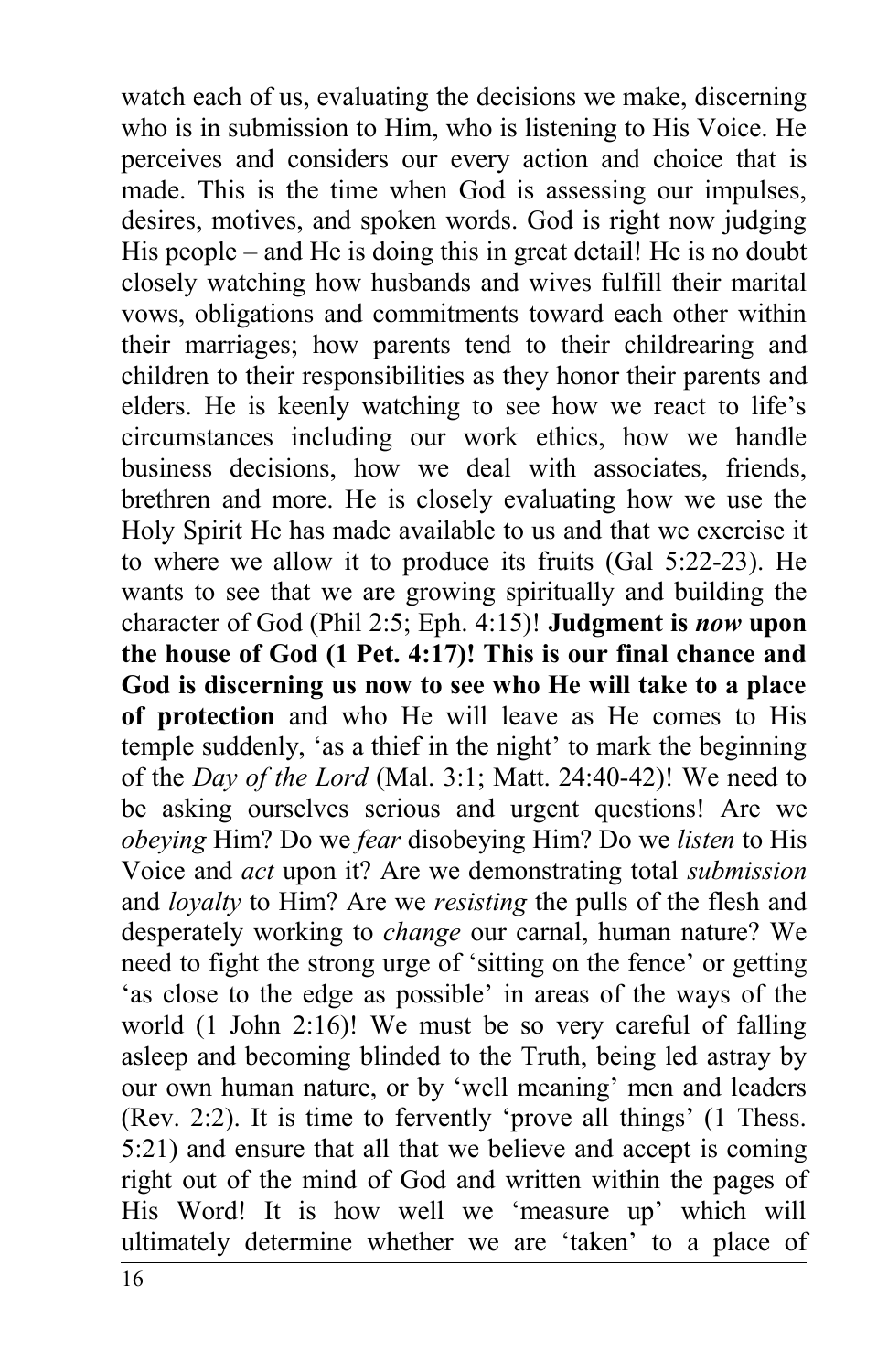protection or 'left' behind! This is what Christ is talking about when He discusses Himself coming 'as a thief' marking the beginning of the Day of the Lord! He wants to demonstrate the fact that He is studying and discerning us now, *before* He comes 'as a thief'. When He comes, He will take one and leave one (Matt. 24:40-41; Lk. 17:34-36), and those whom He leaves will be left to face the fiery trials of the Great Tribulation (Matt. 24: 28; Luke 17:37). It will be too late for them to escape the Great Tribulation but they will then have to prove themselves through death in the trials faced in the Great Tribulation (Rev. 12:11).

#### **Day of the Lord and sudden destruction**

Notice further details which God gives us regarding the momentous event of Christ coming 'as a thief':

> "But of the times and the seasons, brethren, ye have no need that I write unto you. For yourselves know perfectly that the Day of the Lord so cometh as a thief in the night. For *when they shall say, Peace and safety*; then sudden destruction cometh upon them, as travail upon a woman with child; and they shall not escape. But ye, brethren, are not in darkness, that that day should overtake you as a thief" (1 Thess. 5:1-4).

This scripture reiterates the notion that the Day of the Lord will come 'as a thief'. It also gives us further details which we need to take careful note of, so that *we* will not be caught unawares that 'that day should overtake *us* as a thief'. Verse 3 states, "For when they shall say Peace and safety". Mr. Armstrong had often taught that this is referring to supposed 'peace and safety' in Jerusalem. World leaders will possibly declare 'peace and safety' over Jerusalem and then "sudden destruction" will come! **We must be watching Jerusalem! The cue for Christ coming 'as a thief' marking the Day of the Lord is when they say 'peace and safety'!** Once that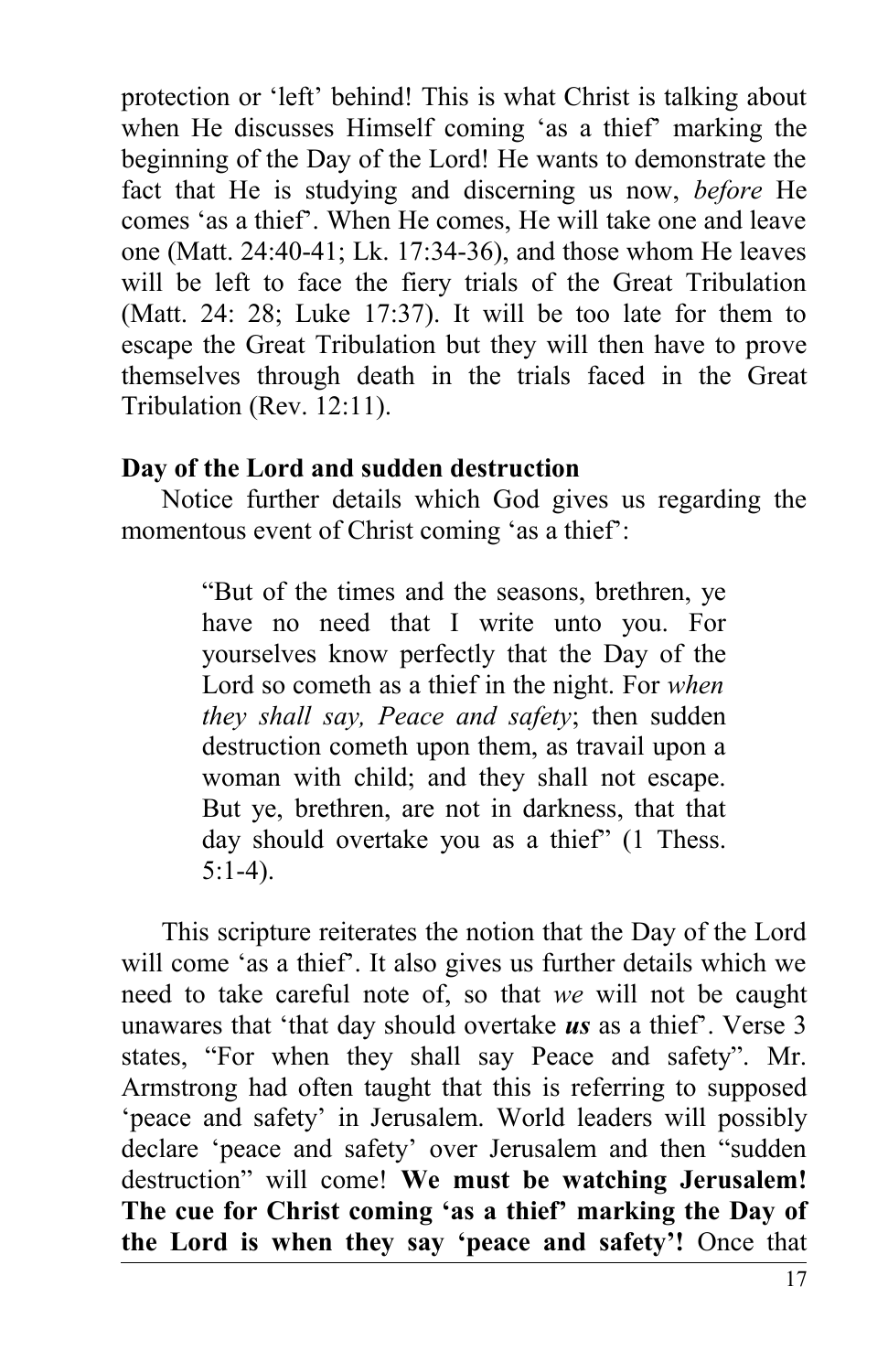happens, *sudden destruction* will come as the first four seals are opened marking the commencement of the Day of the Lord (Rev. 6). The ride of the four horsemen of the Apocalypse will bring about the 'sudden destruction' spoken of in 1 Thess. 5:3 and other scriptures. Notice:

- "…*the Day of the Lord is at hand*; it shall come *as a destruction* from the Almighty" (Is. 13:6)
- "Alas for the day! For *the Day of the Lord is at hand*, and *as a destruction from the Almighty shall it come"* (Joel 1:15).

The moment Christ comes 'as a thief', He will take one and leave one (Matt. 24:40-41) and this will immediately be followed by the 'sudden destruction' spoken of in the above scriptures. Those 'left' of His people will wake up and will know *beyond doubt* that Christ came and 'took' the loyal and faithful brethren to a place of protection (Rev. 3:10); the ones left behind will have to face the 'sudden destruction' brought about by the ride of the four horsemen and the Great Tribulation! As already discussed, this will be their final opportunity to repent, overcome and prove their loyalty to God through death (Rev. 12:11).

1 Thess. 5:2-4 tell us that the *Day of the Lord* will come 'as a thief' (vs. 2). Verse 4 states that those closest to God will not be in darkness and 'that day' (or 'that night') will *not* overtake them 'as a thief' (see also Amos 3:7)! **If we are to be a part of His loyal group – the Body of Christ, that truly has Him as Head – that is not in spiritual darkness, we must be fervently making ourselves 'ready' (Mat. 24:44; Lk. 12:40) and 'watching' (Matt. 24:42; Matt. 25:13; Mark 13:35; Luk. 21:36; 1 Thess. 5:6; 1 Pet. 4:7; Rev. 3:3).** Notice Matthew 24:43-44, where Jesus Christ tells us to be *ready* for this momentous occasion:

> "But know this, that if the goodman of the house had known in what watch the thief would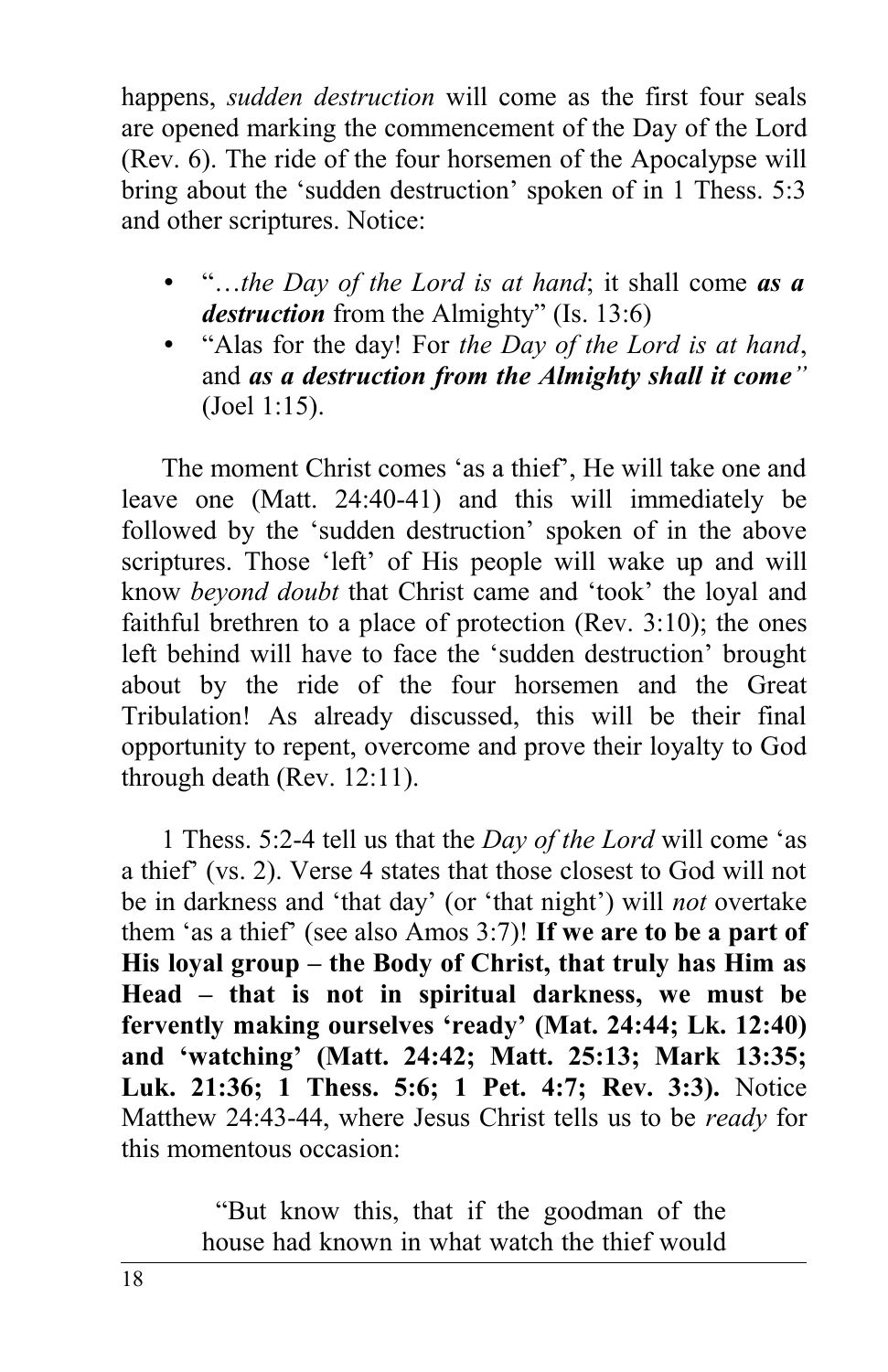come, he would have watched, and would not have suffered his house to be broken up. Therefore *be ye also ready*: for in such an hour as ye think not the Son of man cometh."

This scripture demonstrates that we must *now* conscientiously and desirously 'walk in His ways' and 'keep His charge' (Zech. 3:7), if we are to be found building the character of Christ and taking on His mind (Phil. 2:5). These are the things which we must actively be found *doing* (Mat. 24:46; Luk. 12:43). (Please request the booklet entitled *'End Time Joshua'* to read more on this most important and urgent subject).

# **Recapitulation**

- Christ will come suddenly to His temple 'as a thief in the night' to open the first four seals, just before the Great Tribulation, marking the beginning of the Day of the Lord (Mal. 3:1; 1 Thess. 5:2-4; 2 Pet. 3:10; Rev. 3:3; Rev. 16:15)
- God is discerning who to take to a place of protection and who to leave. We must be fervently and desirously making the right choices *now* as we make ourselves ready. Judgment is now on the House of God (1 Pet. 4:17)!
- God's very elect are not in darkness that that Day should overtake them 'as a thief' (1 Thess. 5:4).
- As soon as Christ comes 'as a thief' to mark the beginning of the Day of the Lord, the four horsemen of the apocalypse will begin their ride (Rev. 6) which will see the beginning of the 'sudden destruction' spoken of in 1 Thess. 5:4, Is. 13:6, and Joel 1:15.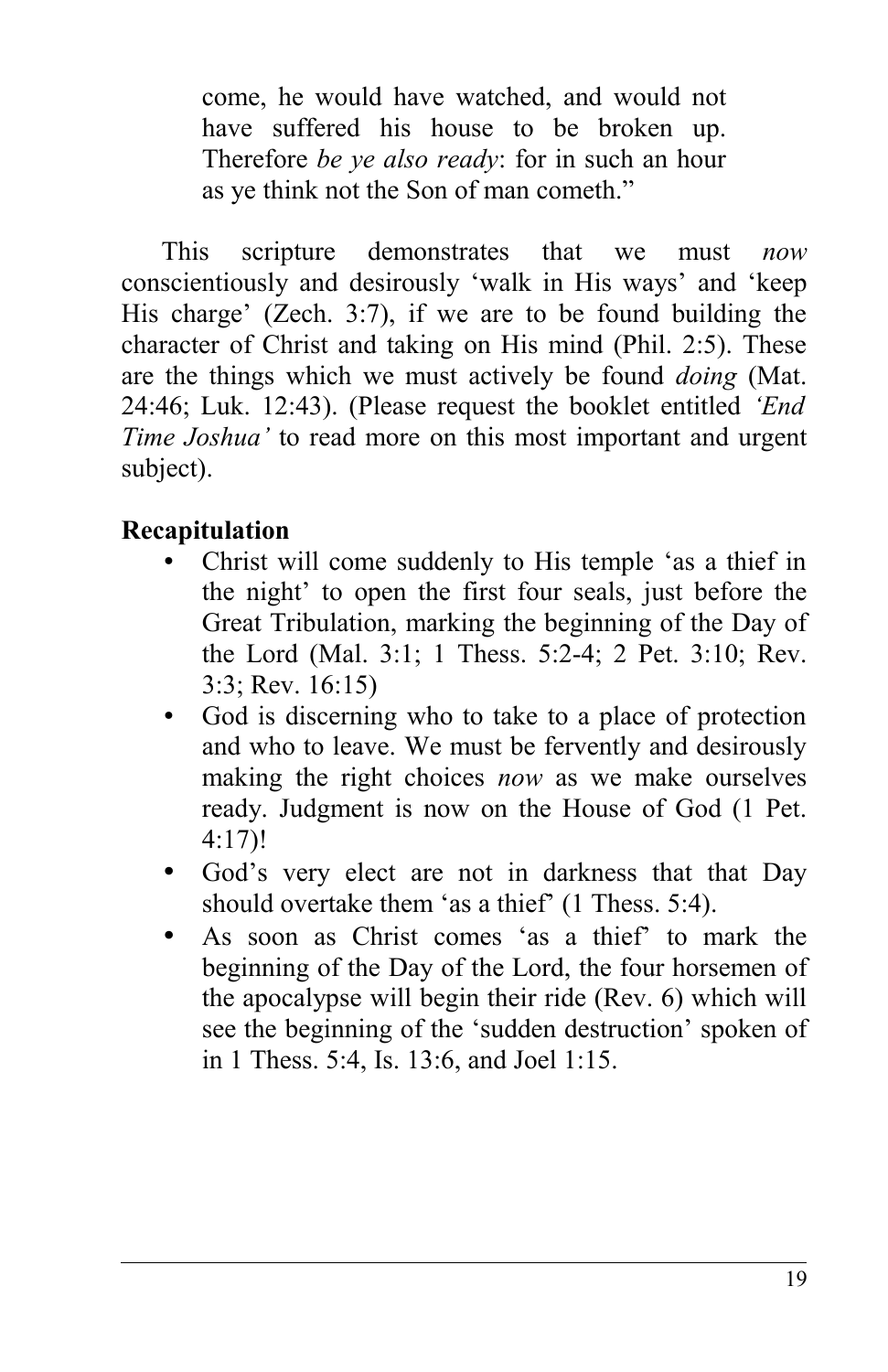# **Chapter 3 Symbols and the Day of the Lord**

ithin the pages of the Bible, God uses *weather symbols* to deliver a strong and detailed warning message to His people, which now must be urgently **W** ithin the pages of the Bible, God uses *weather* symbols to deliver a strong and detailed warning message to His people, which now must be urgently understood and delivered. As He continues to intimately communicate with His loyal people at this time, we must be careful to evaluate what He states through His inspired Word so that we can *closely understand* the powerful message He wants delivered.

In the context of *Christ* and the *Day of the Lord* coming 'as a thief', and also in the context of the end-time in general, God uses the words 'seasons' (1 Thess. 5:1), 'winter' (Mat. 24:20), 'lightning' (Matt. 24:27), 'clouds' (Mat. 24:30), 'summer' (Matt. 24:32), and 'flood' (Matt. 24:38). These words are descriptive and vivid and, in most or all cases, He uses them to demonstrate powerful analogies, especially if we note the context in which they are used in scripture. Importantly, we are to see the intent of what is being stated because God is communicating a very urgent message to His people which He wants understood at this time.

Let us take a look at some of these terms as they relate to Christ coming 'as a thief' to His temple to mark the beginning of the *Day of the Lord*:

#### **Seasons**

"But of the times and the *seasons*, brethren, ye have no need that I write unto you. For yourselves know perfectly that the Day of the Lord so cometh as a thief in the night…But ye,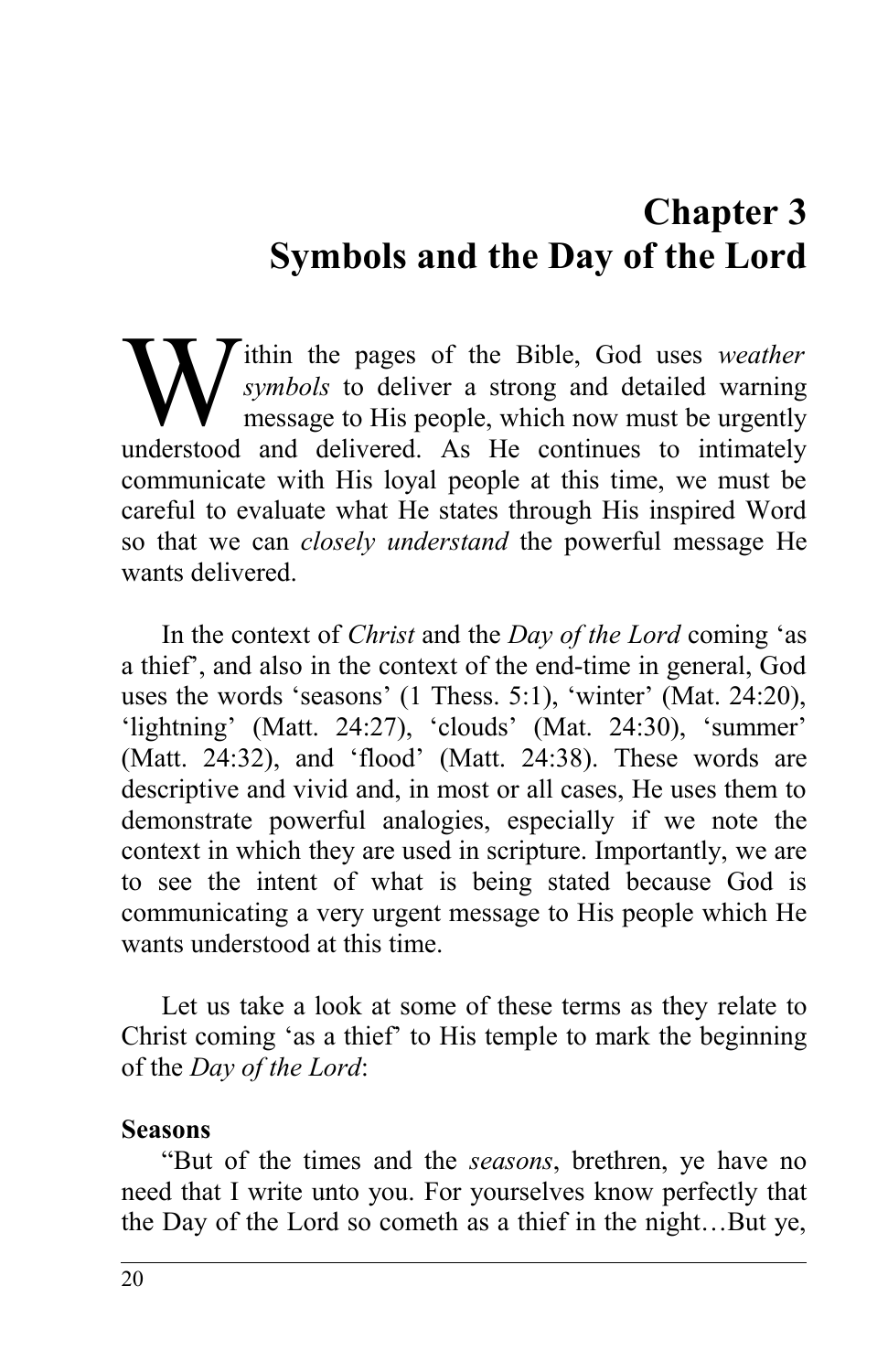brethren, are not in darkness, that that day should overtake you as a thief" (1 Thess. 5:1-2, 4).

The Bible gives us enough guidance and direction so we may discern the sign of the times in which we live (Matt. 16:3). We should be able to clearly see and evaluate the current condition, in God's Church and on the world scene, to be able to discern the *season* of the times in which we live, that the return of Christ is 'at the doors' (Mat. 24:33). With deeper understanding given to us by God, we may see and know the specific events that will precede Christ's coming to His temple; this would ensure that this event does not overtake us 'as a thief' (1 Thess. 5:4). God always forewarns His people before events of this nature and magnitude take place (Amos 3:7), which indicates that if God's loyal brethren follow and understand Him, by closely and carefully listening to His Voice, then they will not be in darkness when Christ comes 'as a thief' to mark the beginning of the *Day of the Lord*. Essentially, God does not emphatically state the precise time of the event because He wants us to remain alert and watchful; however He *does* tell us that we should be able to 'discern' the *season* by watching and taking note of *the conditions* around us (1 Thess. 5:1). In 1 Thess. 5:1 God is not talking about a literal *season* such as spring, summer, winter or fall. What He is saying is that if we discern the times in which we live, we should be aware of the general time period (or 'season') when Christ's return 'as a thief' is at the doors (Matt. 24:33)! Clearly, this is the context in which God uses the word *season* in these verses.

## **Lightning**

"For as the lightning cometh out of the east, and shineth even unto the west; so shall also the coming of the Son of man be" (Matt. 24:27).

The word *'lightning'* is used to demonstrate that the coming of the Son of Man will be *sudden* and *unexpected.* The point God is making is that Christ coming 'as a thief' will take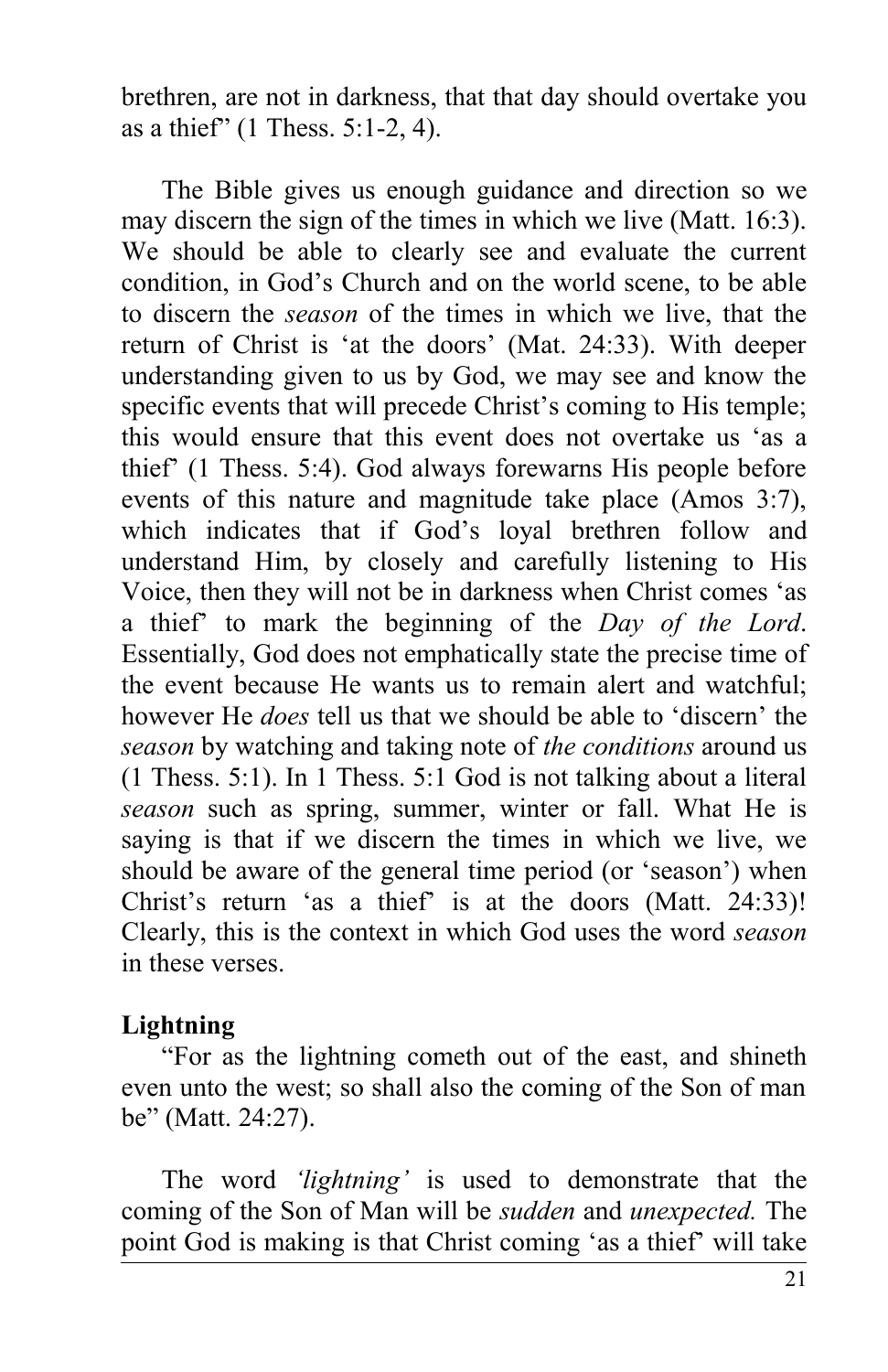place with *lightning speed!* After discerning each of us, Christ will come to 'take' the faithful ones to the Place of Safety. This event will take place quickly and suddenly - with the same speed and suddenness as lightning! Consider: When a storm comes, you know the strong possibility that there will be lightning. You can discern the 'season'. However you will not know the exact minute or second that lightning will strike! In a very real sense, lightning comes unawares and quickly! In Matt. 24:27, God is mainly demonstrating the *lightning speed* in which Christ will come 'as a thief' to take His elect to a place of protection (Matt. 24:40-41).

Furthermore, when a storm is literally over the location you are at, and as soon as lightning strikes, it is *immediately* followed by the loud rumbles and roar of thunder. It appears that God wants us to compare this with the 'clamor' of sudden destruction (1 Thess. 5:3; Joel 1:15; Joel 2:1) to befall the "sleeping virgins" and the world immediately after Christ comes 'as a thief'. This will be witnessed by all those who are not taken by Christ to a place of protection (Is. 13:6; Joel 1:15; Matt. 24:40-41; 1 Thess. 5:3).

The symbolism of the word 'lightning' used in Matt. 24:27 is that Christ will come unawares and He will come quickly – so let's be ready for that day!

## **Summer**

"Now learn a parable of the fig tree; When his branch is yet tender, and putteth forth leaves, ye know that *summer* is nigh" (Matt. 24:32).

The point that God is here communicating is that just as budding trees are proof that summer is nigh, so can we see clear proof in the current shameful and degenerate condition in His Church and the World that Christ's coming is imminent. God wants us to 'watch' so that we can discern the 'sign of the times', 'season' and 'in what watch' we are in (Matt. 24:43).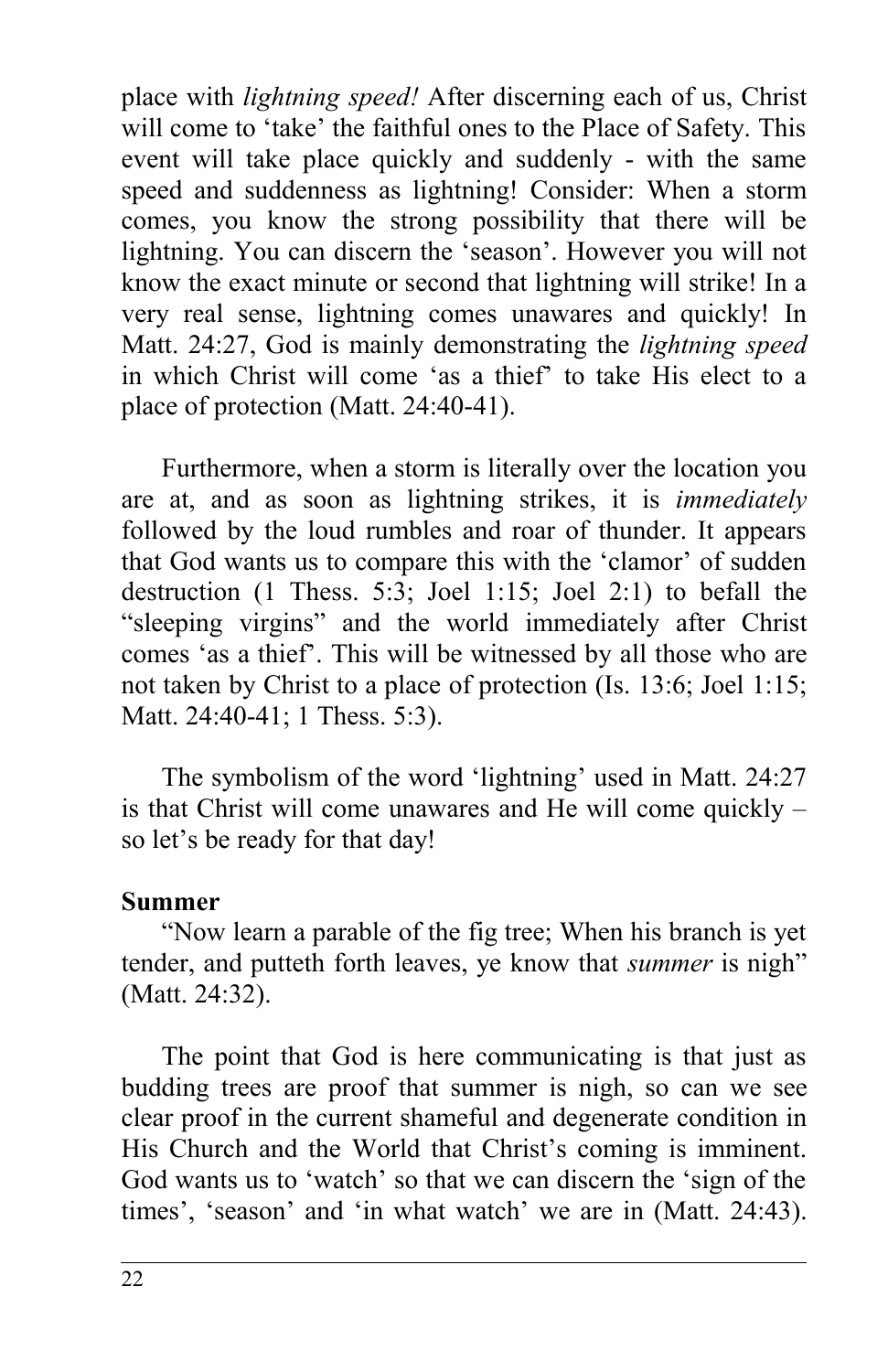God will light our path and it is our duty to follow that light and abide in it (Ps. 119:105)!

# **Winter**

"But pray ye that your flight be not in the *winter*…" (Matt. 24:20). We are told to pray that our flight be not in the winter. Irrespective of whether God's elect are literally 'taken' to a Place of Safety or whether arrangements will need to be made to get there, we do not know the harsh circumstances which might have to be faced when it is time to flee, and the extra duress of the toughest season of the year would only add to the difficulty of the situation. Even though God knows our needs before we ask Him (Matt. 6:8), He wants us to adhere to the instruction in Matt. 24:20 so that He can see our obedience and attitude toward Him. We would do well to take God at His Word and do exactly what He is asking: to literally pray that our flight is not in the winter.

More importantly however, we must also understand the symbolism being communicated to us in Matt. 24:20. Just as God uses the words 'summer', 'lightning', 'flood' etc., to demonstrate powerful symbolism, so He uses the word 'winter'. Let us note Matt. 24:20-21:

> "But pray ye that your flight be not in the winter… *for then shall be great tribulation,* such as was not since the beginning of the world to this time, no, nor ever shall be" (Matt. 24:20-21).

The section of the verse stating "pray that your flight be not in the *winter*" is written in the context of *trouble and tribulation*. (See also Mark 13:18-19). Consider: It is certain that *nuclear winter* is coming upon the World during the Great Tribulation (Hab. 1:6-17; 3:16), and we must be prepared for occurrences on the world scene to *seemingly* get close to desperate even before then – although it obviously won't get nearly as bad as it will once the seven seals begin to be opened after Christ comes 'as a thief in the night'! The 'beginning of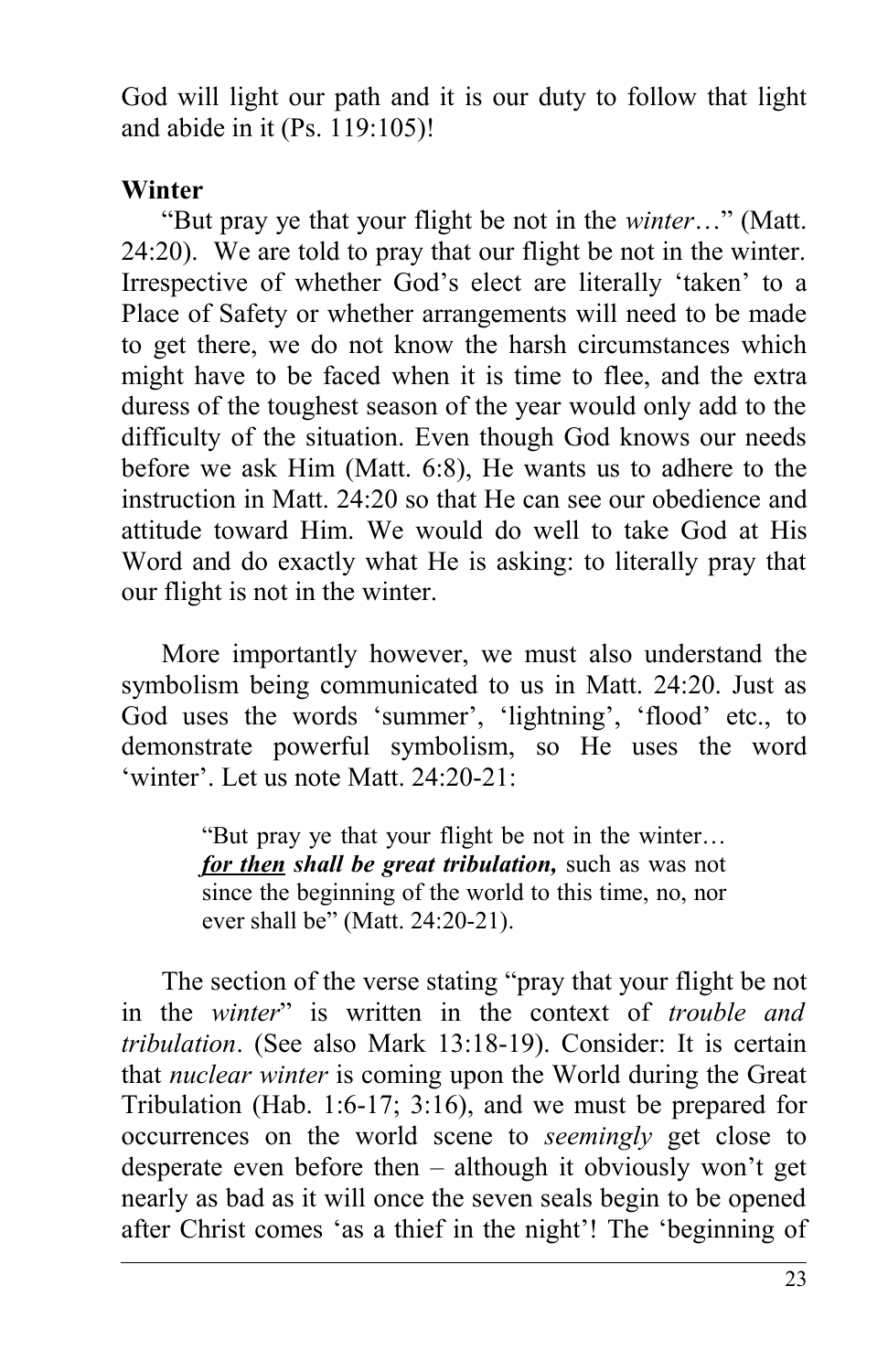sorrows' we are experiencing now will gain in momentum till the point that Christ comes 'as a thief' and His elect are taken to a place of protection. At that point in time, the *Day of the Lord* will begin and the first four of the seven seals will be ripped open allowing the four horsemen of the Apocalypse to begin their destructive ride. It is clear that, **in Matt. 24:20 and Mark 13:18-19, God is also asking us to pray that the world situation does not become too harsh or unbearable for His elect to handle at the time of fleeing to the Place of Safety.** We are to pray that the situation will be as mild as possible, yet consistent with God's will. God wants us to pray that the 'sky' won't get 'too dark and grey' and the 'storm' doesn't turn into a 'tempest' symbolically speaking with regards to the situation God's elect may face at the time of being 'taken' to a place of protection (i.e. at the time 'lightning' strikes, or Christ comes 'as a thief'). The 'beginning of sorrows', which we are now experiencing and which are outlined in the first part of Matt. 24, will increase and get so violent that it will feel like it is the worst storm of the winter months – symbolically speaking. We must plead with God to have mercy on us, that world events won't get too harsh (or 'wintry') for His people to face and have to deal with, before and as they flee.

While we should pray that our flight does not take place during the literal season of winter, it would be very appropriate to pray that the world situation be tolerable up to the point that Christ takes His elect to a Place of Safety.

# **Flood**

"For as in the days that were before the *flood* they were eating and drinking, marrying and giving in marriage, until the day that Noe entered into the ark, and knew not until the *flood* came, and took them all away; so shall also the coming of the Son of man be" (Matt. 24: 38-39).

Scripture states that in the days of Noah, they were eating, drinking and giving in marriage *until* he entered the ark. When he entered the ark, the door was shut and those left behind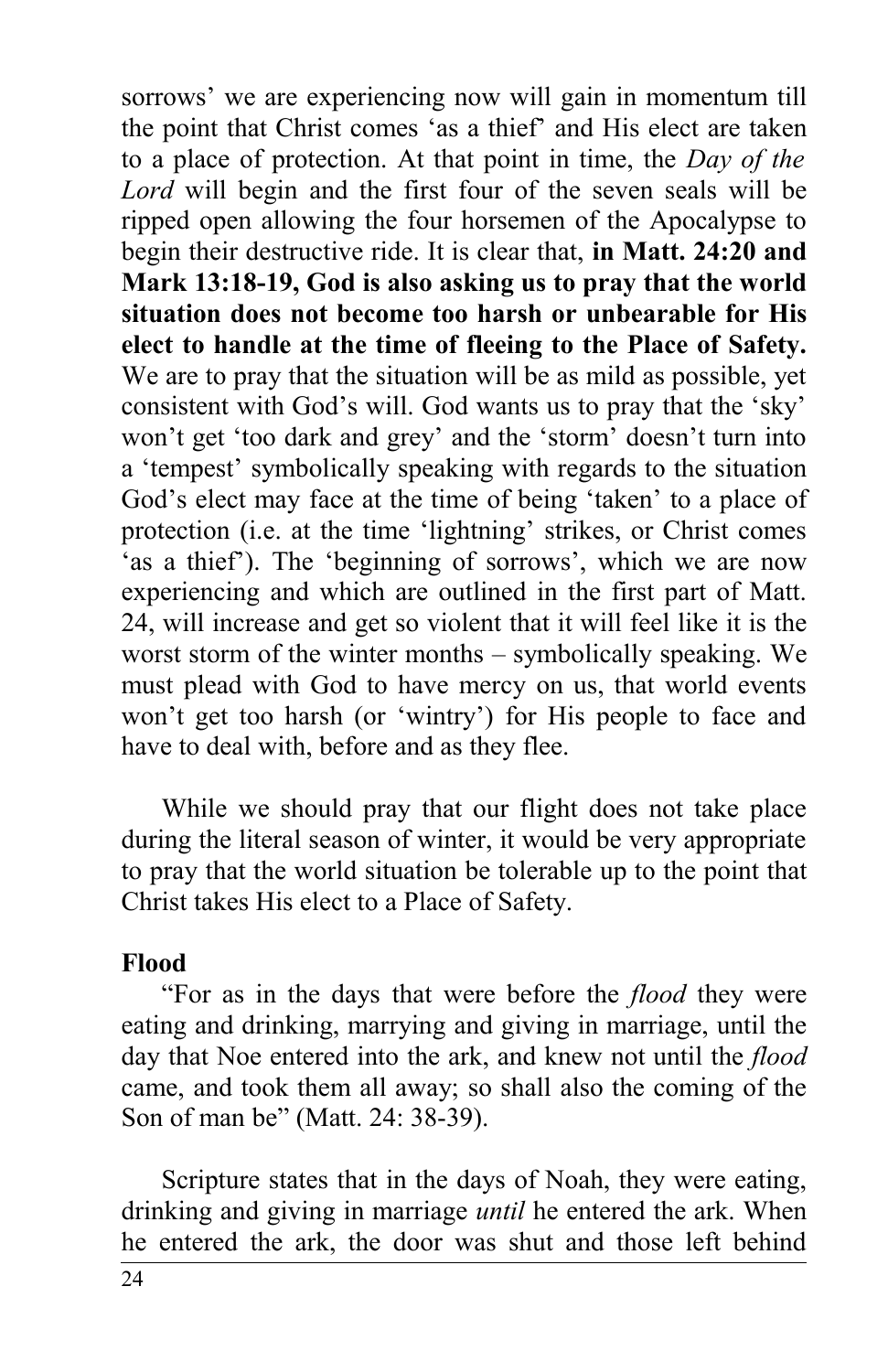began to realize that they were on the wrong side of God. They completely understood it when the 'sudden destruction' or *flood* came, but by then it was too late! They were to be washed away by the flood because of their disobedience. "So shall also the coming of the Son of Man be". God is here describing the situation in this end-time, which will be witnessed just before and after Christ comes 'as a thief'. The situation will be very similar to that which was experienced in Noah's time. People will be eating, drinking, giving in marriage and carrying on with life as usual when Christ suddenly comes upon them unawares 'as a thief in the night'. However, after that takes place, there will not be an actual physical *flood* resultant from torrential rain. This will not befall mankind after God takes His faithful few to the place of protection because we know that, after the flood of Noah's time, God covenanted that He will not again punish the earth with another great flood (Gen. 9:11)! Evidently, God is not stating that there will be an actual physical flood after Christ comes 'as a thief', but He is drawing upon the term 'flood' to demonstrate a powerful analogy for the end time. The point which is being emphasized in Matt. 24:38-39 is that when the Son of Man comes 'as a thief', all of God's people left behind will know it – wherever they are! Those left behind will realize and completely understand the errors of their ways, resulting from having rejected God's Voice, the moment the *flood* - or the effects of the four horsemen and the Great Tribulation begin to be felt. Nothing will allow them to escape the Great Tribulation just as nothing allowed those in the time of Noah to escape the flood.

#### **Pray ye that your flight be not…on the Sabbath day**

"But pray ye that your flight be not … on the Sabbath day" (Matt. 24:20).

Another interesting section of scripture which we have not yet looked at is the last part of Matt. 24:20, where it tells us to pray that our flight be not on the Sabbath day. Since scripture is asking us to do this, we must do it! We do not know the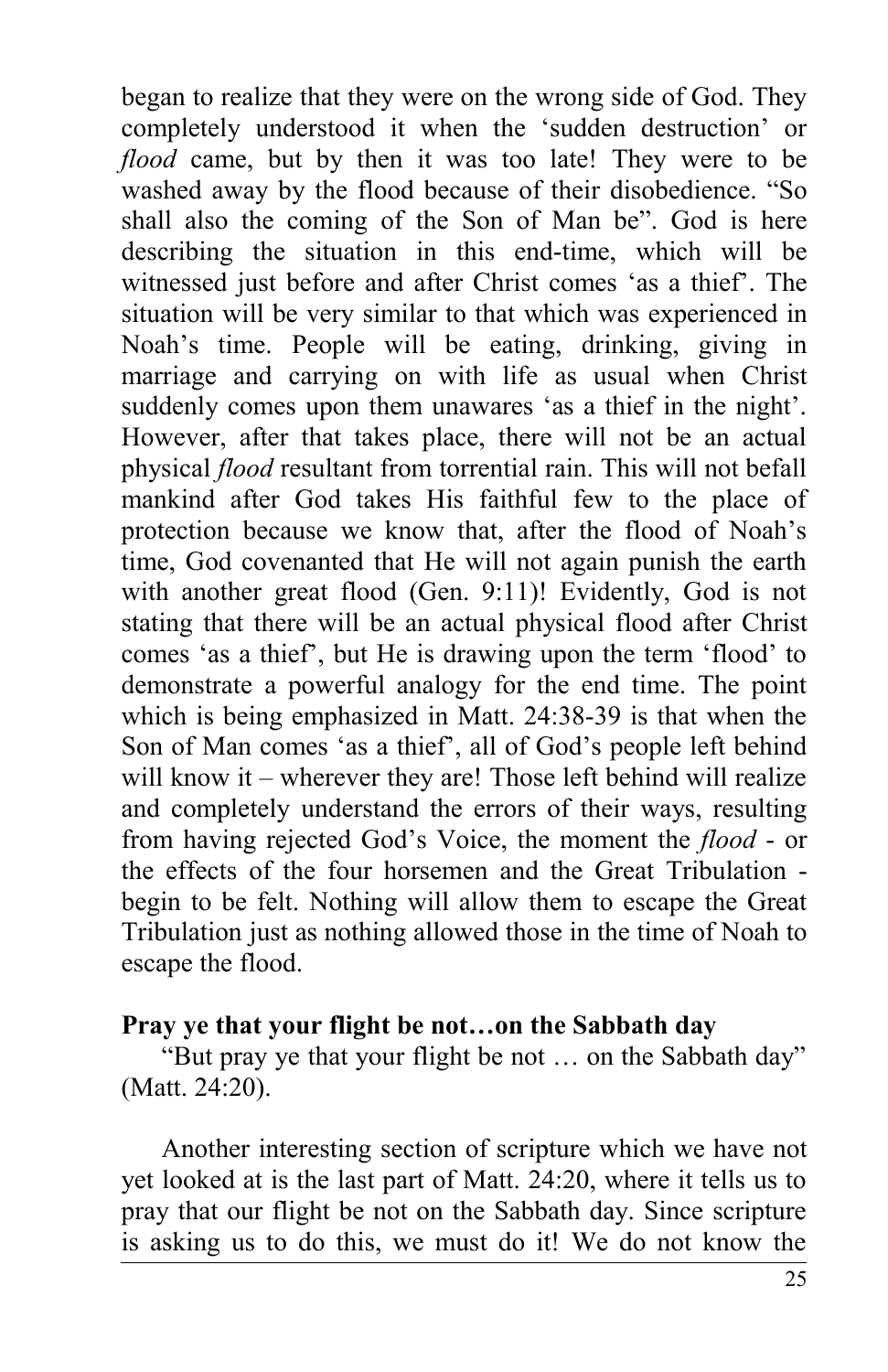precise circumstances God's people will face at the time of fleeing, so we must take God at His Word and do precisely what He asks.

If we also look at this from a symbolic viewpoint, the meaning of this part of scripture takes on an important dimension of which we must be aware. The Sabbath day pictures a physical day of rest. It is a day when we take our focus off the physical, stop our physical labor and rejuvenate ourselves. In the spiritual intent of this, we should pray that we do not stop or take a rest from proving all things, watching, praying, keeping close to God and getting ourselves ready (1 Thess. 5:21; Rev. 3:15-16; Rev. 19:7). Taking a rest from any of our spiritual duties and obligations is what has made so many of God's people lukewarm to Him and His Work especially at this time. We must beware of letting our guard down, ensuring that we keep our wits about us at all times and ensure that we are constantly spiritually alert and focused! **We need to do all we can to get ourselves ready as the Bride of Christ – without rest!** We need to be found doing this so that that day, or 'that night', does not overtake us 'as a thief': "Therefore let us not sleep, as do others; but let us watch and be sober" (1 Thess. 5:6).

While we should be praying that our flight does not involve having to maneuver around the Sabbath, we should certainly keep and apply the spirit of what is being stated, and ensure that we pray that we do not give in to the temptation to rest or sleep (spiritually speaking) so that that day does not creep up on us unawares. There is absolutely no room for compromise, sluggishness or spiritual lethargy to set in! We are living in serious Bible times, which require us to have great urgency!

#### **Woe to them that give suck in those days!**

"And woe unto them that are with child, and to them that give suck in those days!" (Matt. 24:19)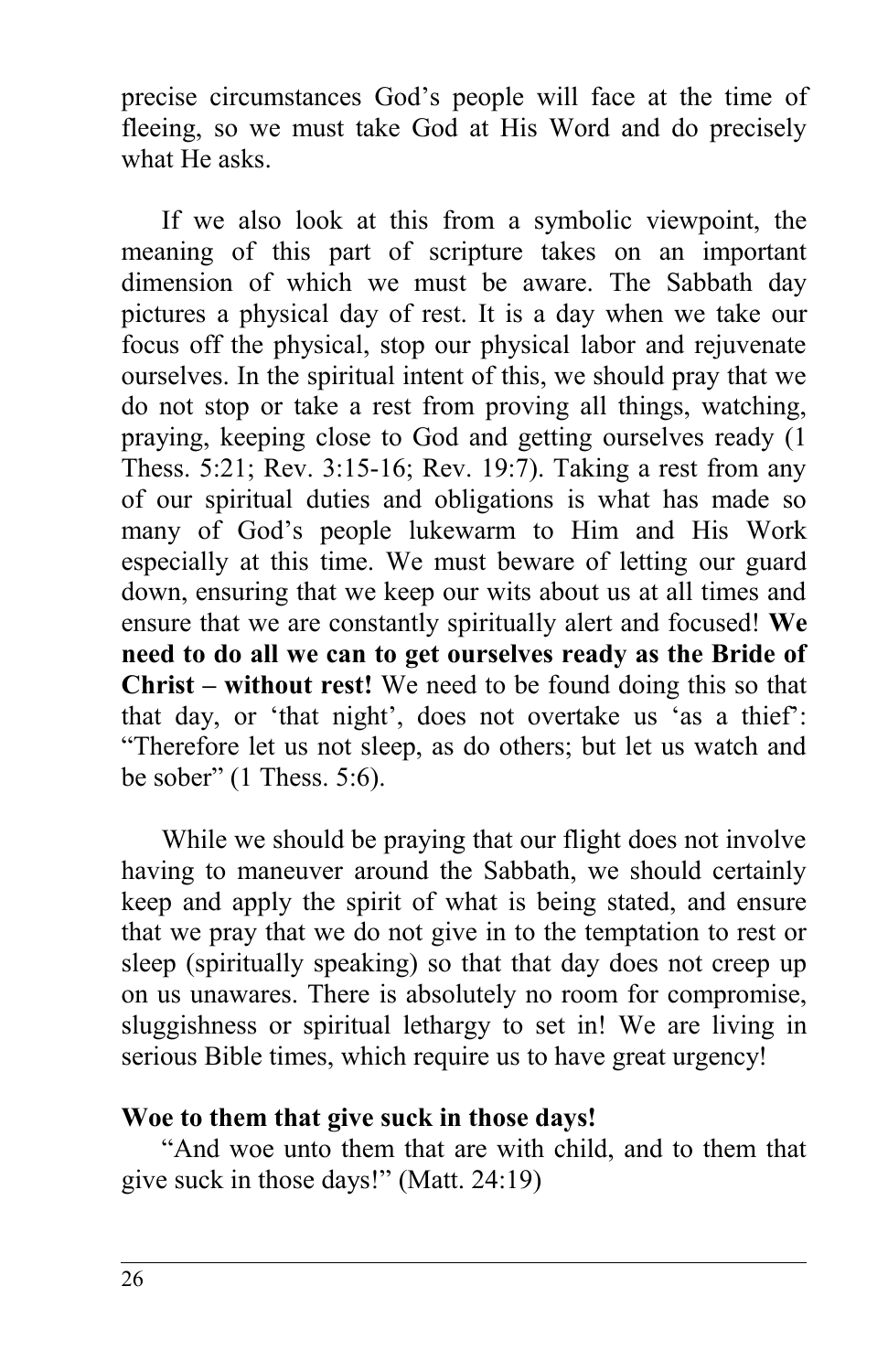Young children in a family require extra attention and care. The younger the children in a family, the more dependent they are on the adults and the more direct help they require. This situation would pose obvious tests and challenges in urgent and dangerous times. Families with young children will need extra help. Of course, God will provide that help and guidance as long as obedience is met (1 Jn. 3:22). Praying to God for help, in advance of any adverse situations that might be met 'in those days', is what God expects from us. This demonstrates a humble attitude and unquestionable obedience, apart from showing God that we totally rely on Him!

Spiritually speaking, Matt. 24:19 is telling us that God's people must ensure they are studying the Word of God and applying it to ensure they are growing in the character of God. We must be "weaned from the milk and drawn from the breasts" so as to be able to feed off spiritual meat (see Isa. 28:9)! This does not mean we should shift our focus away from foundational doctrines to other subjects. On the contrary! What Matt. 24:19 is telling us is that **we must intensely get into scripture and deeply prove God's foundational doctrines so that we can know and understand them** *beyond doubt* **so as to not be blown about by every wind of doctrine.** This should then be coupled with the other teachings in God's Church – one shouldn't be abandoned for the other! God wants us to move away from superficial understanding to deep understanding of His word and His doctrines! Matt. 24:19 and Isa. 28:9 are telling us that we must be spiritually strong enough to stand on our own two feet. We are promised tougher days ahead and, to be in a position to get through them, we must be grounded in the Truth so that we are not swayed by every wind of doctrine. God warns that in the end-time there will be men who come in Christ's name deceiving many (Matt. 24:5). We must be able to discern the spirits and separate the wheat from the chaff – what is of God and what is not. We must be able to confidently stand on our own two feet in the face of adversity. With deep Bible study, heartfelt prayer,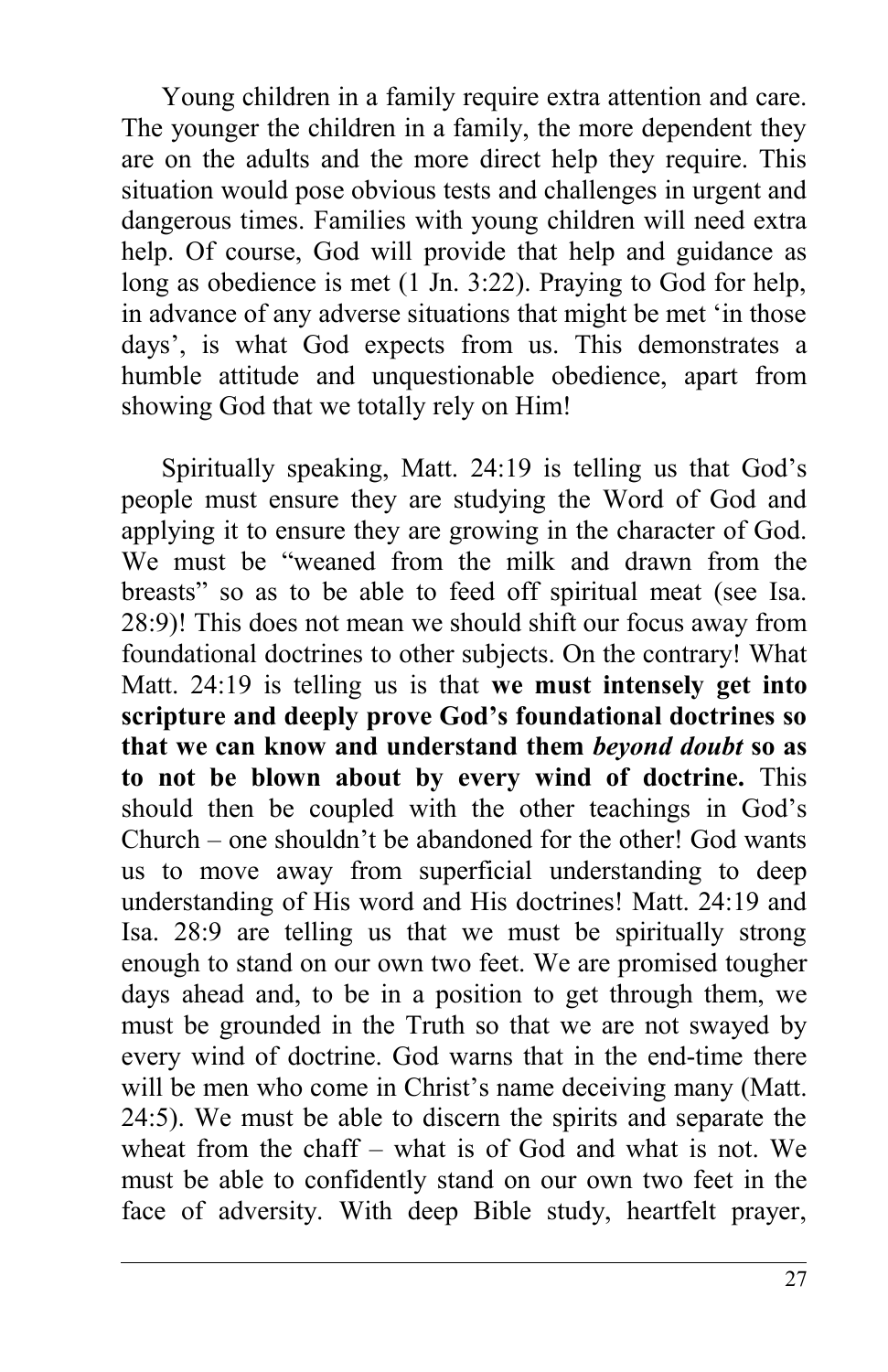meaningful meditation and help from the ministry, all can be "weaned from the milk and drawn from the breasts" (Is. 28:9)!

# **Recapitulation**

- God uses weather patterns and symbols to deliver a strong and detailed message to His people. This will help us be prepared for the momentous event of Christ coming to His temple 'as a thief'.
- God uses the words 'seasons' (1 Thess. 5:1), 'winter' (Mat. 24:20), 'lightning' (Matt. 24:27), 'clouds' (Mat. 24:30), 'summer' (Matt. 24:32), 'flood' (Matt. 24:38) and more, in the context of Christ coming 'as a thief'. These words are descriptive and vivid and He uses them to demonstrate powerful analogies to better prepare us for 'the night' in which Christ will come 'as a thief'.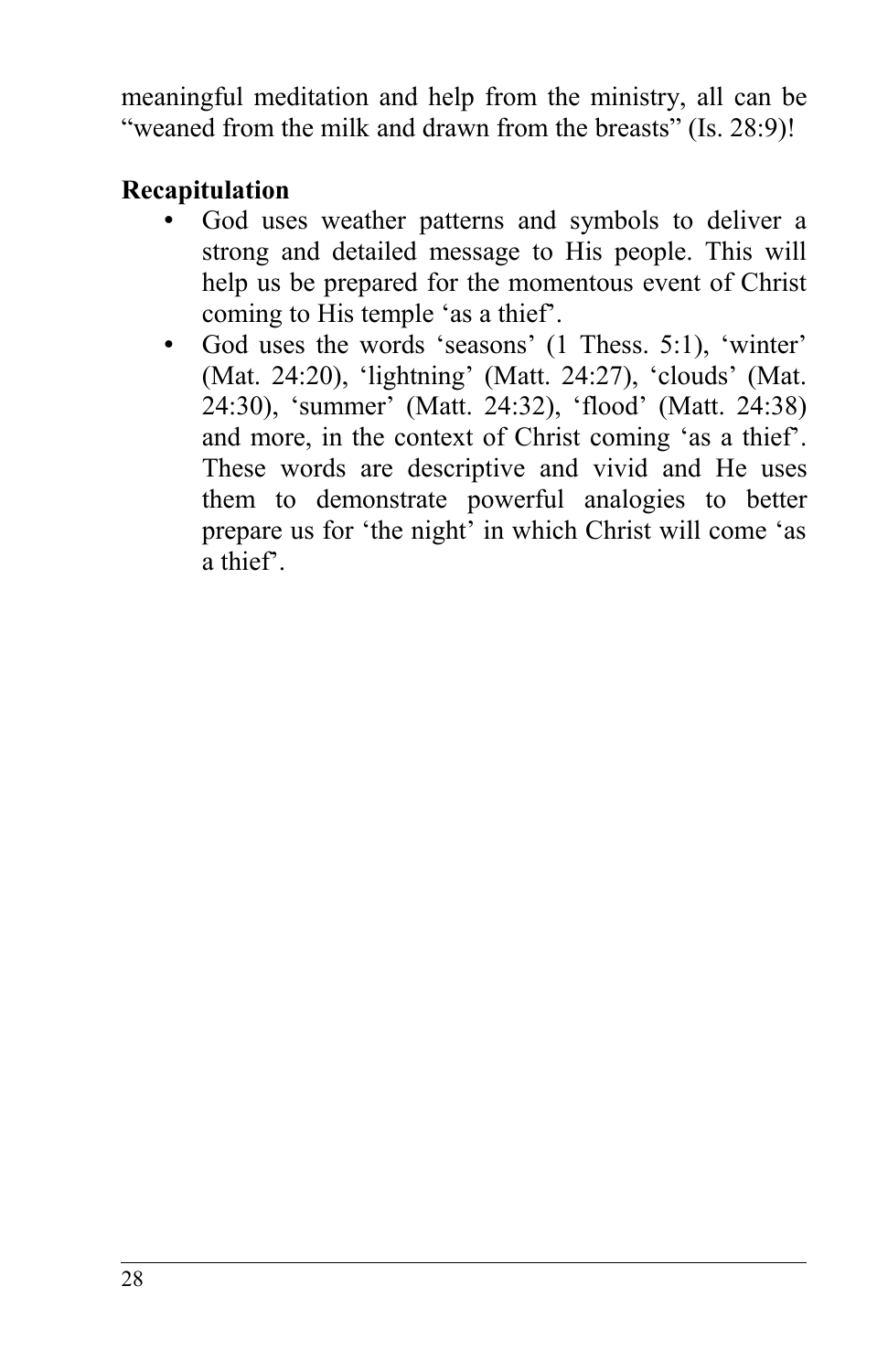# **Chapter 4 God gives a strong warning to His people!**

n chapter one, we discussed and proved that the *Day of the Lord* and the *Day of the Lord's Wrath* are two separate events. In chapter two, we explained that Christ coming 'as a thief' to mark the beginning of the *Day of the Lord* is an imminent event which will take place as quick as a flash of lightning and for which we must *now* be making ourselves ready. In chapter three, we looked at some of the symbols which God uses to help emphasize and deliver a strong message relating to Christ coming to His temple 'as a thief'.  $\prod_{a \text{ th}}$ 

In this chapter we will take a look at the urgent *commission* God has given us to warn His holy mountain (Church, or Zion) of this impending event. This little flock has been given and entrusted with this *intimate* information and thus has the responsible to get this knowledge out to God's people with a great sense of urgency.

## **Sound an alarm**

Notice Isaiah 13:6 states: "*Howl ye*; for the day of the LORD is at hand; it shall come as a destruction from the Almighty." God tells His loyal flock to 'howl' the message that the Day of the Lord is at hand! This means that He wants us to 'wail' and 'yell' energetically and boisterously so that God's people will hear His warning message! God wants this message to reach His people so that they are amply warned in advance of the coming calamities! He wants deep repentance from His people so that they are saved from physical and spiritual destruction. Sudden destruction is about to befall mankind and **God is giving His people one final chance to take heed,**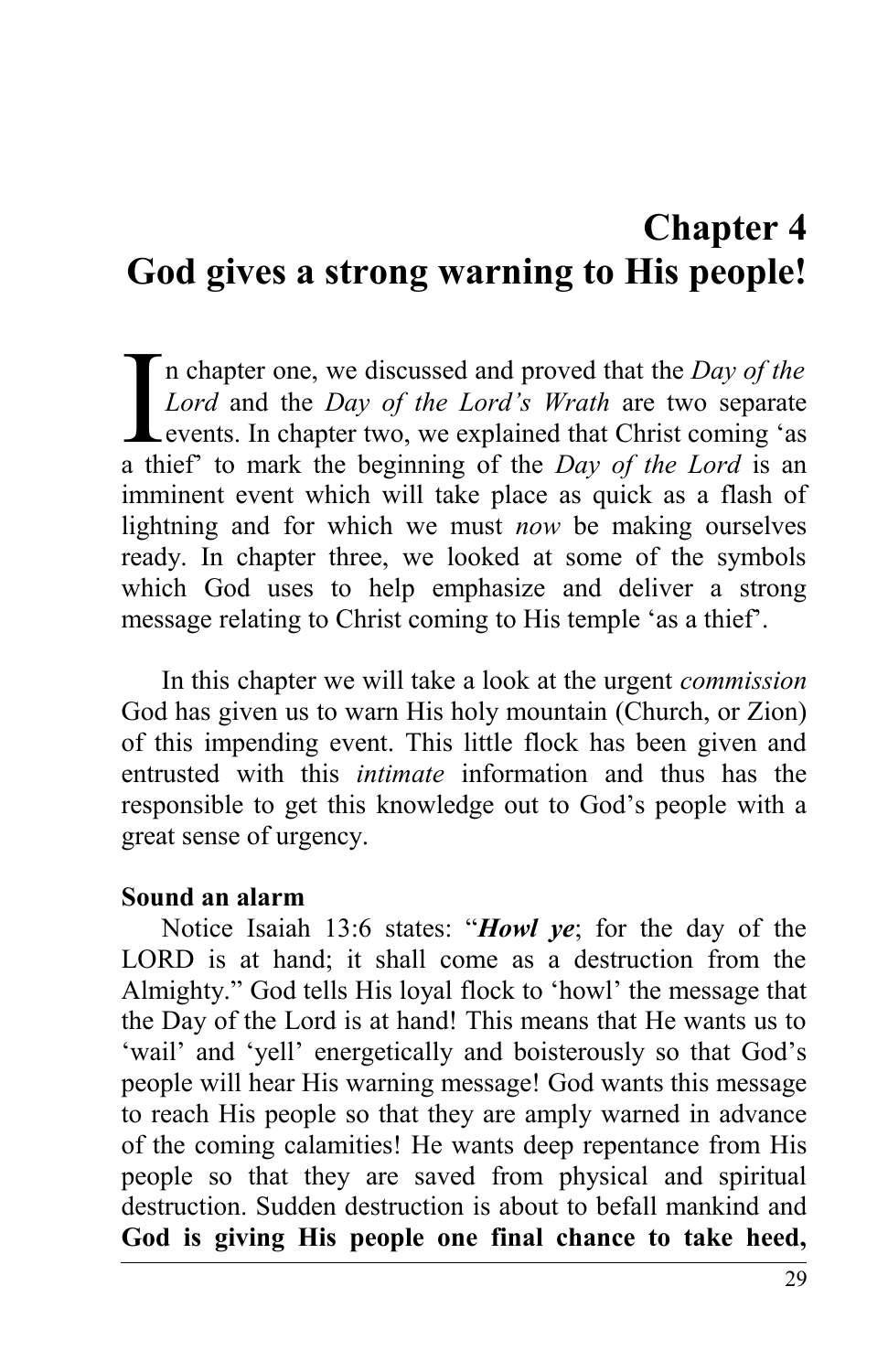**repent and avoid disaster!** Through this message, God's is showing mercy and His people must come to understand that!

Let us take a look at the message God gives His people through the book of Joel:

> "The word of the LORD that came to Joel the son of Pethuel. *Hear this*, ye old men, and give ear, all ye inhabitants of the land. *Hath this been in your days, or even in the days of your fathers?*" (Joel 1:1-2).

God is telling His people to *'hear this'* message written in the book of Joel. He is calling His people to attention; He wants them to listen attentively, to *consider* and *discern* what He is about to tell them. It is important to God that His people hear and understand! Essentially, God is saying, 'Look at God's Church today. Look at it and consider the chaos it is in! Look at the hundreds of split and splinter groups! Can you ever remember a time in its almost two thousand-year history when the Church was in the mess it is in today? No, you cannot!' God's Church was never in a greater mess than it is at present. God is angry with righteous indignation at what He sees going on in His Church in this end time (Ps. 7:11). Essentially, God's Church is in chaos because His people have stopped looking to Him (Hos. 4:6). Christ is not their Head (Rev. 3:20)!

#### **Wake up!**

"Awake, ye drunkards, Awake and weep; and howl, all ye drinkers of wine, because of the new wine; for it is cut off from your mouth. For a nation is come up upon my land, strong, and without number, whose teeth are the teeth of a lion, and he hath the cheek teeth of a great lion" (Joel 1:5-6).

God's people are in such a deep sleep that they are comatose or blinded to what is going on around them in God's Church (Rev. 3:17-18). He desperately wants His people to take heed and is crying out to them to wake up before it's too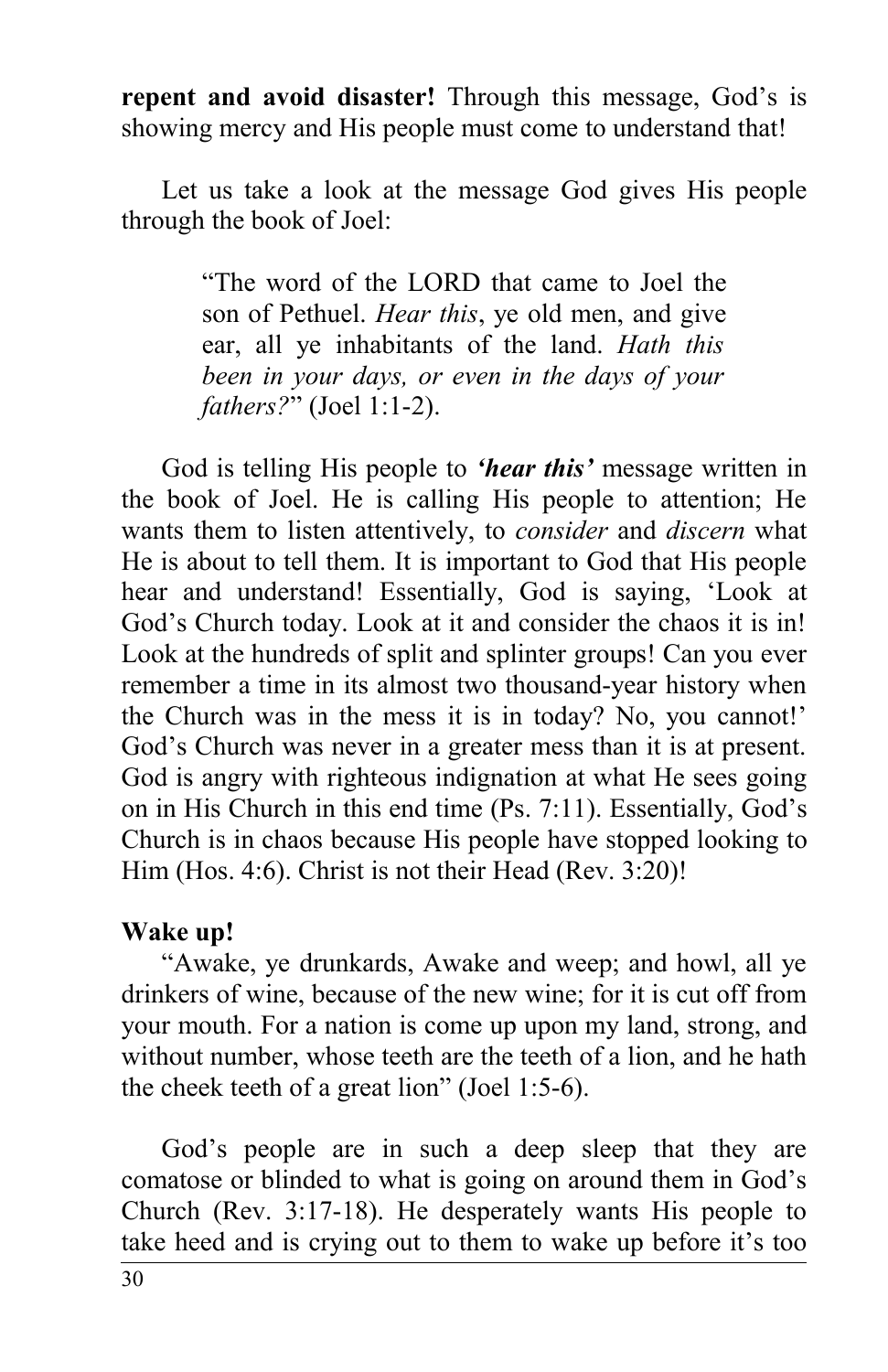late! This is discussing a warning which must go out prior to the beginning of the *Day of the Lord* (see Joel 1:15), which will immediately bring on the scene the ride of the four horsemen and the Great Tribulation. God is warning that a strong nation is about to come upon and overtake God's land – both *physical* and *spiritual* Israel. He is referring to His nation being taken captive by Europe, which will be led by the Roman Catholic Church and Germany. If God's people don't wake up now and repent, they will have to face the beast power in the Great Tribulation. God wants His people to avoid that, if at all possible. It is now up to them to respond to His warning message!

## **Lament and repent!**

"He hath laid my vine waste, and barked my fig tree: he hath made it clean bare, and cast *it* away; the branches thereof are made white. **Lament** like a virgin girded with sackcloth for the husband of her youth" (Joel 1:7-8).

The word 'virgin' indicates that God is talking directly to His people scattered throughout the hundreds of splinter groups (see Rev. 14:4). He is telling them to 'lament in sackcloth'  $-$  in other words, He is calling for *deep spiritual repentance*. He is pleading with all of the virgins to repent and come back to the Husband of their youth, Jesus Christ. He wants them to seek Him again and come back under His authority since He is the Husband of their youth! Almost all of God's people at this time are not in submission to Christ, otherwise they would be where He is residing and revealing Truth! **God's people need to be where His True Work is, otherwise it would follow that they are not under His authority.** To one degree or another, God's people have gone their own way and He is pleading for them to come back to Him! Verse 8 discusses the putting on of 'sackcloth', which is a sign that He is looking for deep repentance from His people. If they fail to do that, they will have to face the coming Great Tribulation! No one should exclude themselves from this warning – including you and me! *We all have to repent* and continually seek God and rely on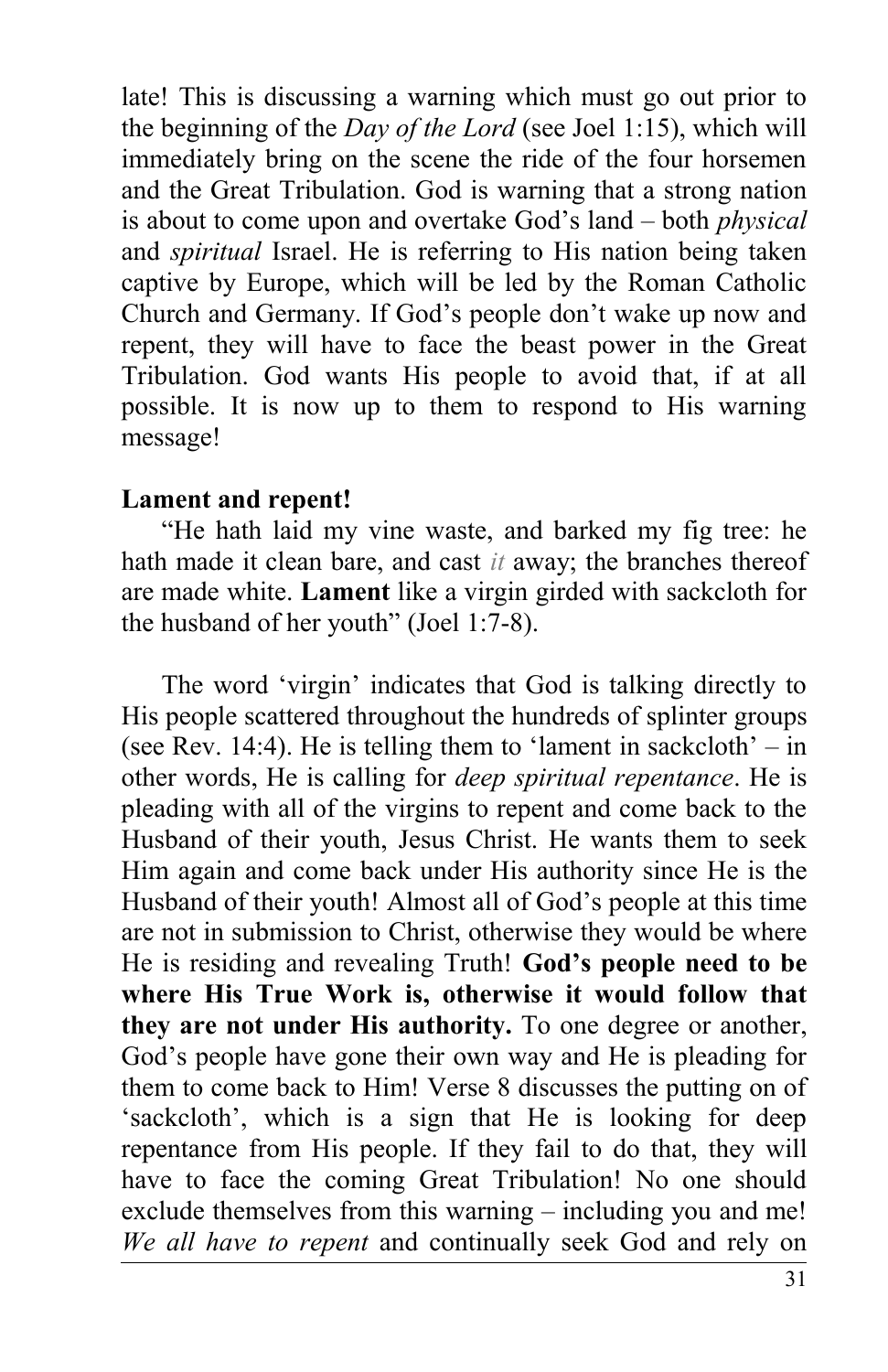Him. There are no exceptions! God wants a loyal bride. If we are to become white and clean, we must demonstrate deep repentance! **God wants to see His people grow spiritually by overcoming and walking in His ways (Zech 3:7). There is absolutely no room for complacency – especially not at this eleventh hour!**

Scripture gives us details of how bad things have gotten among His people:

> "The meat offering and the drink offering is cut off from the house of the LORD; the priests, the LORD'S ministers, mourn. The field is wasted, the land mourneth; for the corn is wasted: the new wine is dried up, the oil languisheth" (Joel 1:9-10).

God is telling us that love has waxed cold among many of His people! Few are diligently searching for His Truth while many are happy to simply keep what they have (Rev. 3:17; 11 Pet. 3:18). Most have increasingly rejected Christ as their Head, which has resulted in no new deeper understanding given to them! Many will protest and emphatically state that they are not spiritually asleep or blind. If this is the case, why aren't they where His deeper understanding is? What is keeping them back? Can they not see or understand the message that God is communicating to them, or are they rejecting being under Christ's authority because of the pleasures of life or the easiness and social benefits of being a part of a large group or organization (Matt. 24:38)?

**God's people must sit up and take note of what He is saying**. He firmly states: "the new wine is dried up and the oil languisheth". In other words, understanding has been taken away from them, and *their oil has become weak and lacking in vitality*. God's people are neglecting the Holy Spirit given and available to them. The only way to get their attention is through the Great Tribulation, which is a result of their own actions (Matt. 25). This is truly a shame, but it is a result of His people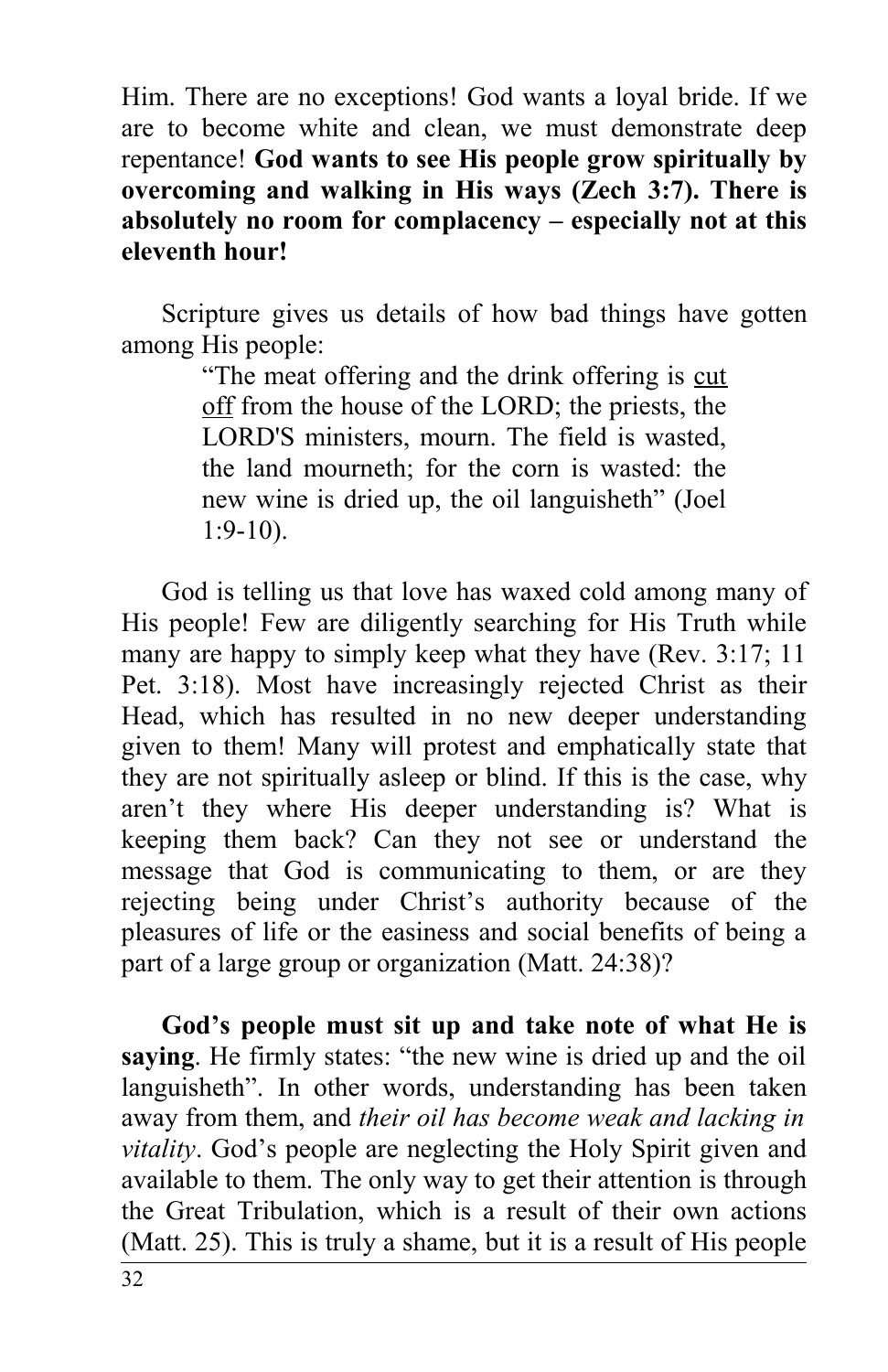rejecting His Voice and Truth. The circumstances of the Great Tribulation seemingly provide the only environment in which most of God's people will begin to seek Him, repent, overcome and once again be in a position to 'trim their lamps' and buy spiritual 'oil' (Matt. 25:2; 9-10). **There has to be** *profound* **repentance -** *now* **- if His people are to be saved from the horrors of the coming Great Tribulation.** They must lament in sackcloth (Joel 1:8). The Laodicean ministry must wake up and begin to serve God, *His way*. They need to anoint their eyes with eye salve before it's too late, and we must sound an alarm to warn them (Joel 2:1; Zeph. 1:16).

God has a strong warning message to the Laodicean ministry:

> "Gird yourselves, and lament, *ye priests*: howl, *ye ministers of the altar*: come, lie all night in sackcloth, ye *ministers* of my God: for the meat offering and the drink offering is withholden from the house of your God" (Joel 1:13).

God's people must understand the message being delivered in these scriptures! God wants the Laodicean ministry to lament and weep in prayer and fasting for God to grant them repentance. We must all include ourselves in this, lest we get carried away in some kind of false sense of reasoning and security. **None of us have made it yet! God wants His people to seek Him and turn back to Him!** God wants His people to 'gird themselves' or to 'restrain' themselves from slipping further away from God. He wants His people to 'lament' (Strong's 5594) or mourn in repentance for their sins. God is asking His people to search their innermost thoughts and desires and acknowledge the carnal nature that they are entrenched in. Strong's 5594 demonstrates how God's people must seek deep repentance by 'mourning', 'wailing' and by 'tearing their hair out' and 'beating their breasts', which is indicative of the profound lamenting and repentance God wants to see. The Day of the Lord will see the greatest amount of suffering mankind has ever seen and it is almost upon us. God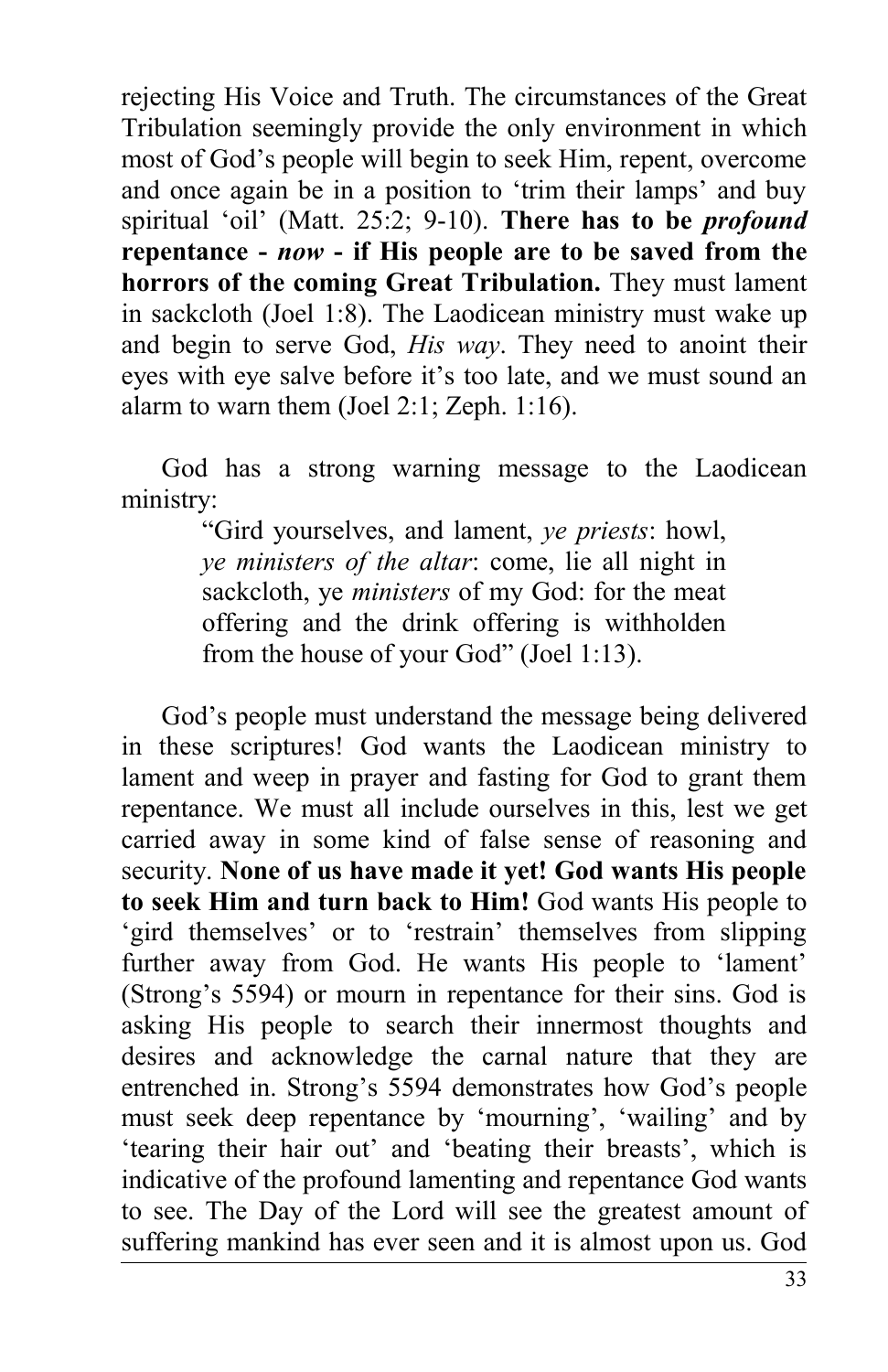wants to help His people while there is yet time, but they must respond to Him. All His people need to WAKE UP from the spiritual lethargy they are in. God has a tremendous future which He wants to share with us, but He needs to be absolutely sure He can count on us and trust us. God spews the Laodiceans out of His mouth because He wants them to repent and turn back to Him (Rev. 3:16). Sadly, only this type of correction will work! In most cases, only the Great Tribulation will wake them up. The good news is that some 50 per cent of those who go through the Great Tribulation will wake up and seek Him (Matt. 25:1-12). **We must all be in** *total* **submission to Him now, and the way we demonstrate that is by LISTENING TO HIS VOICE, FOLLOWING IT AND ACTING UPON HIS TRUTH!**

# **Fast!**

Notice the phraseology God uses in Joel 1:14. God *pleads* with His people because He wants to help:

> "Sanctify ye a fast, call a solemn assembly, gather the elders *and* all the inhabitants of the land *into* the house of the LORD your God, and cry unto the LORD"

God isn't calling for a fast whereby his people simply go without food and water for a period of time; He is asking His people to *sanctify* a fast. **God wants His people to** *cry out* **to Him in a repentant attitude, begging and beseeching Him for forgiveness and spiritual sight.** God wants His people to desperately seek Him and come back to the 'husband of their youth' (vs. 8)! He is demanding that His people pull away from the ways of this world, break down their pride and lament in deep repentance over their ways.

God desires His people to have *deep* repentance with real, lasting change that is brought about by fasting, seeking His Will and doing it. This is the type of fast God desires His people to sanctify (see Is. 58:4-7; Jam. 4:1-7). He so hates the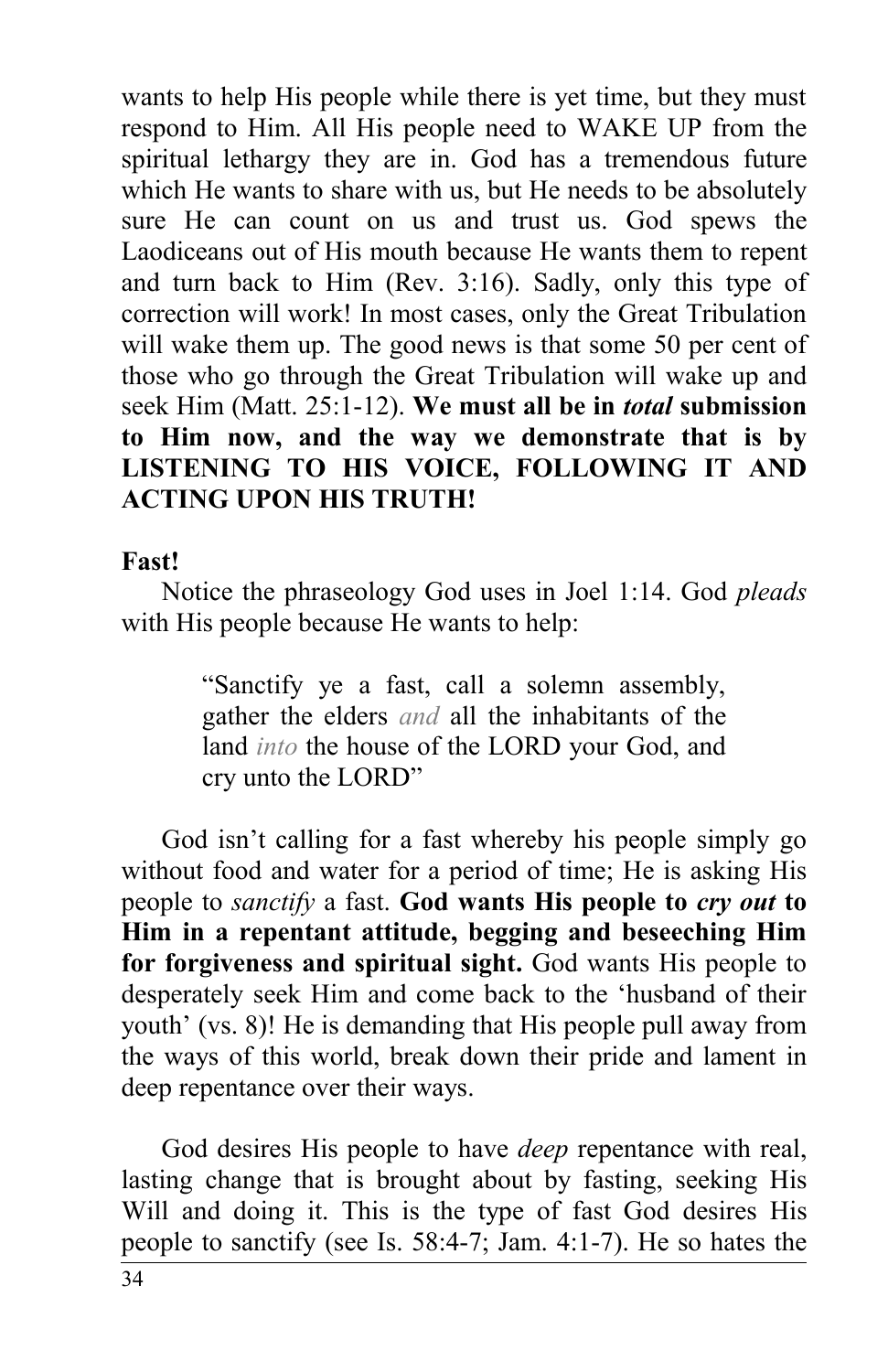spiritual chaos in His Church at this time and is angry with the hundreds of splinter groups going about their own commission, claiming they are doing the Work of God. God desires unity and submission to Him. He wants His people to test their leaders and to only follow those who genuinely follow Christ (Rev. 2:2; John 12:26). We need to urgently understand this message and act on it, because the Day of the Lord is almost upon us and as a day of destruction it will come (Joel 1:15) upon those who resist and reject this alarm call going out to His people.

God has given us a command to 'sound an alarm' in His holy mountain (or Church) before the Day of the Lord comes (Joel 2:1)! **There is only one group of people that understands that the Day of the Lord and the Day of the Lord's Wrath are two different events, together with the fact that the Day of the Lord is yet about to commence prior to the Great Tribulation.** Who else can deliver this urgent message of alarm to God's people? Today, who else is explaining that the Day of the Lord is about to come 'as a thief in the night', immediately before the opening of the seven seals? **This is a serious message which must not be taken lightly!** It is a message of warning which must be delivered to God's Holy Mountain (Church) and we will do this with the strength and power that He makes available. God wants to stir up His people to repentance! The question is, 'will His people respond'? Most importantly, will you, dear reader, respond to this message? You have nothing to lose and much to gain by taking this message and proving it before it becomes too late! This is an awesome opportunity God is giving His people, but we're fast running out of time!

## **Blow the trumpet in Zion**

In Joel 2:1, God directly tells the faithful few in His True Church:

> "*Blow ye the trumpet* in Zion, and *sound an alarm in my holy mountain*: let all the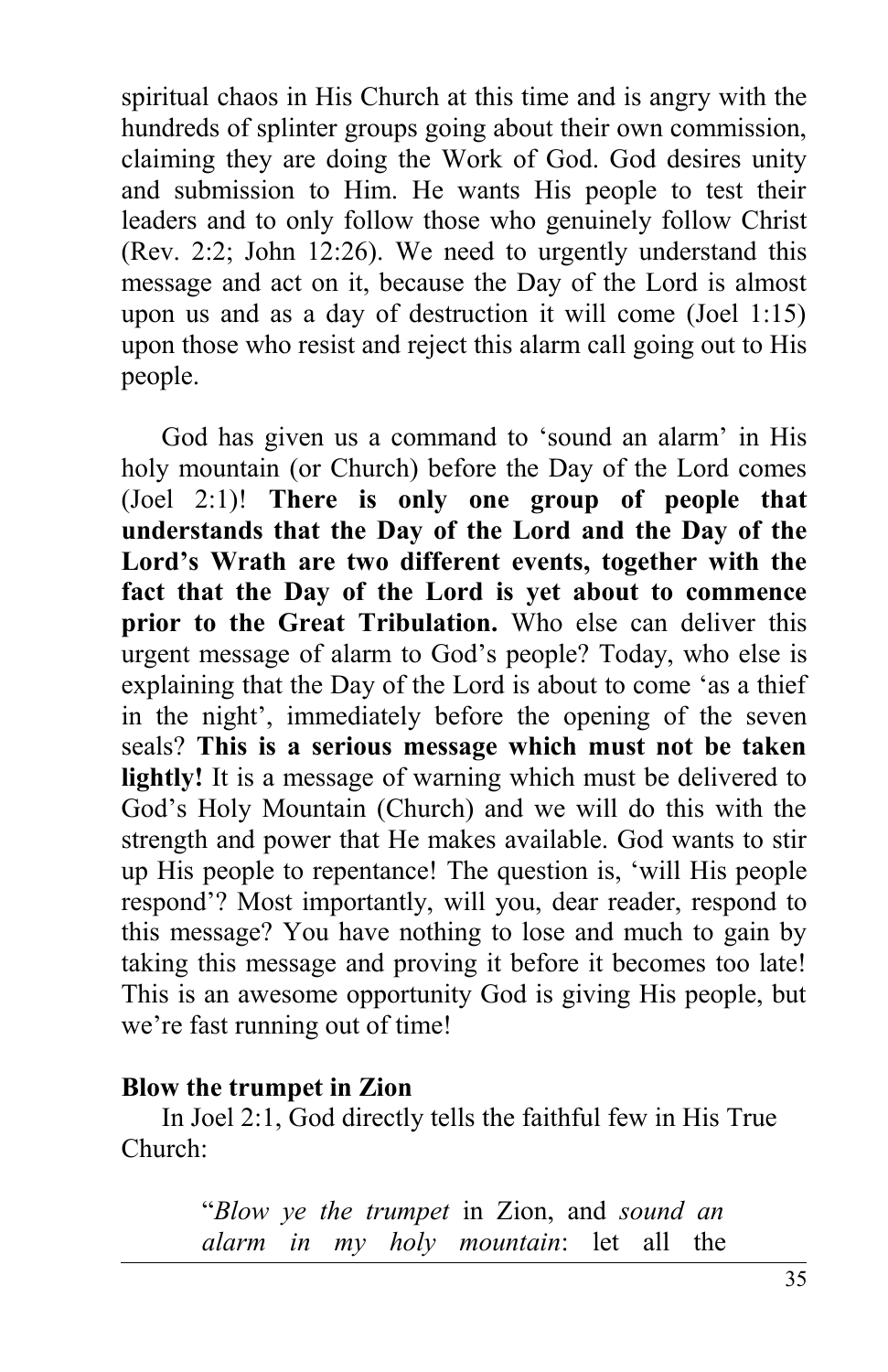inhabitants of the land tremble: *for the day of the LORD cometh, for it is nigh at hand"*

God's loyal ministry has a responsibility to blow the trumpet. This was a job assigned to the priesthood in the Old Testament. And this is the way it needs to be done today in spiritual Isrsael, with the backing and support of God's faithful begotten children. We need to blow the trumpet, sound an alarm and cry aloud that the Day of the Lord is almost upon us and as a day of destruction it will come to those who don't repent. We are quickly running out of time. Now is not the time to get distracted or sidetracked! God's people must hear and take heed because the most horrible times ever experienced in the history of man are coming upon all those who refuse to listen to God's Voice. **Carefully read Joel 2:2-19 and sketch a mental image of the destruction and desolation that God's people who enter the Great Tribulation, as well the nations of Israel and the world, are about to experience if there is no repentance!**

## **Eagles and the Body**

The Gospel of Luke mentions the words *'body'* and 'eagles' while the book of Matthew mentions the words *'carcass'* and 'eagles' in the context of Christ coming "as a thief" (Luke 17:34-37; Matt. 24:27-28).

What is Luke 17:37 and Matt. 24:28 referring to? Are they referring to the same event? Let us take a close look at both of these scriptures to understand exactly what God is communicating to His people:

> "I tell you, *in that night* there shall be two *men* in one bed; the one shall be taken, and the other shall be left. Two *women* shall be grinding together; the one shall be taken, and the other left. Two *men* shall be in the field; the one shall be taken, and the other left. And they answered and said unto him, Where, Lord? And he said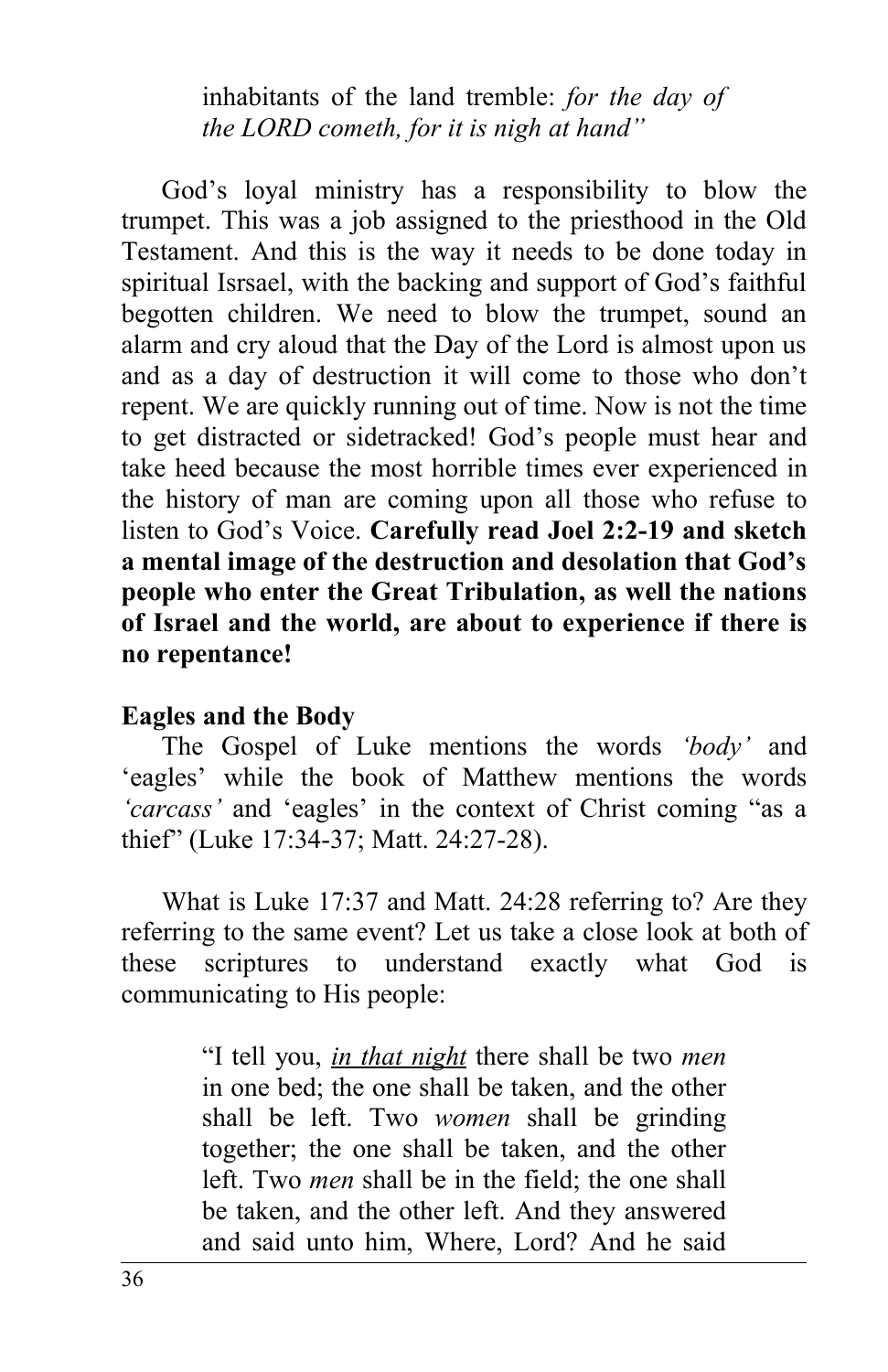unto them, **Wheresoever the** *bodyG4983 is,* **thither will the** *eagles* **be gathered together**" (Luke 17:34-37).

Verse 34 tells us that "in that night", when Christ comes 'as a thief', one will be 'taken' and the other will be 'left'. The question is then asked: "Where, Lord?" In other words, "where will they be taken?" The reply to the question is then given: "Wheresoever the *body G4983* is, thither will the eagles be gathered together" (vs. 37). Clearly, the word 'body<sup>G4983</sup>' in this verse is used in the sense of a *'live body'* (see Strong's Greek number 4983). The word 'eagles' is also used to complete the thought in this scripture. It is important to interject that 'eagles' discussed in the Bible are symbolic of good or bad depending on the context in which they are discussed. We will discuss the 'evil' use of the symbol of 'eagles' later on in this chapter, but for the purposes of this verse we will look at the 'good' use of the symbol of 'eagles'. The Bible discusses how some righteous angels look like eagles, and sometimes even compares certain characteristics of theirs to 'eagles' (see Ex. 19:4; Ez. 10; Lam 4:19). It is clear that the 'eagles' mentioned in Luke 17:37 are referring to *righteous angels* in the context of the live Body of Christ (or the Church).

Let us notice further: "Two *men* shall be in the field; the one shall be taken, and the other left. And they answered and said unto him, Where, Lord?" (Luke 17:34-36). The answer given in Luke 17:37 essentially states: "Wheresoever the live body *(of Christ)* is, there will His eagles *(or angels)* be gathered"…indicating that righteous angels will either 'take' or 'protect' God's chosen people as they go to a Place of Safety, *and also while they are there*. The Body of Christ (or those that are 'taken') will be protected in a Place of Safety prepared by God. This fulfills the promise which God makes to the Philadelphians in Rev. 3:10:

> "Because thou hast kept the word of my patience, I also will keep<sup>G5083</sup> [maintain, guard,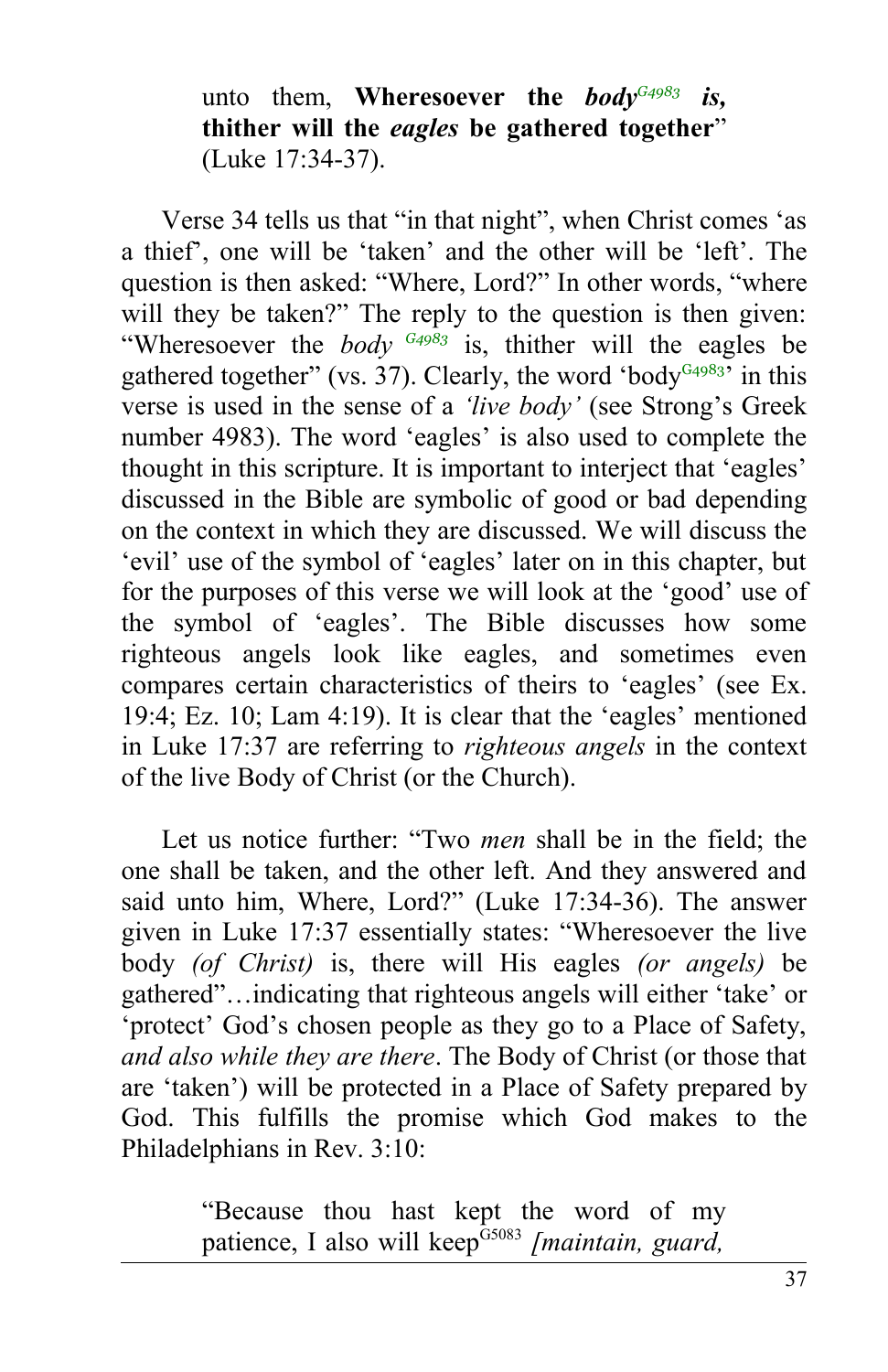*protect]* thee from the hour of temptation *[Great Tribulation],* which shall come upon all the world, to try them that dwell upon the earth".

Brethren of God! This is good news! It gives us hope! God is telling us that if we do our part - if we repent and live by His ways, look to Christ as our Head, and come under His authority NOW - we will be protected from the Great Tribulation! We must listen to what He is telling us and act before it's too late!

# **Eagles and the carcass**

The Bible discusses bad news for those who refuse to come under the authority of Christ. Notice Matthew 24:28:

> "For wheresoever the *carcase G4430* is, there will the *eagles* be gathered together".

This verse reeks of death! It is talking about death in the context of those who refuse to listen to God's Voice before the coming Great Tribulation! In no uncertain terms, the word *'carcass'* is referring to a *'dead body'*. Matt. 24:28 certainly cannot be delivering the same message as Luke 17:37 (which talks about a '*live body*')! Clearly, Matt. 24:28 is one verse which *concisely* encapsulates the severity of the condition which will be faced by those members of God's Laodicean Church who are *'left'* and *not* taken to the Place of Safety. This verse describes the harsh, tragic circumstances and effects, which will be felt by those who are *'left'* to face the tough correction, which will be given through the Great Tribulation. The word *'eagles'* in this verse is symbolic of 'evil' – *or warriors!* Those who get spewed into the Great Tribulation will have to face severe punishment, unparalleled in the history of mankind. This message comes to you in love as God tries to reach His people while there is yet a little window of time!

Back to Matt. 24:28: A basic and minimal amount of research using any good encyclopedia will expose the fact that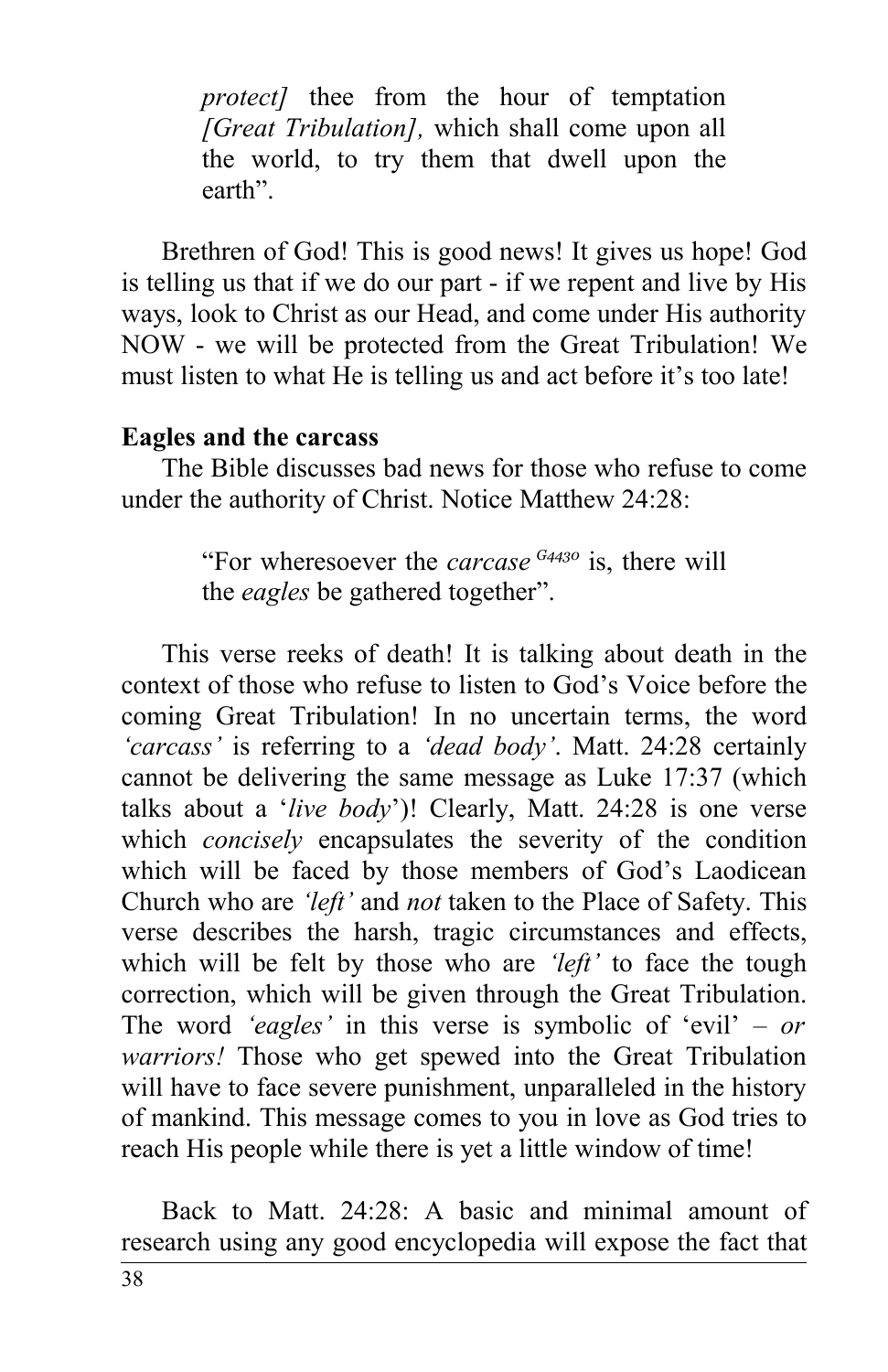the Romans used the image of an eagle on their ensigns and emblems. Images of an eagle with open wings engraved within a wreath are still to be found on many facades of historical buildings in Rome. In the 1930's, Mussolini was known to have made copious use of this ensign. Notice what Clarke commentary states about this:

> "The Roman armies, called so partly from their strength and fierceness, and partly from the figure of these animals (eagles and dragons) which was always wrought on their ensigns, or even in brass, placed on the tops of their ensignstaves. It is remarkable that the Roman fury pursued these wretched men wheresoever they were found. They were a dead carcass doomed to be devoured; and the Roman eagles were the commissioned devourers."

Research shows that the *eagle* is one of the oldest state symbols of Europe and is among the oldest emblems in the world. The Roman and Byzantine Empires used eagle imagery for their god and their emperor. Interestingly, Germany is another nation that makes use of an eagle on its coat of arms. It is referred to, in German, as the *Reichsadler* and dates back to the time of Charlemagne (742-814). By 1200, the black eagle icon on a gold background was used as the imperial coat of arms. The Holy Roman Emperor, Sigismund, began using the double headed eagle by 1433 and it began to be used as the signet for the German emperor and as the coat of arms of the Holy Roman Empire of the German nation! It is also necessary to note that images of eagles were also used by various Roman Catholic popes over the ages (namely Pope Paul V, Pope Innocent III, Pope Innocent XIII, Pope Innocent XI, Pope Alexander VIII, Pope Pius XI and others). It is interesting to study into other groups that use the symbol of an eagle. You will find that there is a network of groups that use the image of an eagle on their insignia. These groups are positioned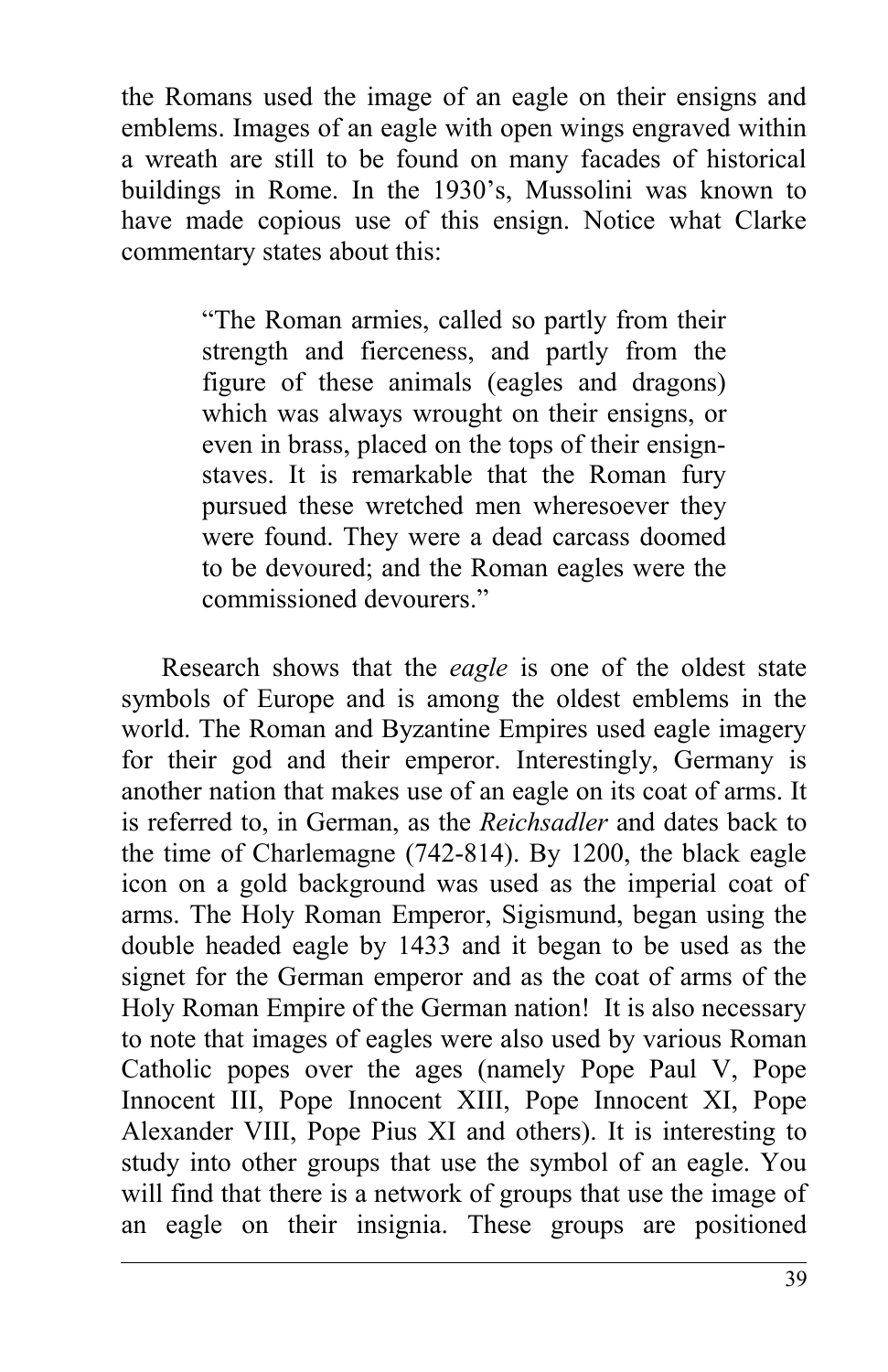throughout the World and most are linked to each other. These may very well form the 'eagles' spoken of in Mat. 24:28. This is certainly something to watch!

Can we begin to see exactly what Matt. 24:28 is telling us? Isn't it so very obvious that those who are not taken to a place of protection are going to have to face the raging Beast power made up of various global factions and led by a Germandominated Europe and the Roman Catholic Church *(the eagles)?* Eagles are fierce animals which pounce on and violently attack their prey. This is the situation which the Laodiceans will have to face in the coming Great Tribulation (Rev. 3:16). It will be the worst horror imaginable! We all need to urgently take heed of this warning message of alarm, and repent (Joel 2:1). Time is short and we now cannot say that we haven't been warned!

# **Recapitulation**

- God commands His people to listen and take note of the alarm that the Day of the Lord is almost upon us (Joel 1:15; 2:1).
- God's people are warned to wake up, consider the chaos in His Church today and deeply repent (Joel 1:1- 2; 5-8). God aggressively pleads for His people to 'return to the husband of their youth' (Joel 1:7-8).
- Those 'taken' to a Place of Safety will be protected by God's '*eagles',* or *'righteous angels'* (Luke 17:37; Rev. 3:10).
- Those not taken to a Place of Safety will have to face the barbaric onslaught of the 'evil eagles' in the Great Tribulation (Matt. 24:28).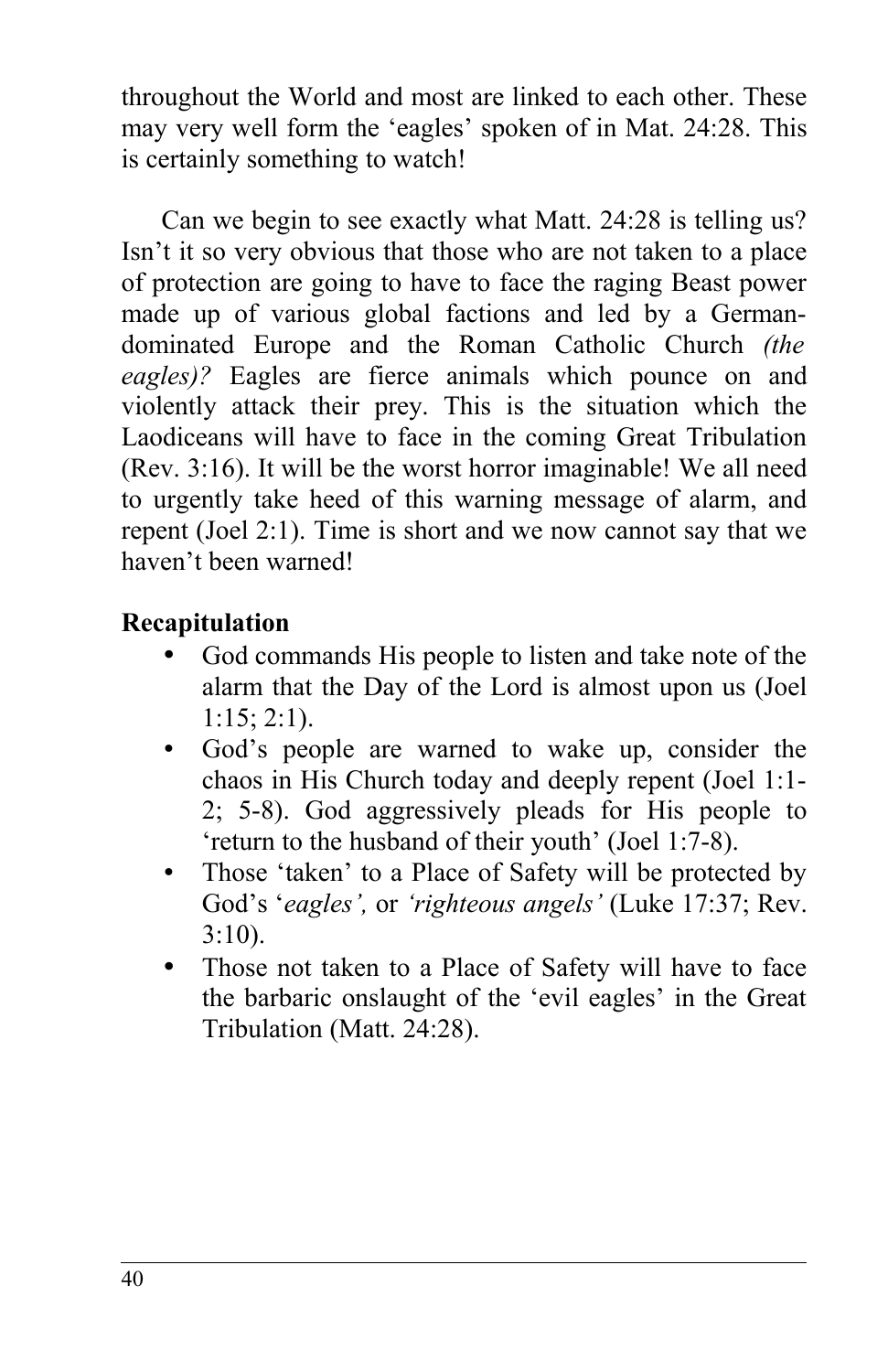# **Chapter 5 "Keep the Word of My Patience"**

evelation 3:10 is an encouraging scripture for God's Philadelphians, however it could also be seen as a stern Lyarning of caution for all of us. Notice:

> "Because thou hast *keptG5083 theG3588 wordG3056 of myG3450 patience,G5281* I also will keep thee from the hour of temptation…"

Evidently, there is a group in this end time - *a Philadelphian group* - that 'keeps the word of His patience' and that group is spared from the hour of temptation, or the Great Tribulation! This scripture is one which we must *take note of*, and *apply*, if we are to be a part of the group offered protection during the Great Tribulation.

In order to accurately understand what is being communicated to us in this scripture, let us take a close look at a few of the words which appear in this verse. The word 'kept' is 5083 in Strong's and could be translated as **'to keep an eye upon'**. Furthermore, 'word', which appears in Rev. 3:10, is 3056 in Strong's and could be translated as: "something *said*; by implication a *topic* also *reasoning* or *motive*; by extension a *computation*; specifically **the Divine** *Expression* (that is, *Christ*)"

#### **Follow the Head of the Church**

Essentially, what this scripture is telling us is that we need to keep our eyes upon Christ, the Word of His patience (Rev.3:10). As we piece this together and understand what is being communicated to us, we can clearly see that God is specifically telling us to follow Christ. While Rev. 3:10 tells us that God will reward the Philadelphians with protection during the Great Tribulation, it must also be taken as direct admonishment for us to individually do 'something' if we are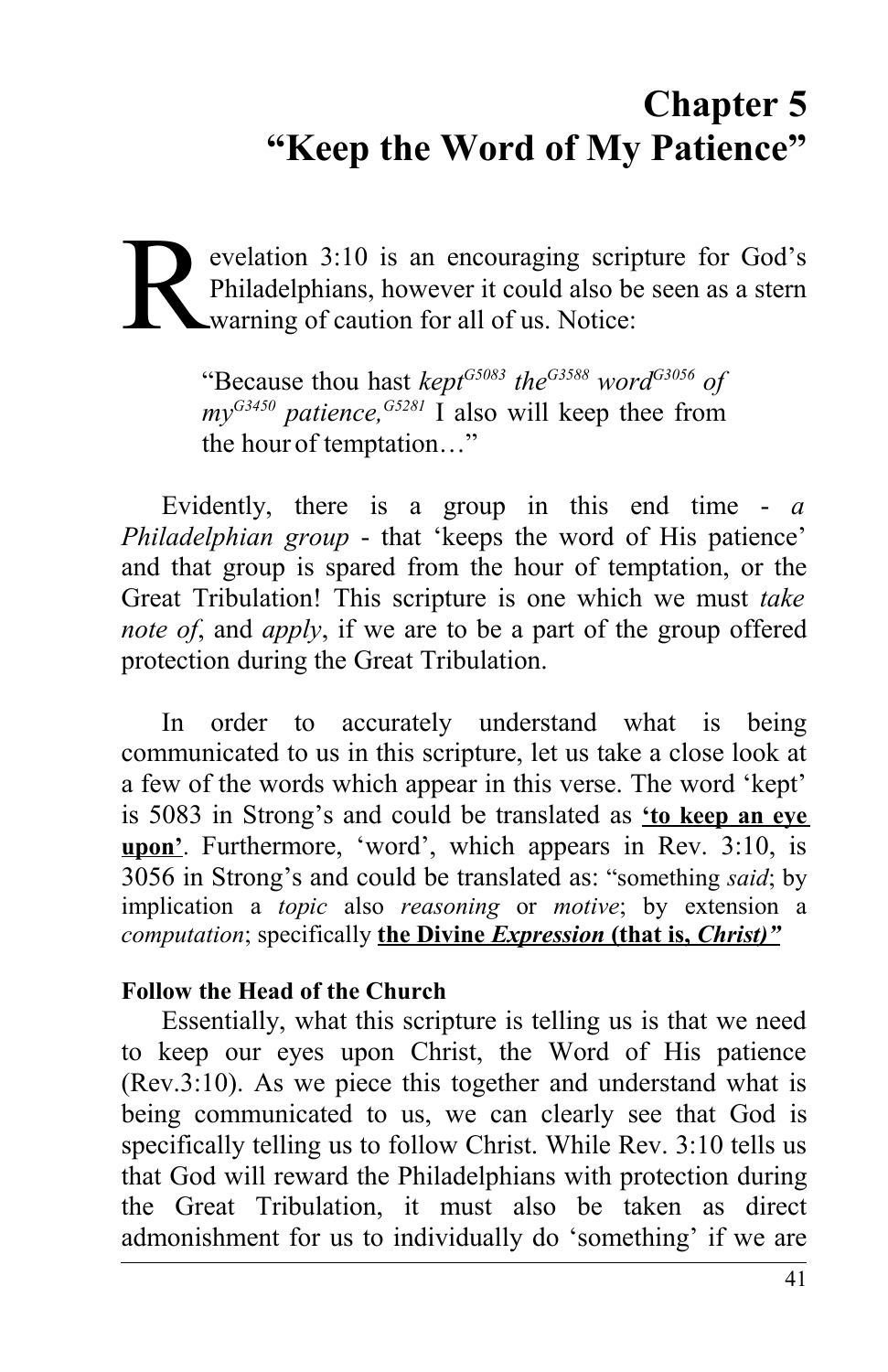to be included in this group! **Philadelphians need to be** *very carefully* **watching and following Christ if they are to be 'kept from the hour of temptation', or from the Great Tribulation.** Keeping our eyes on Christ, or the God of Patience, and all that He says and asks us to do means LISTENING to His Voice, FOLLOWING His Truth, and DOING what He says without wavering or hesitation!

Notice Luke 17:34-36 one final time:

"I tell you, in that night there shall be two *men* in one bed; the one shall be taken, and the other shall be left. Two *women* shall be grinding together; the one shall be taken, and the other left. Two *men* shall be in the field; the one shall be taken, and the other left".

The phrase 'the one shall be taken and the other left' is repeated *three times* in three consecutive verses! God is evidently trying to communicate an important and urgent message to His people. Strong's Concordance can help us get the depth of the intended meaning and, as we do this, we shall see how closely connected Luke 17:34-36 is with Revelation 3:10! Remember Rev. 3:10 is admonishing the group of Philadelphians to keep their eyes focused on Christ and His Truth! In Luke 17 we see the phrase: "The one shall be taken… the other left"

The phrase 'shall be taken' is 3880 in Strong's and could be translated as follows: '*to receive*, to learn, or to take unto'. Essentially, Luke 17:34-35 is stating:

> "…Two men in one bed, the one shall *RECEIVE (or learn)* and the other shall be left…two women shall be grinding together, the one shall *RECEIVE* and the other left".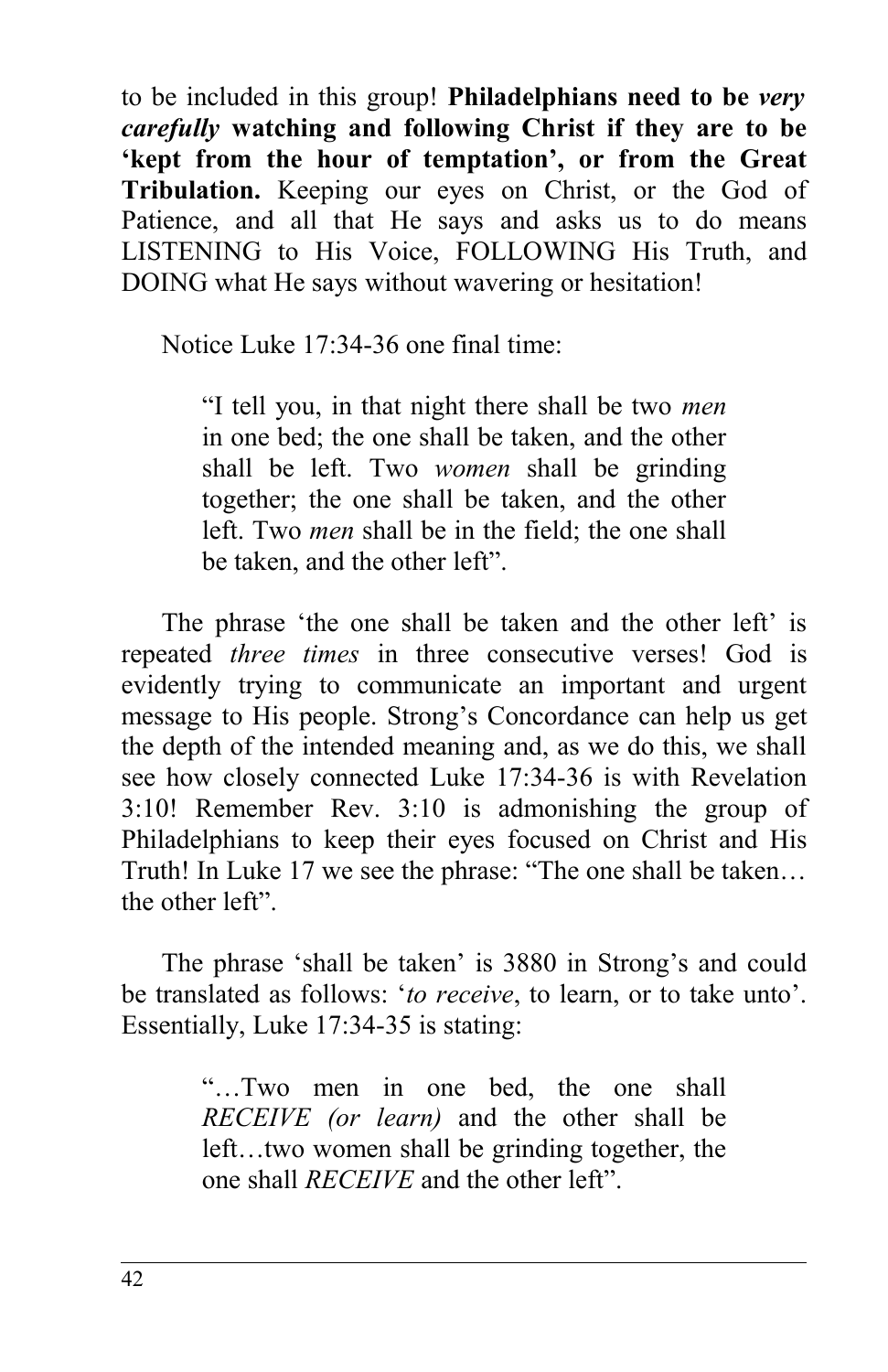That word 'left' is 863 in Strong's and could be translated as: 'to forsake, **to lay aside**, to leave, let (alone, be, go, have), omit, send away, yield up'. The clear impression given is that the individuals who are 'left' usually belong to one of the groups who God labels as being 'rich and increased with goods, and have need of nothing' (Rev. 3:17) – those whose actions demonstrate that they believe they already have it all spiritually. This attitude leads them to outrightly reject any deeper understanding of God's Truth (see Hos. 4:6)! "Two women shall be grinding together, the one shall RECEIVE and the other will FORSAKE (or LAY ASIDE)".

Luke 17:34-36 is discussing a group of people being taken to a Place of Safety when Christ comes 'as a thief' to be protected from the Great Tribulation (Rev. 3:10). The other group is spewed into the Great Tribulation to face the wrath of Satan (Rev. 3:16). These verses clearly define the fact that the group which is *'taken'* to a place of protection is 'the one (that) receives TRUTH'! If a group (or an individual) receives Truth, it would mean that the group (or individual) is in submission to Christ and following Him by supporting the group through which He is working. On the other hand, the group which is *'left'* is representative of the group that 'lays aside' the Truth of God, even as it is delivered to them. This latter group ignores and takes no notice of His Voice, which means that they reject Him (Hos. 4:6). As a result, they will have to suffer the consequences!

God's Truth must be received and heeded (Jn. 10:16, 27; Rev. 3:20). It is the Philadelphians who will be kept from the hour of temptation (Rev. 3:10) BECAUSE they *follow Christ, receive His Truth* and *follow it*! What are you, dear reader, going to do now that you have read the Truth which has been set and presented before you? Will you accept it, or will you reject it (Hos. 4:6; John 10:27)? Will you form part of the group that *receives* His Truth? Our future is in our hands! Through God's mercy, we have now been warned (Joel 2:1). We have no excuse! Our actions will ultimately help determine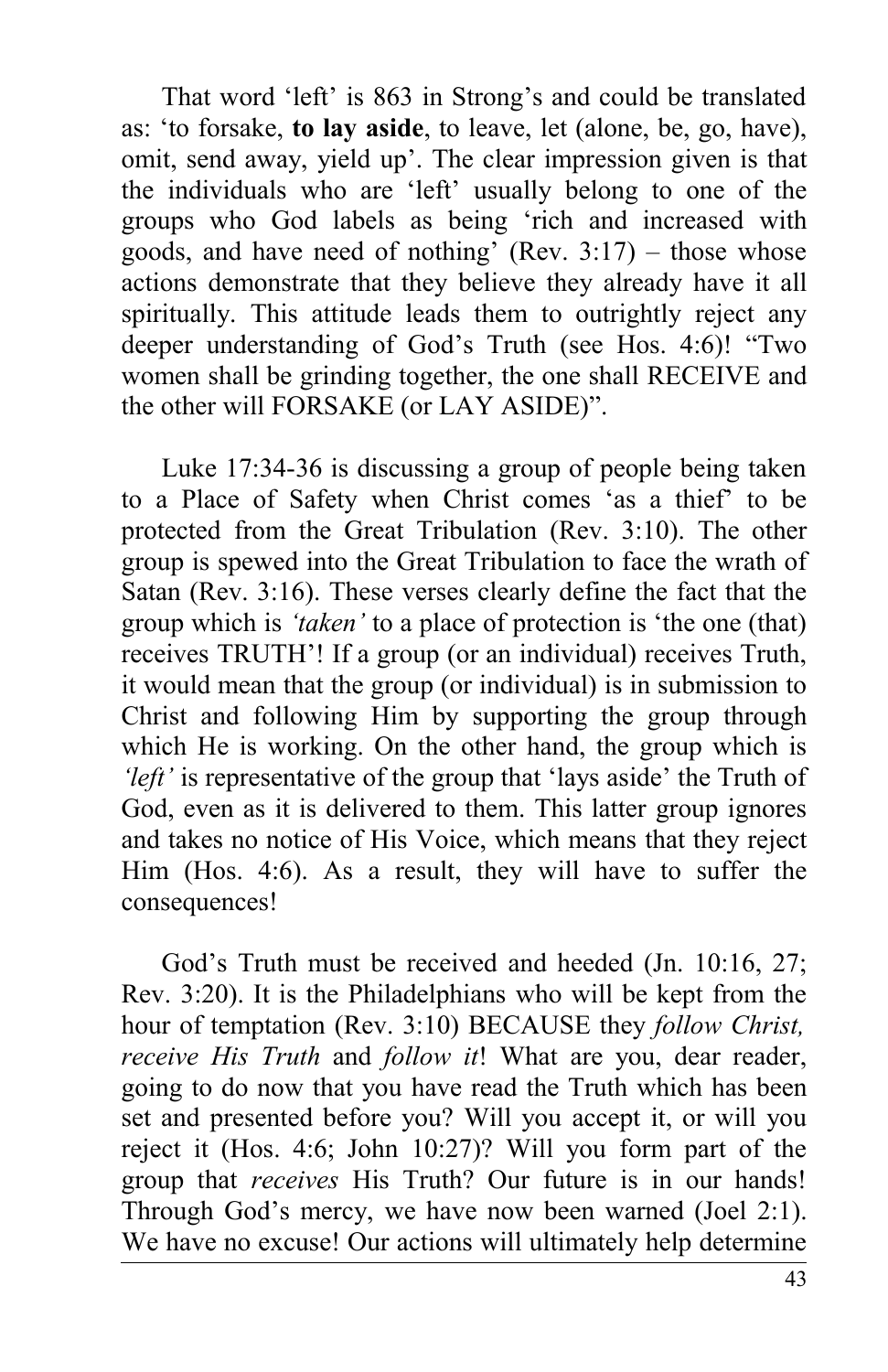whether we are 'taken' or 'left' when Christ comes 'as a thief in the night' to mark the beginning of the Day of the Lord which will see the release of the four horsemen of the apocalypse, closely followed by the Great Tribulation, heavenly signs and the Day of the Lord's Wrath! Sudden destruction will come upon those who reject God and His Voice (1 Thess. 5:2-3).

Brethren of God – please meditate upon these words, prove them and think of your future! Judgment is on the house of God *now* (1 Pet. 4:17)! Please don't wait, compromise or hesitate. Instead, **listen to God's message**, **take heed** and **take the necessary action to be ready** and be a part of God's elect so that, when Christ comes 'as a thief', you will not be caught unawares!

# **Recapitulation**

- We must keep the Word of His Patience (Rev.  $3:10$ )
- We have a responsibility to keep our eyes on Christ, (the God of Patience), which means we must listen to His Voice, follow His Truth, and do what He says without wavering or hesitation!
- We have a responsibility to support the Work of God!
- Those who submit to the spiritual Head of the Church will be those who are 'taken' to a Place of Safety (Rev. 3:10; Matt. 24:40-41).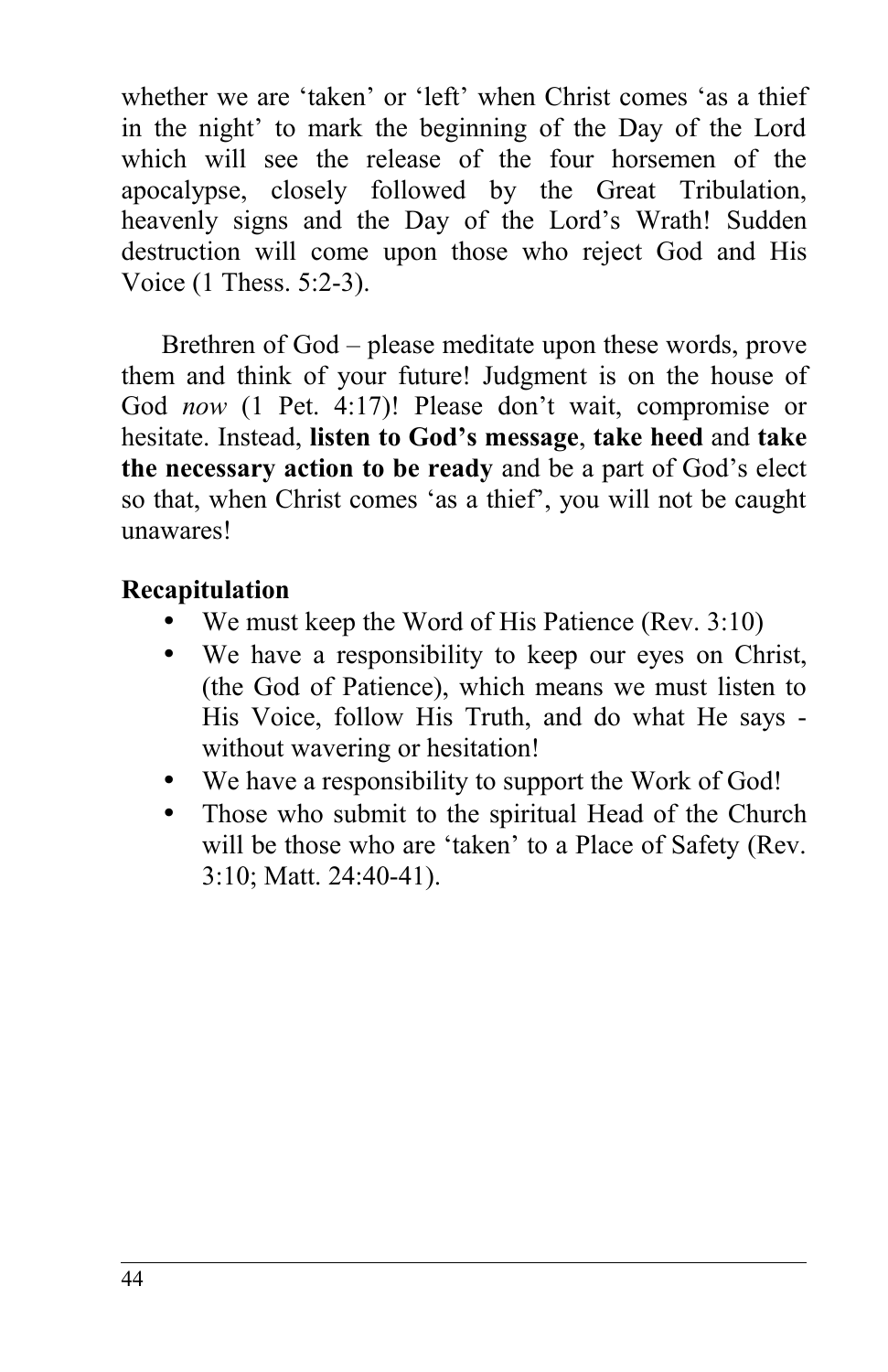# **Chapter 6 Day of the Lord begins… Midnight Cry goes out!**

o understand Matthew 25 and the Midnight Cry spoken of in this chapter (verses 1-12), we need to take a look at the original Passover and see the possibilities and o understand Matthew 25 and the Midnight Cry spoken<br>of in this chapter (verses 1-12), we need to take a look<br>at the original Passover and see the possibilities and<br>parallels that could be drawn as *possible* fulfillment in time:

> "And the LORD spake unto Moses and Aaron in the land of Egypt, saying, This month shall be unto you the beginning of months: it shall be the first month of the year to you. Speak ye unto all the congregation of Israel, saying, *In the tenth day of this month* they shall take to them every man a lamb, according to the house of their fathers, a lamb for an house…*Your lamb shall be without blemish*, a male of the first year: ye shall take it out from the sheep, or from the goats: *And ye shall keep it up until the fourteenth day of the same month*: and the whole assembly of the congregation of Israel shall kill it in the evening. And they shall take of the blood, and strike it on the two side posts and on the upper door post of the houses, wherein they shall eat it. And they shall eat the flesh **IN THAT NIGHT**, roast with fire, and unleavened bread; and with bitter herbs they shall eat it. And thus shall ye eat it; with your loins girded, your shoes on your feet, and your staff in your hand; and ye shall eat it in haste: it is the LORD'S Passover" (Ex. 12:1-3, 5-11).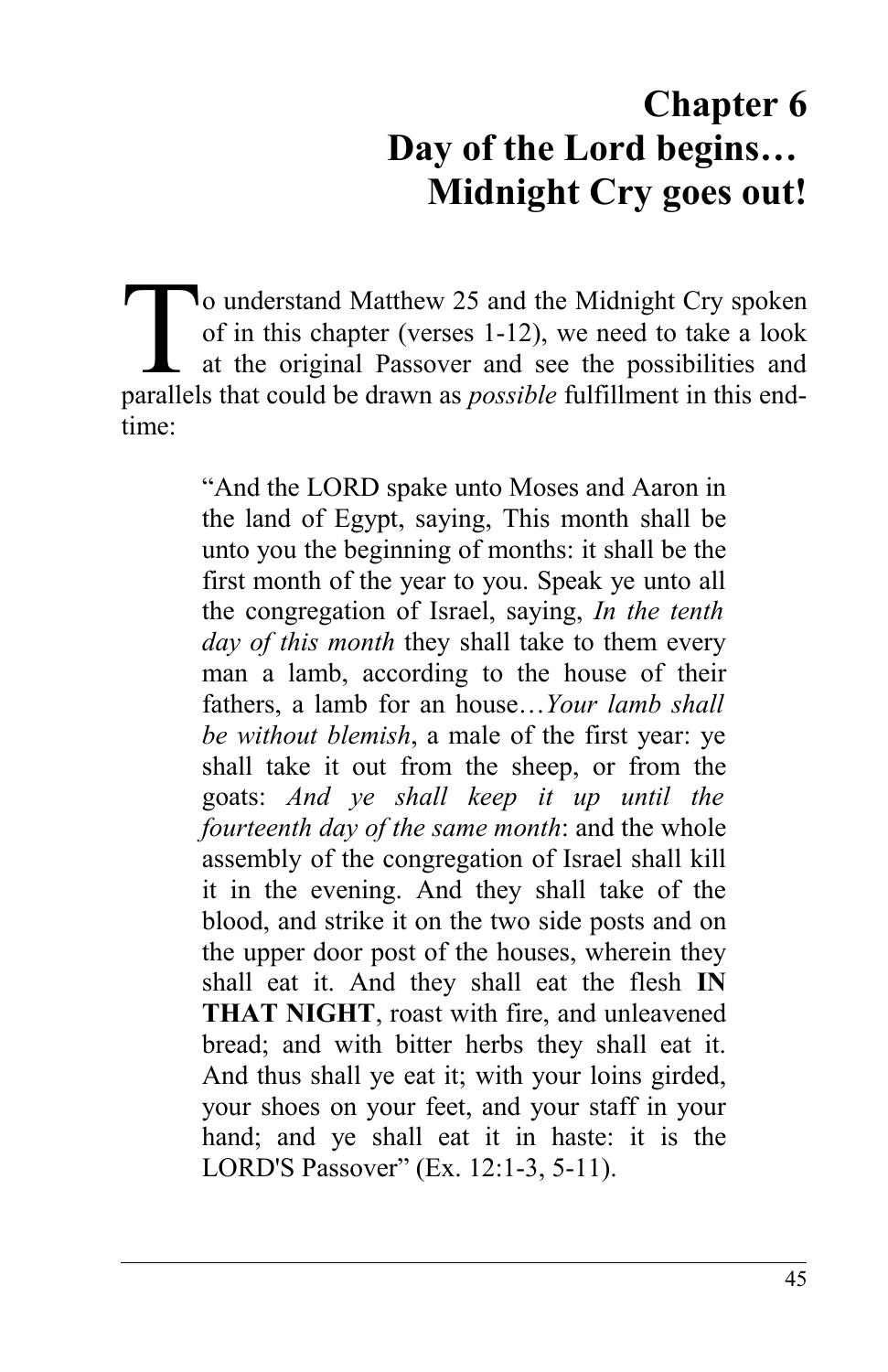Could it be that just as the setting apart of the lambs took place on the tenth day of the first month, God's elect will also be 'set apart' as the *spiritual lambs* on a future soon–coming tenth day of the first month to then be 'taken' to a Place of Safety?

# **Christ comes 'as a thief'... then 'sudden destruction'**

"For *I will pass through the land of Egypt THIS NIGHT*, and will **SMITE** all the firstborn in the land of Egypt, both man and beast; and against all the gods of Egypt I will execute judgment: I am the LORD. And the blood shall be to you for a token upon the houses where ye are: and when I see the blood, I will pass over you, and the plague shall not be upon you to *DESTROY* you, when I **smite** the land of Egypt" (Ex. 12:12-13).

Could it be that after God's elect partake of the Passover at the beginning of a future fourteenth day of the first month, Christ will come 'as a thief **in the night'** to 'take' God's elect to a Place of Safety, which will be imminently followed by **smiting** or **sudden destruction** on those 'left' behind and the rest of humanity (1 Thess. 5:1-3)?

# **Midnight Cry**

Notice what Exodus 11 states:

"And Moses said, Thus saith the LORD, *About MIDNIGHT will I go out* into the midst of Egypt: And all the firstborn in the land of Egypt shall **die**, from the firstborn of Pharaoh that sitteth upon his throne, even unto the firstborn of the maidservant that is behind the mill; and all the firstborn of beasts. And there shall be a great **CRY** throughout all the land of Egypt, such as there was none like it, nor shall be like it any more" (vs. 4-6).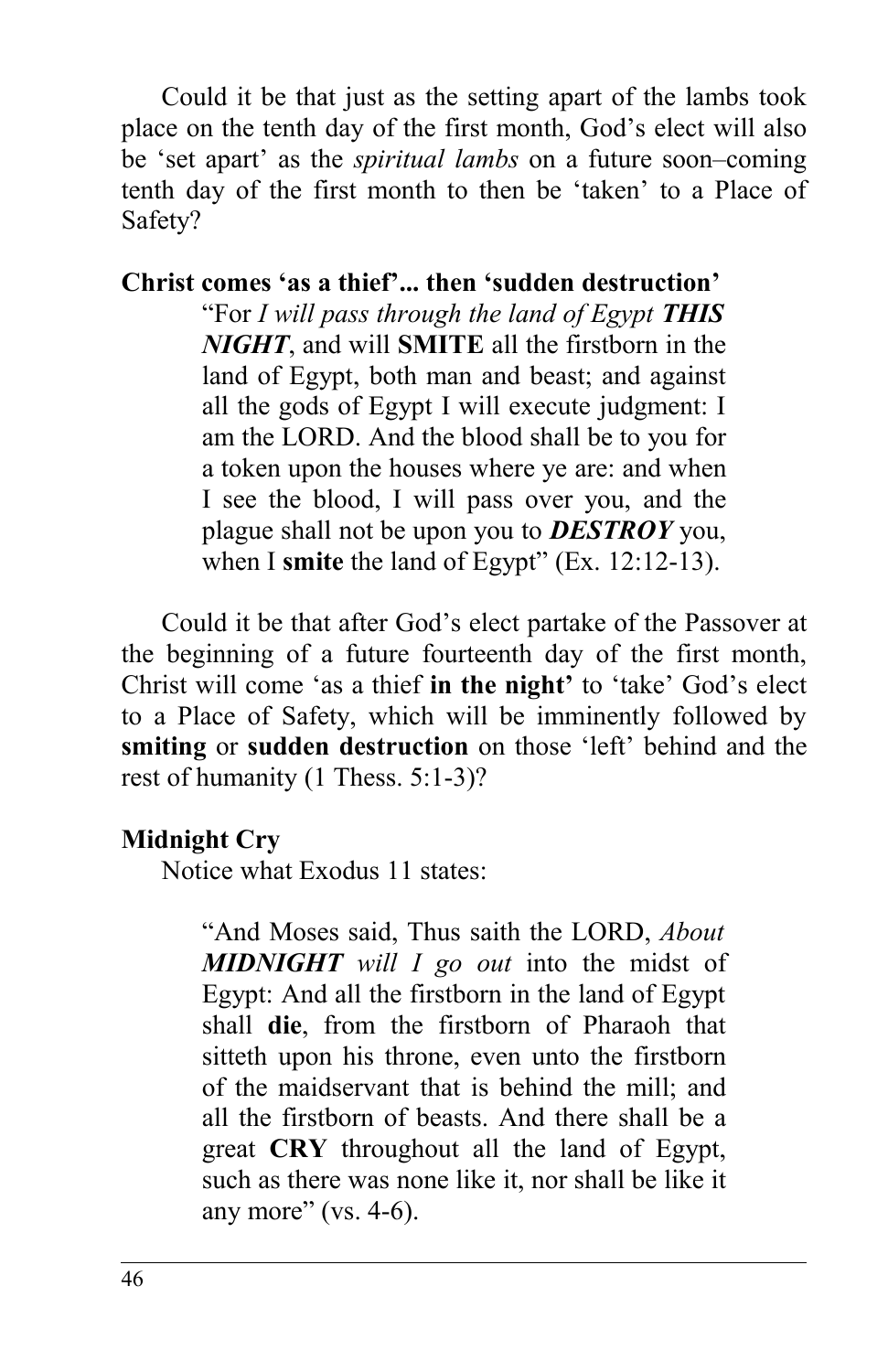Could it be that Christ coming 'as a thief in the night' will take place at *midnight* on a soon-coming future Passover night, which will imminently be followed by **'sudden destruction'** (1 Thess. 5:1-3)?

> "*About MIDNIGHT will I go out* …and *there shall be a great CRY* throughout all the land of Egypt" (Ex. 11:4, 6).

Could it be that immediately after Christ comes 'as a thief', the *Midnight Cry* will begin to go out urging the Laodiceans to 'get themselves ready' and announcing that the Bridegroom is coming on a future Day of Pentecost (Matt. 25)?

> "And the LORD said unto Moses, Pharaoh shall not hearken unto you; that my wonders may be multiplied in the land of Egypt. And *Moses and Aaron did all these wondersH4159 before Pharaoh*: and the LORD hardened Pharaoh's heart, so that he would not let the children of Israel go out of his land" (Ex. 11:9-10).

Could it be that, just as **Moses and Aaron** did in Old Testament times, the **Two Witnesses** will begin to perform **wonders**  $\frac{H4159}{H4159}$  (miracles, signs and wonders – see Rev. 11:5) as soon as Christ comes 'as a thief in the night', when the clock will strike 'midnight', thus beginning to fulfill their commission of the **Midnight Cry** (Matt. 25; Rev. 11:3-4)?

Understand! Scripture tells us that the Two Witnesses will come on the scene 1264 days before Christ's return on a future Feast of Trumpets (Rev. 11:3). This means that they will be on the scene 4 days prior to Christ coming "as a thief in th night" and the beginning of the Great Tribulation. Every Biblical indication is that not many will believe them or follow their message before Christ comes 'as a thief in the night'! Understand further: These two men will help the Church of God to warn all of God's scattered people that Christ is about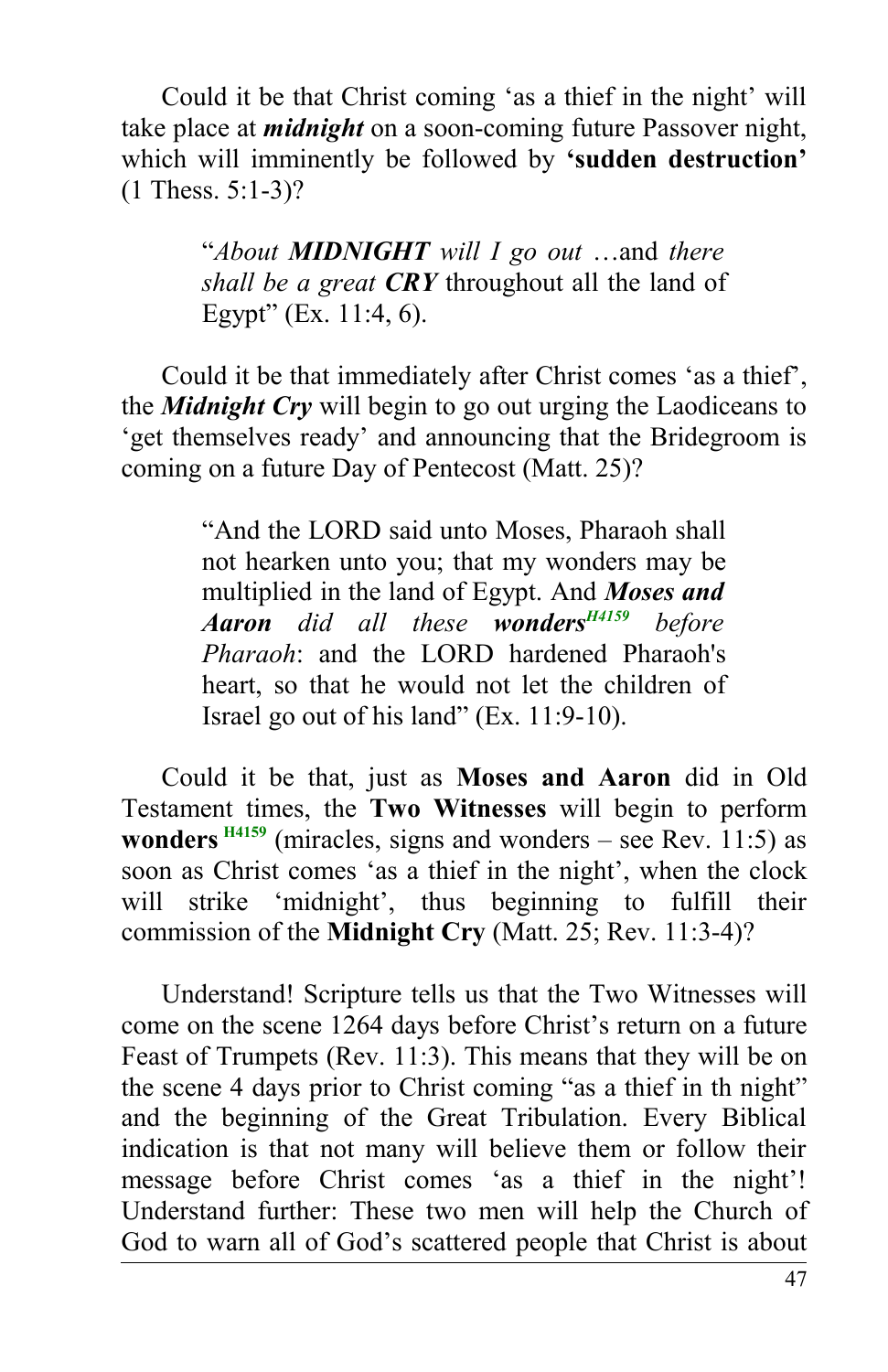to come to His temple 'as a thief' to 'take' those who are accounted worthy (Matt. 24:40-41). Once Christ comes 'as a thief in the night', midnight will strike! The Two Witnesses will then immediately prophesy *with nuch more power and intense alarm* as they begin to sound the Midnight Cry (Matt. 25). Their message will now be that the Bridegroom is about to come at the Pentecost resurrection. Perhaps this is the time that they will begin to perform miracles, signs and wonders to gain the attention of God's people. However, by this time, it will be too late for God's people to escape the Great Tribulation. While it will now be easier for God's people to recognize the Two Witnesses, they will be recognized by sight and not by faith and, as a result, will not have a chance to escape the fiery trials of the Great Tribulation! Brethren of God – **WE HAVE NOW BEEN WARNED! Prove this message and don't take it lightly!** 

## **Get ready and watch!**

God's elect must be *watching* and fervently working at *getting themselves ready* so that Christ coming to 'take' His faithful few will not overtake us 'as a thief' (1 Thess. 5:4). Scripture warns us to be ready for this momentous event *which could take place at any time* (Matt. 24:36). However, as the situation has become more urgent in this end-time, God has given His people deeper understanding on a number of pertinent prophecies, which has helped to clearly light up our path for the days immediately ahead (Ps. 119:105). Scripture indicates the *Day of the Lord* may *possibly* begin on a soon coming *Passover* night (Ex. 12:3-13). Although this is a possibility, *it is highly probable!* Of course, we must be busy getting ourselves ready as though Christ is going to return at any moment, and under no circumstance should we let up on our spiritual preparation! We must be ready for *any* scenario. When Christ comes 'as a thief', the faithful 'lambs' which form part of His elect will then be '*taken'* to a place of protection, while the rest will be *'left'* behind to face the Great Tribulation in a final attempt to help God's people shed their rebelliousness and turn back to the Husband of their youth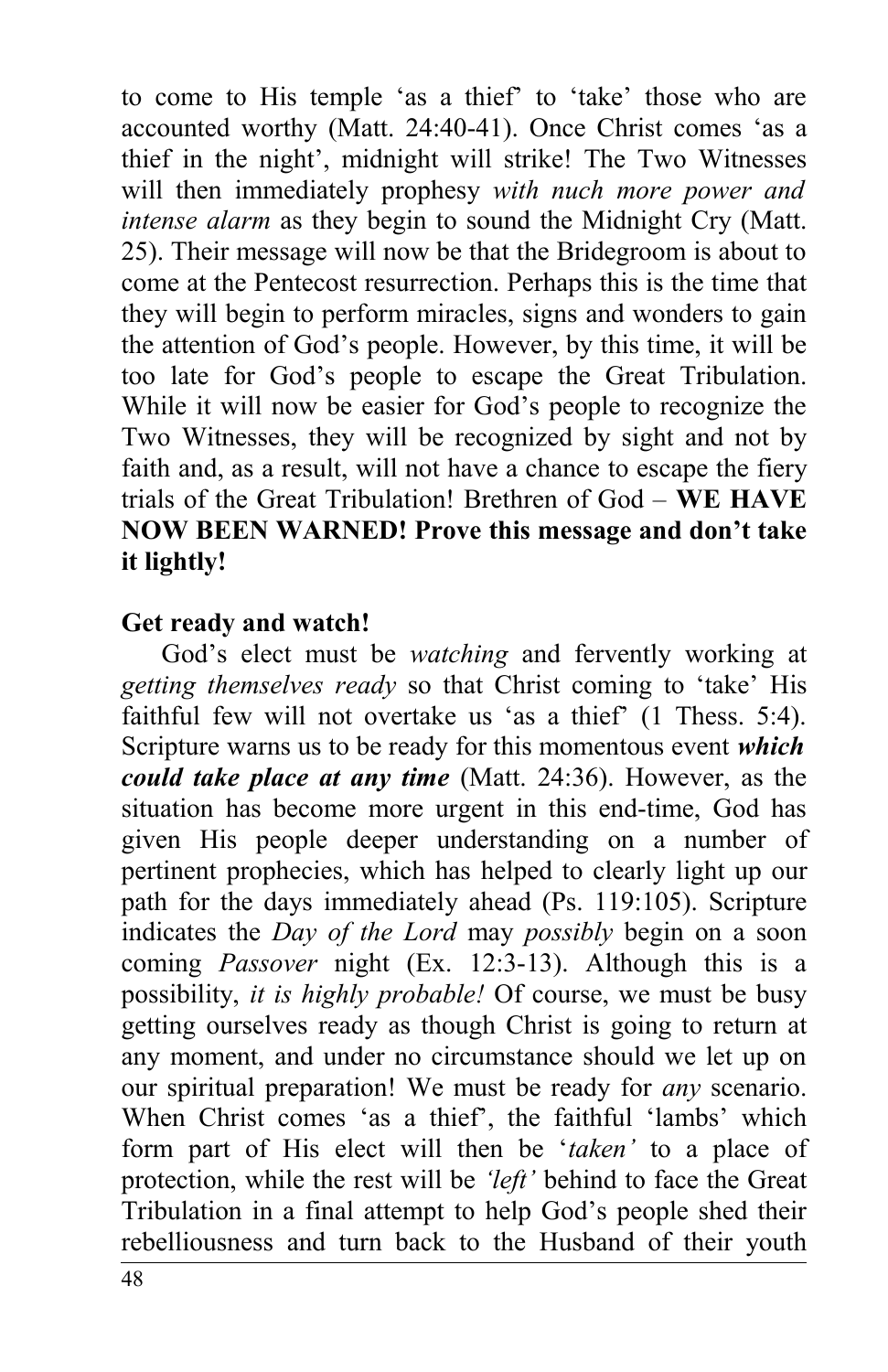(Joel 1:8). 'In that night', Christ will come 'as a thief' (1 Thess. 5:2; 2 Pet. 3:10; Matt 24:37-39; Rev 16:15 etc), not to collect His bride for the marriage, but simply to take the elect to a Place of Safety. It is important to understand that *Christ does not come as a Bridegroom when He comes 'as a thief'!* When He comes 'as a thief', the Son of Man will come to 'take' those that have 'kept the Word of His Patience', or those who received and accepted God's Truth and have been loyal to it by acting upon it (Rev. 3:10). The ones who are *'left'* will walk naked and will have their shame exposed, as it says in Rev. 16:15 and Matt. 24:28!

The moment Christ comes 'as a thief', sudden destruction will ensue (1 Thess. 5:1-4). Panic will no doubt strike many of those of God's begotten children who realize they have been 'left' to be corrected in the Great Tribulation. It would seem that *midnight* will strike at that precise point in time. Notice Matt. 25:6:

> "And at midnight there was a cry made, Behold, the bridegroom cometh [*is coming*, see Matt. 25:6, 10], go ye out to meet him".

When the elect are taken to a place of protection, the Two Witnesses will shout aloud the Midnight Cry, which will wake up all ten virgins (Matt. 25:5-6). This is where they will have their final opportunity to 'trim their lamps' (vs. 7). The indication is that the five wise virgins will make it, while the five foolish virgins will not (vs. 2, 8-12).

Our commission as God's Church is to sound the alarm within the Church that Christ coming to His temple 'as a thief in the night' is imminent (Joel 1:15; Joel 2:1; Mal. 3:1; 1 Thess. 5:2; 2 Pet. 3:10; Rev. 3:3; Rev. 16:15). As soon as that event takes place, the Two Witnesses will begin to sound the *Midnight Cry* - a warning to the Laodiceans, who would have just been spewed out of God's mouth into the Great Tribulation (Rev. 3:16). The Two Witnesses will warn the *'ten virgins'*,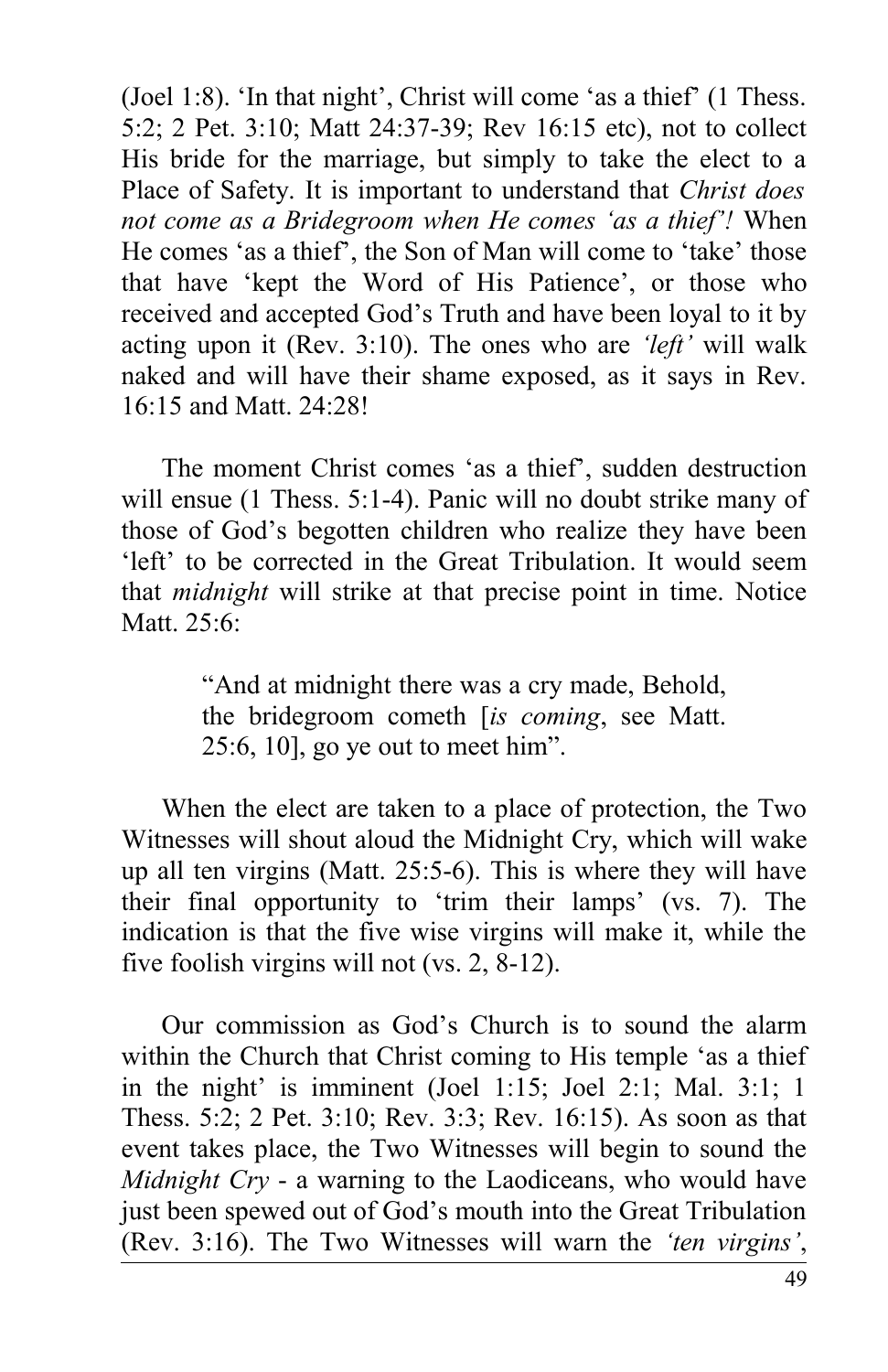urgently admonishing their repentance toward God. They will cry aloud that the Bridegroom is about to come on a Day of Pentecost to resurrect/change His Bride to immortality as God beings (Matt. 25:1-12; Matt. 24:30-31; 1 Cor. 15:52), as they rise to meet Him in the clouds. They will exhort the '*ten virgins'* to look to Him, repent, overcome and prepare for the coming of the Bridegroom at the sound of the last trump. Then will come the marriage of the Lamb, and His wife will have made herself ready (Matt. 25:10; 1 Cor. 15:52; Rev. 19:7)!

# **Recapitulation**

- It is highly probable that events which took place on and around the fulfillment of the original Passover (Ex. 12), will be mirrored in the end time when Christ comes 'as a thief in the night' to protect His faithful elect from the sudden destruction to befall mankind at the beginning of the Day of the Lord, which will see the release of the four horsemen, closely followed by the beginning of the Great Tribulation, then the heavenly signs and Day of the Lord's Wrath.
- We must watch and get ready so that the Day of the Lord does not creep up on us unawares (1 Thess. 5:4).
- As soon as one is 'taken' and one is 'left', the clock will strike midnight. It seems that this is when the Two Witnesses will begin to prophesy with much more power and intensity as they fulfil their commission of shouting aloud the Midnight Cry (Matt. 25).

# **ENDNOTE**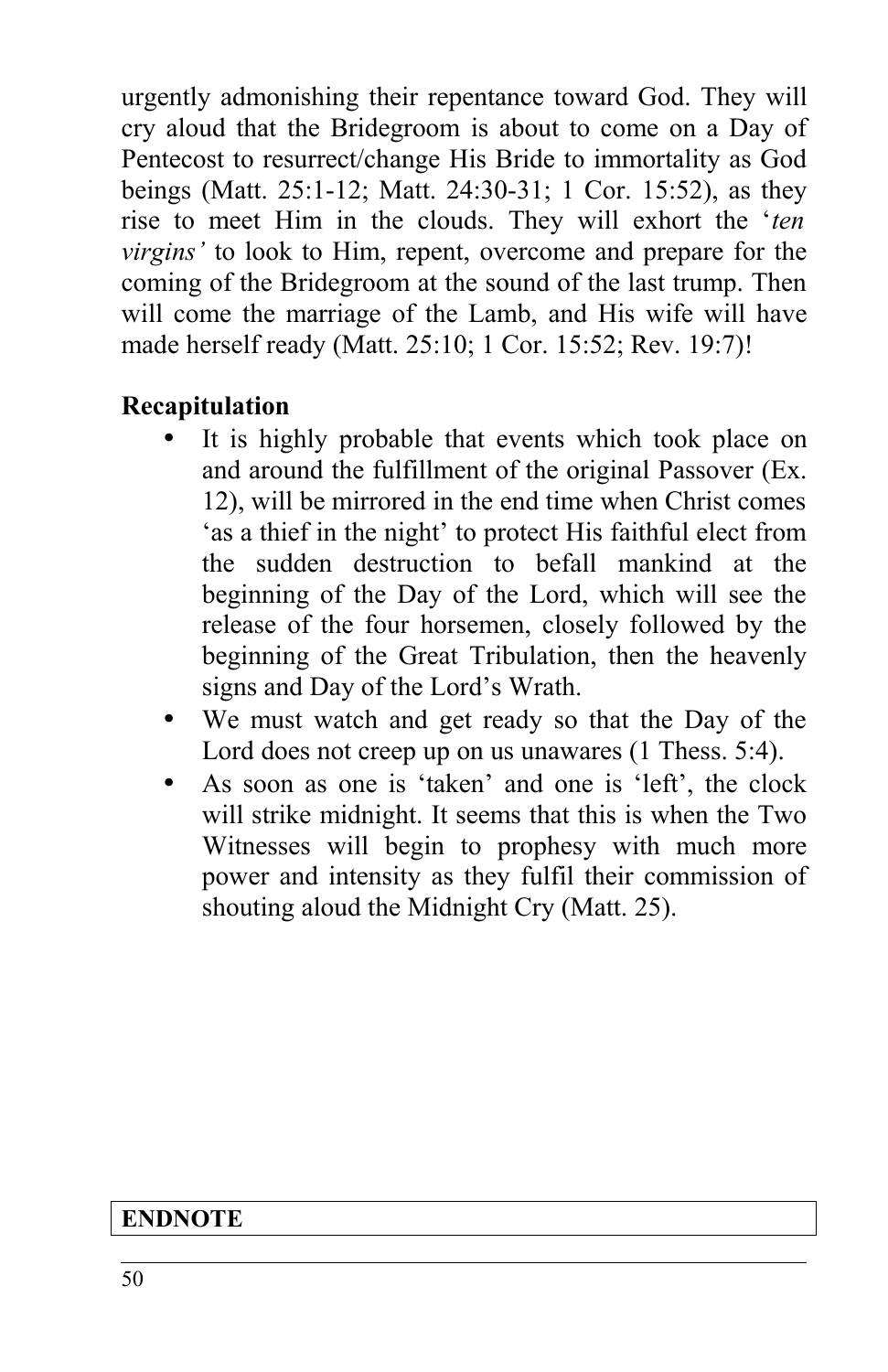The alarm is sounding! You are now receiving a warning that Christ is about to come 'as a thief in the night', which will mark the beginning of the Day of the Lord (Joel 2:1). What will you do with this message? How will you respond in the little time left? Will it stir you to action, to turn to God and come under His authority as you help Him get this warning message to as many of God's begotten people as possible? Your future is in your hands, while others may depend on your help.

You have now been warned!

We are here to help! Please feel free to contact us should you have any questions. Our address is: Faithful Church of God in Laodicea, P.O. Box 311021, Capitol Heights, Maryland 20731, USA. Email:  $\frac{info(@fcogl.org)}{info(@fcogl.org)}$  Our web address is: www.fcogl.org